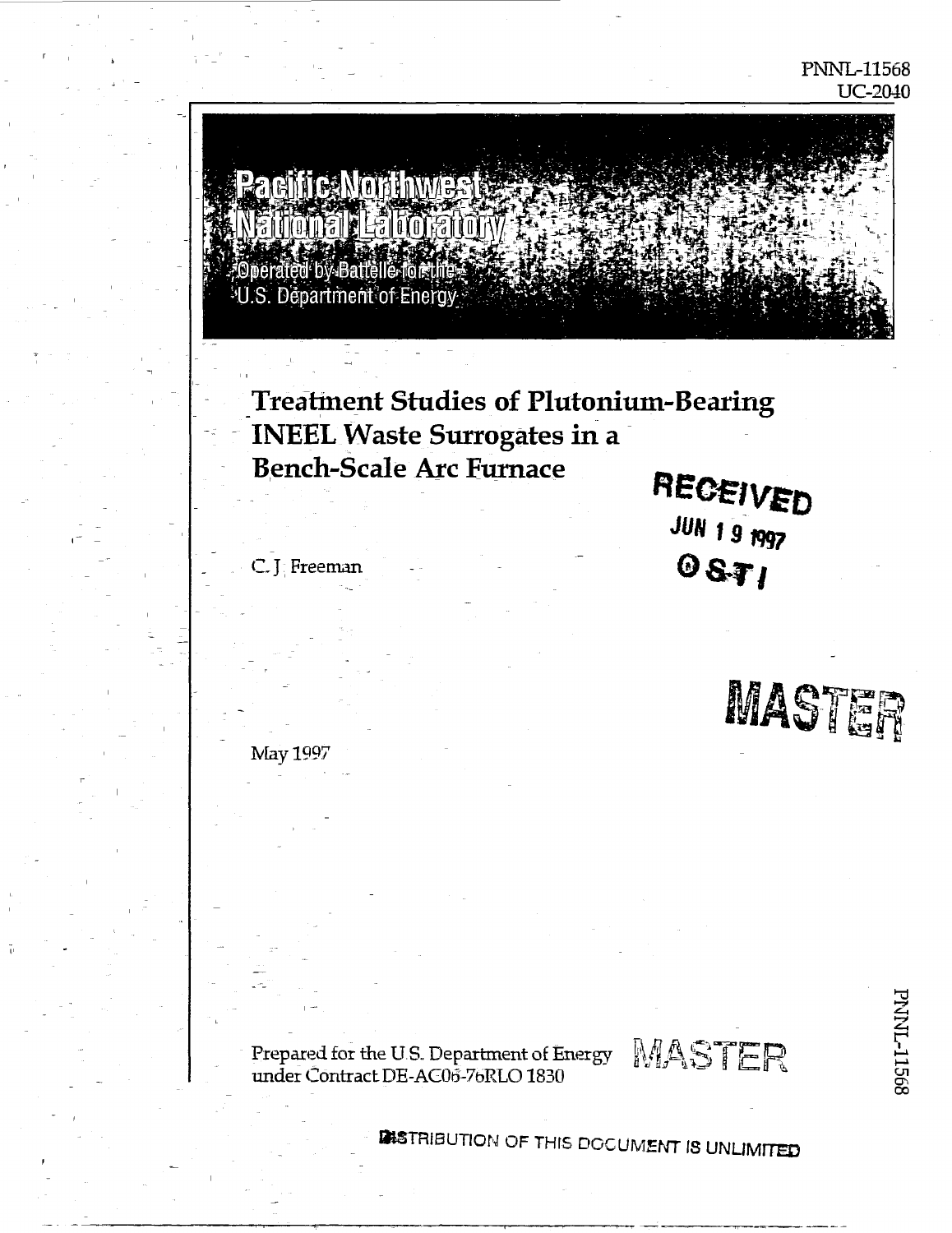#### **\_ DISCLAIMER**

This report was prepared as an account of work sponsored by an agency of the United States Government.Neither the United States Government nor any agency thereof, nor Battelle Memorial Institute; nor any of their employees, makes any warranty, express or implied, or assumes any legal liability or responsibility for the. accuracy, completeness, or usefulness of any information, apparatus, product, or process disclosed, or represents that its use would not infringe privately owned rights. Reference herein to any specific commercial product, process, or service by trade name, trademark, manufacturer, or otherwise does not necessarily constitute or imply its endorsement, recommendation, or favoring by the United States Government or any agency thereof, or Battelle Memorial Institute. The views and opinions of authors expressed herein do not necessarily state or reflect those of the United States Government or any agency thereof.

#### PACIFIC NORTHWEST NATIONAL LABORATORY *operated by* r **BATTELLE** for the UNITED STATES DEPARTMENT OF ENERGY under Contract DE-AC06-76RLO 1830

#### **Printed in the United States of America ~**

**- .. \_—• - ' Available to DOE and DOE contractorsfrom the Office of Scientific and Technical Information, P.O. Box 62, Oak Ridge, TN 37831; prices available from (615) 576-8401.**

**Available to the public from the National Technical Information Service, US. Department of Commerce, 5285 Port Royal Rd., Springfield, VA 22161**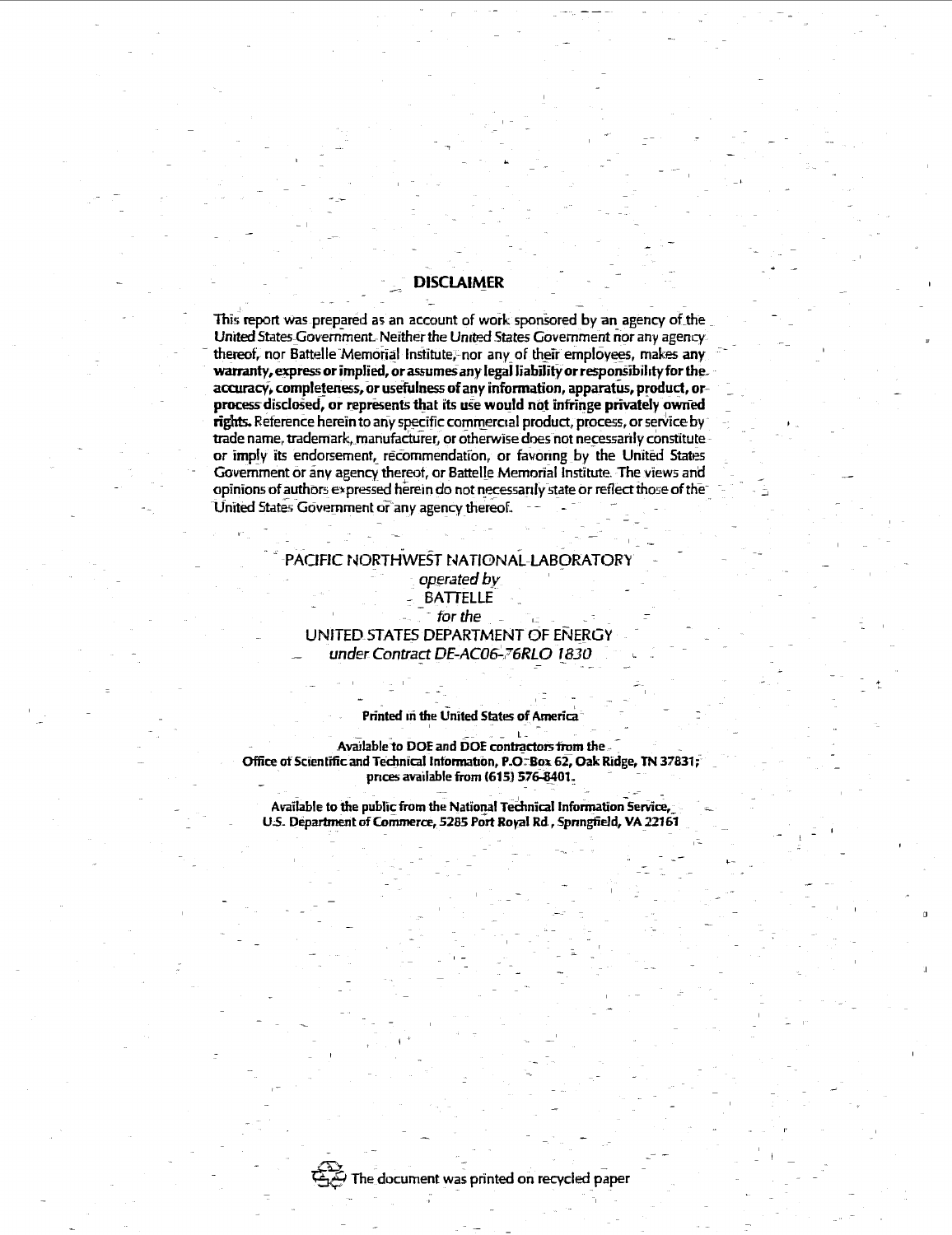PNNL-11568 UC-2040

# **Treatment Studies of Plutonium-Bearing INEEL Waste Surrogates in a Bench-Scale Arc Furnace**

C. J. Freeman

May 1997

Prepared for the U.S. Department of Energy under Contract DE-AC06-76RLO 1830

Pacific Northwest National Laboratory Richland, Washington 99352

**New York Committee Committee Committee Committee** 

and measured the and

 $\sim$ 

**BUSTRIBUTION OF THIS DOCUMENT IS UNLIMITED** 

**TERRIAR STORE SERVICES IN THE PERMIT**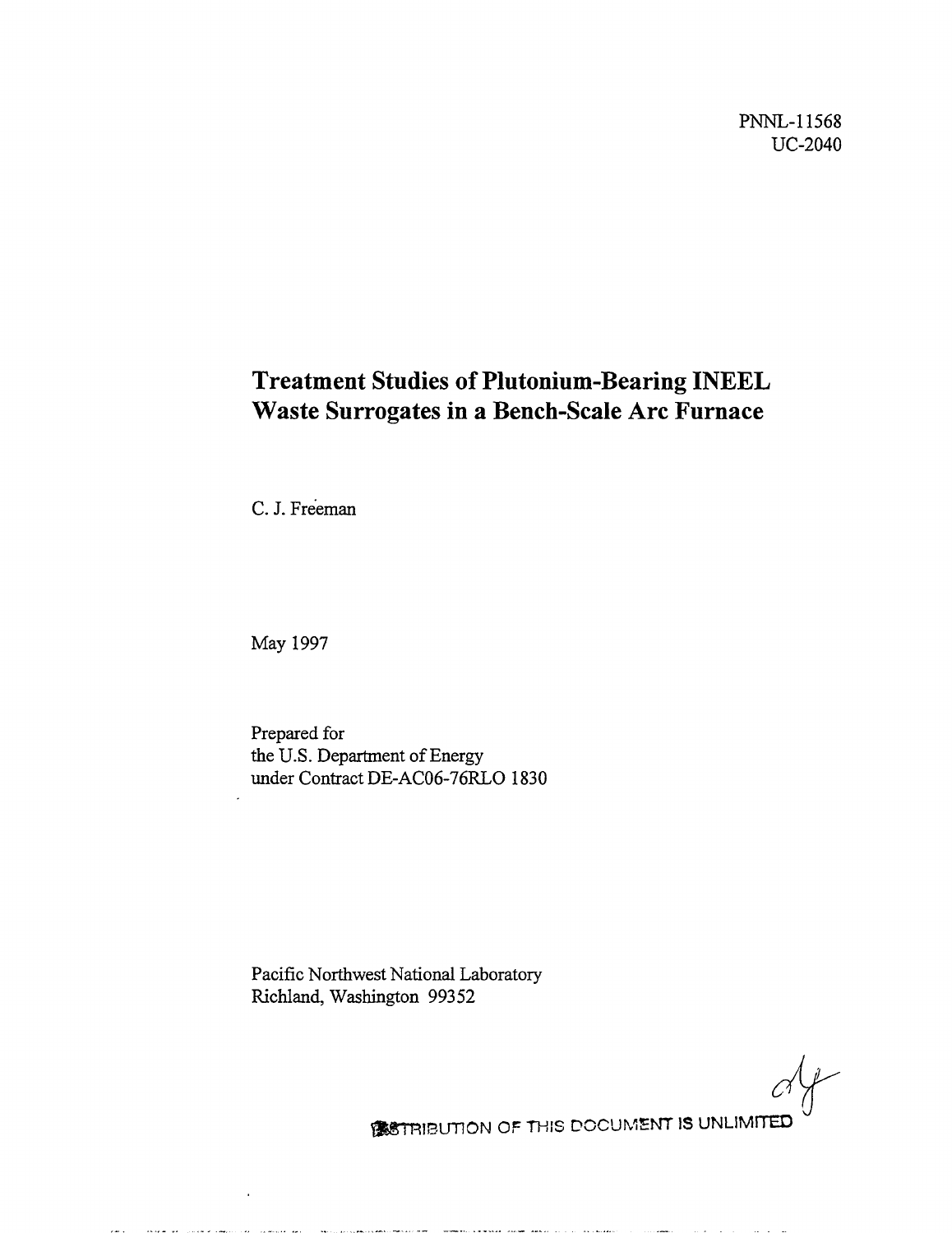## **DISCLAIMER**

**Portions of this doaiment may be illegible in electronic image products. Images are produced from the best available original** document.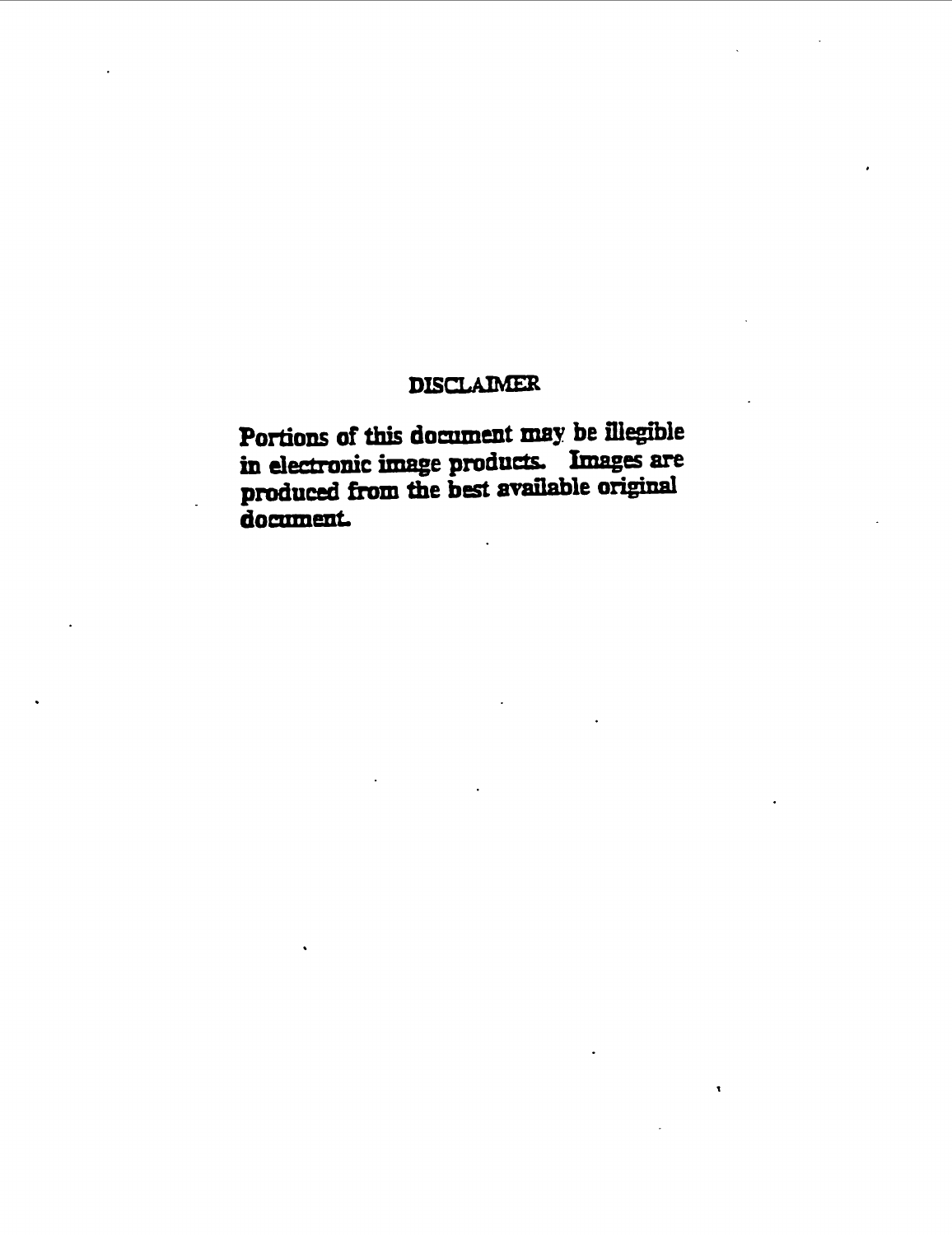#### **Summary**

Since 1989, the Subsurface Disposal Area (SDA) at the Idaho National Environmental and Engineering Laboratory (INEEL) has been included on the National Priority List for remediation. Arcand plasma-heated furnaces are being considered for converting the radioactive mixed waste buried in the SDA to a stabilized-vitreous form. Nonradioactive, surrogate SDA wastes have been melted during tests in these types of furnaces, but data are needed on the behavior of transuranic (TRU) constituents, primarily plutonium, during thermal treatment. To begin collecting this data, plutonium-spiked SDA surrogates were processed in a bench-scale arc furnace to quantify the fate of the plutonium and other hazardous and nonhazardous metals. Test conditions included elevating the organic, lead, chloride, and sodium contents of the surrogates. Blends having higher organic contents caused furnace power levels to fluctuate. An organic content corresponding to 50% INEEL soil in a soil-waste blend was the highest achievable before power fluctuations made operating conditions unacceptable.

The glass, metal, and off-gas solids produced from each surrogate blend tested were analyzed for elemental (including plutonium) content and the partitioning of each element to the corresponding phase was calculated. In each test, the metal phase partitioning values for plutonium were nearly identical to those for calcium, aluminum, and titanium, with the highest and lowest values measured at 6.0% and 0.1%, respectively. The presence of plutonium in the metal was concluded to be primarily from glass contaminating the samples. In each test, the partitioning values for plutonium, to the off-gas solids phases, ranged from 0.3% to 2.0%. These values were also nearly identical to those for calcium, aluminum, and titanium. Because of the low vapor pressure of plutonium and each of these other elements' oxide forms, entrainment, not volatilization, was concluded to be the mechanism for their transfer to the off-gas. The analyses for chromium and lead partitioning revealed that less than one half of the chromium and one quarter of the lead for each surrogate blend partitioned to the metal phases, and less than 8% of the chromium and between 25% and 60% of the lead partitioned to the off-gas.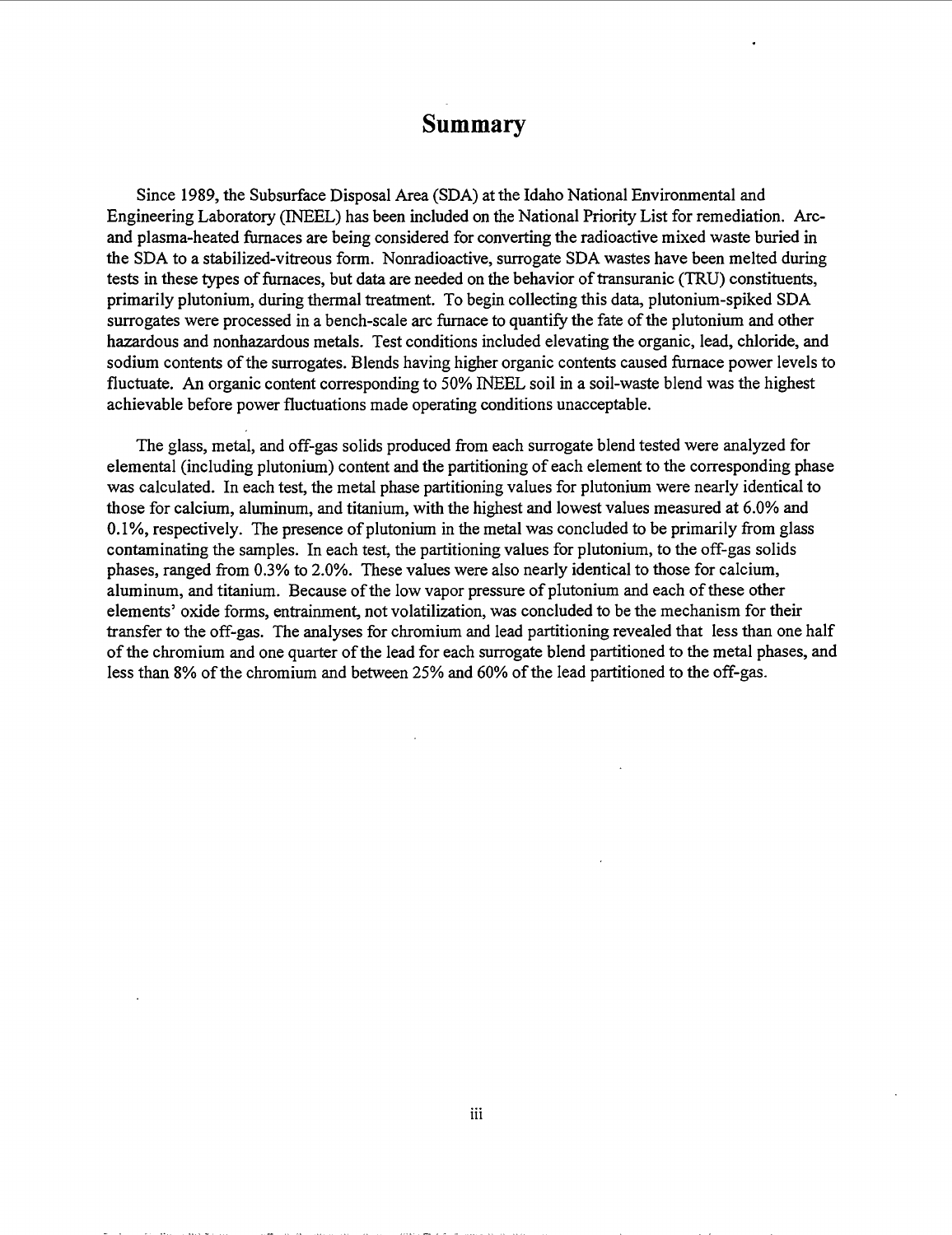$\label{eq:2.1} \frac{1}{\sqrt{2}}\int_{\mathbb{R}^3}\frac{1}{\sqrt{2}}\left(\frac{1}{\sqrt{2}}\right)^2\frac{1}{\sqrt{2}}\left(\frac{1}{\sqrt{2}}\right)^2\frac{1}{\sqrt{2}}\left(\frac{1}{\sqrt{2}}\right)^2\frac{1}{\sqrt{2}}\left(\frac{1}{\sqrt{2}}\right)^2.$  $\label{eq:2.1} \frac{1}{\sqrt{2}}\int_{\mathbb{R}^3}\frac{1}{\sqrt{2}}\left(\frac{1}{\sqrt{2}}\right)^2\frac{1}{\sqrt{2}}\left(\frac{1}{\sqrt{2}}\right)^2\frac{1}{\sqrt{2}}\left(\frac{1}{\sqrt{2}}\right)^2\frac{1}{\sqrt{2}}\left(\frac{1}{\sqrt{2}}\right)^2.$  $\mathcal{L}^{\mathcal{L}}(\mathcal{L}^{\mathcal{L}})$  and  $\mathcal{L}^{\mathcal{L}}(\mathcal{L}^{\mathcal{L}})$  and  $\mathcal{L}^{\mathcal{L}}(\mathcal{L}^{\mathcal{L}})$  $\mathcal{L}(\mathcal{L}(\mathcal{L}(\mathcal{L}(\mathcal{L}(\mathcal{L}(\mathcal{L}(\mathcal{L}(\mathcal{L}(\mathcal{L}(\mathcal{L}(\mathcal{L}(\mathcal{L}(\mathcal{L}(\mathcal{L}(\mathcal{L}(\mathcal{L}(\mathcal{L}(\mathcal{L}(\mathcal{L}(\mathcal{L}(\mathcal{L}(\mathcal{L}(\mathcal{L}(\mathcal{L}(\mathcal{L}(\mathcal{L}(\mathcal{L}(\mathcal{L}(\mathcal{L}(\mathcal{L}(\mathcal{L}(\mathcal{L}(\mathcal{L}(\mathcal{L}(\mathcal{L}(\mathcal{$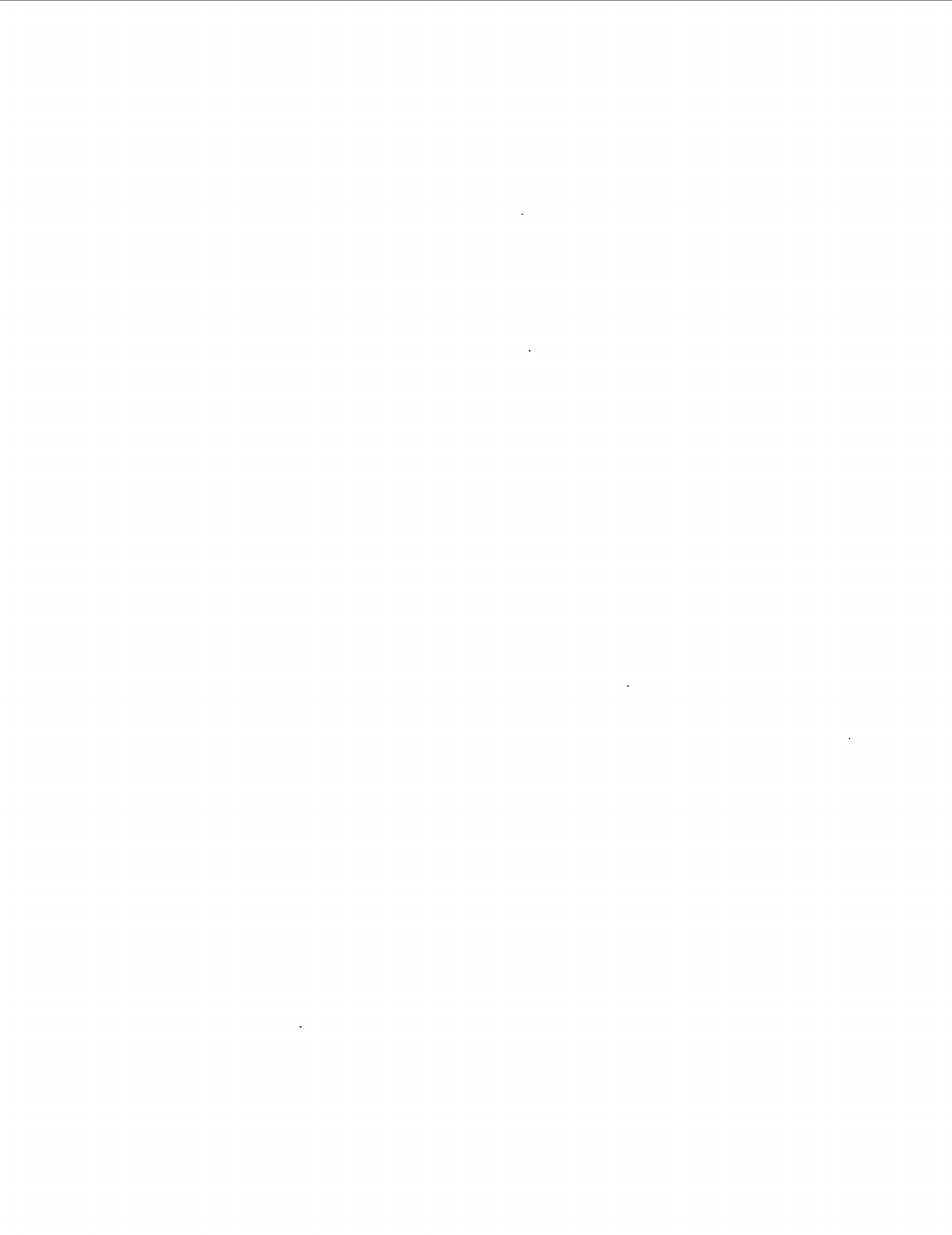# **Contents**

| $\,$ iii |
|----------|
| ix       |
| 1        |
| 3        |
| 5        |
| 5        |
| 6        |
| 9        |
| 13       |
| 17       |
| 23       |
| 25       |
|          |

 $\ddot{\phantom{a}}$ 

 $\ddot{\phantom{a}}$ 

 $\hat{\mathcal{A}}$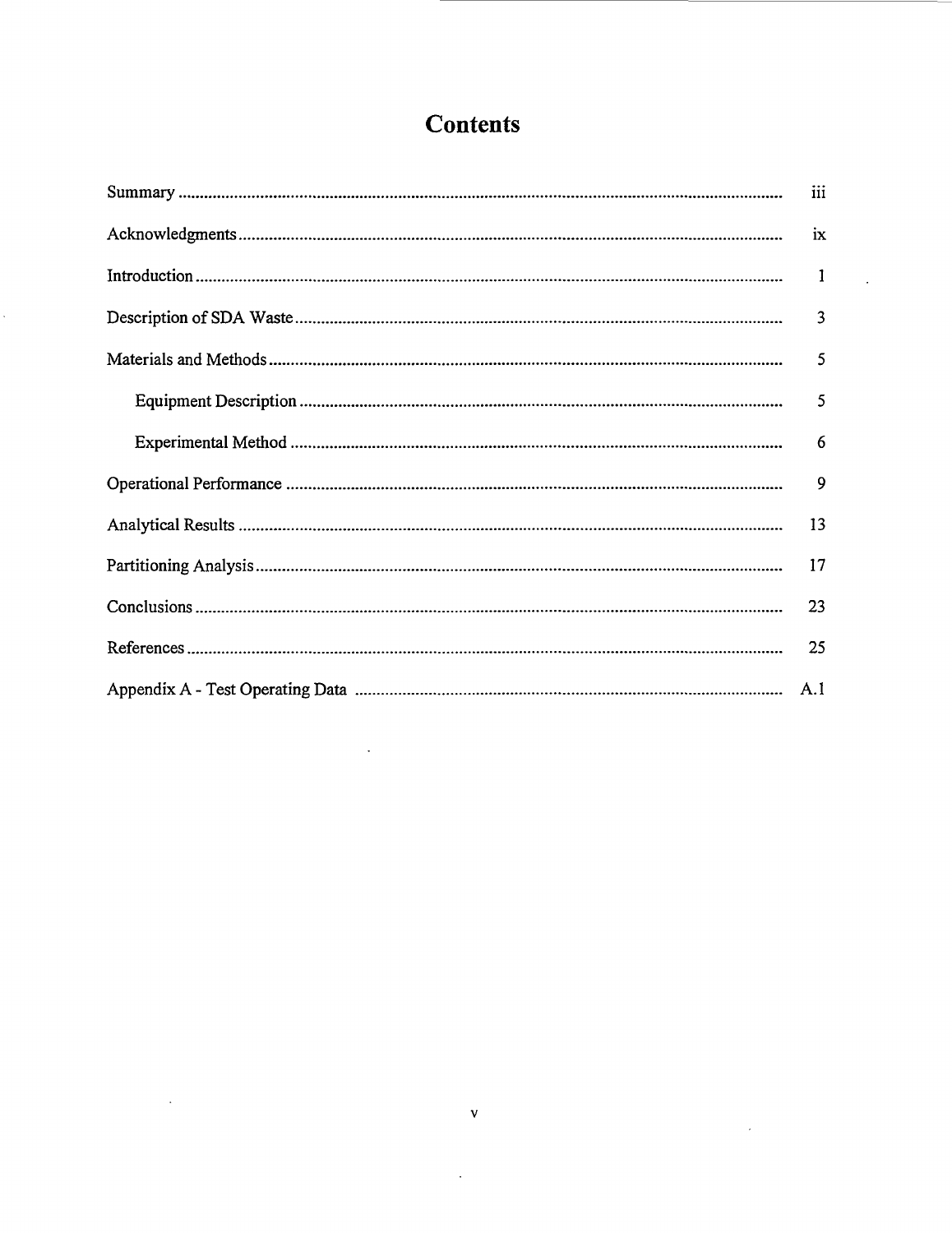# Figures

|                                                                                         | 10 |
|-----------------------------------------------------------------------------------------|----|
|                                                                                         | 10 |
|                                                                                         |    |
|                                                                                         |    |
|                                                                                         |    |
|                                                                                         |    |
|                                                                                         | 21 |
| 10 Plutonium Off-gas Phase Partitioning Compared with That for Low-Volatility Oxides 22 |    |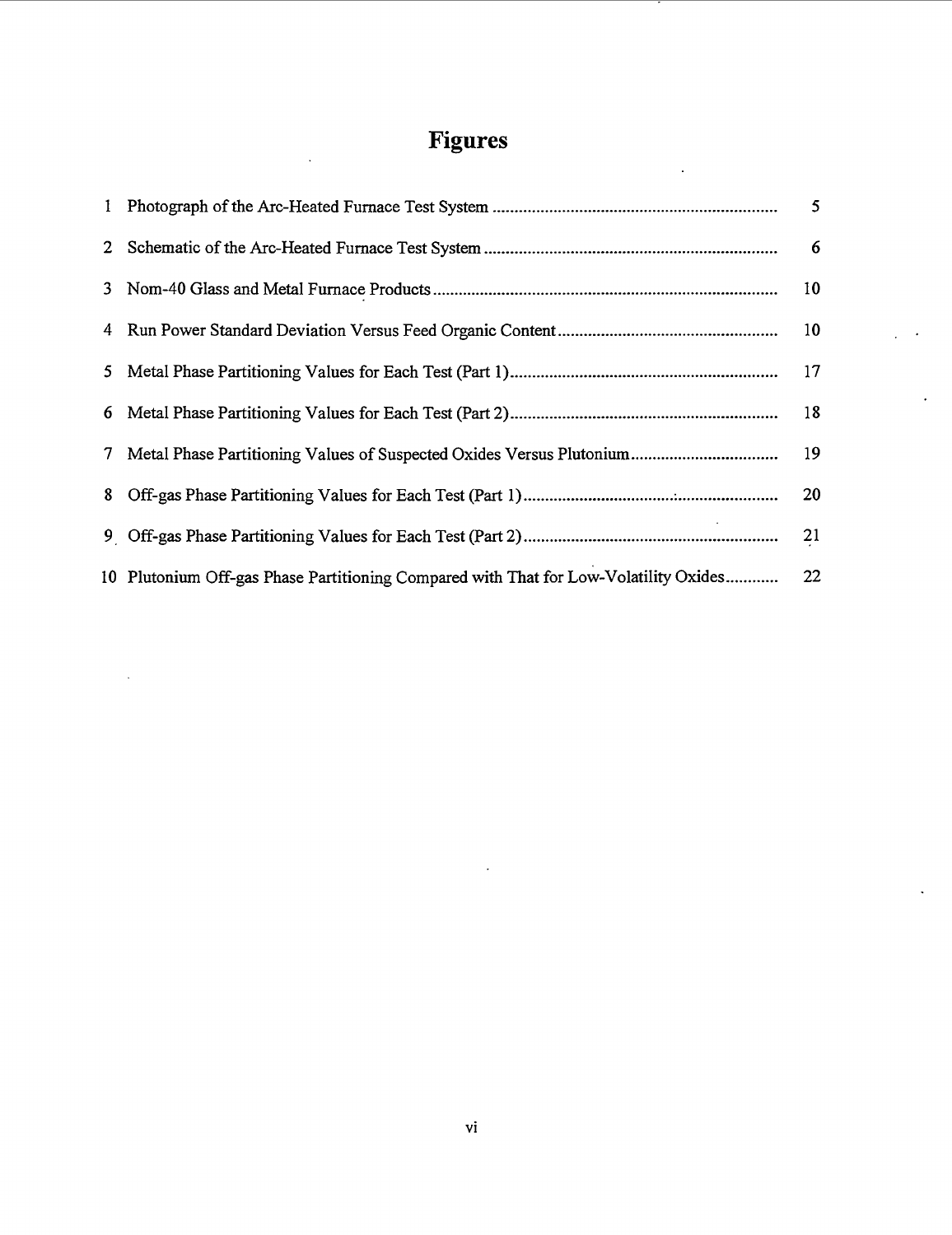# **Tables**

 $\sim 10^{-10}$ 

 $\frac{1}{2}$ 

|  | 9  |
|--|----|
|  |    |
|  |    |
|  |    |
|  | 16 |
|  |    |

 $\mathcal{L}^{\text{max}}$  ,  $\mathcal{L}^{\text{max}}$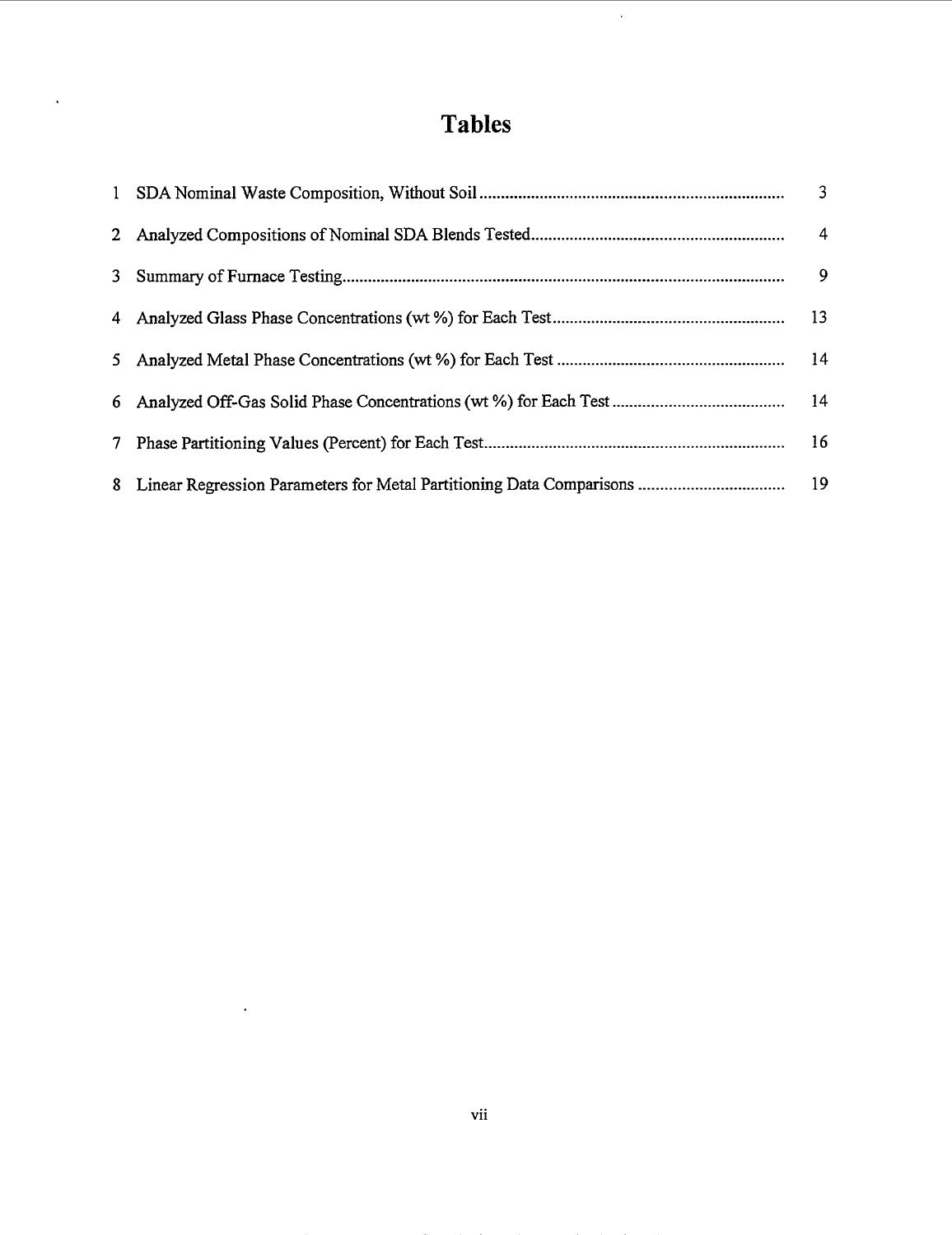$\mathcal{L}^{\text{max}}_{\text{max}}$  , where  $\mathcal{L}^{\text{max}}_{\text{max}}$  $\label{eq:2.1} \frac{1}{\sqrt{2}}\int_{\mathbb{R}^3}\frac{1}{\sqrt{2}}\left(\frac{1}{\sqrt{2}}\right)^2\frac{1}{\sqrt{2}}\left(\frac{1}{\sqrt{2}}\right)^2\frac{1}{\sqrt{2}}\left(\frac{1}{\sqrt{2}}\right)^2\frac{1}{\sqrt{2}}\left(\frac{1}{\sqrt{2}}\right)^2.$  $\mathcal{L}^{\mathcal{L}}(\mathcal{L}^{\mathcal{L}})$  and  $\mathcal{L}^{\mathcal{L}}(\mathcal{L}^{\mathcal{L}})$  . In the case of  $\label{eq:2.1} \frac{1}{\sqrt{2}}\int_{\mathbb{R}^3}\frac{1}{\sqrt{2}}\left(\frac{1}{\sqrt{2}}\right)^2\frac{1}{\sqrt{2}}\left(\frac{1}{\sqrt{2}}\right)^2\frac{1}{\sqrt{2}}\left(\frac{1}{\sqrt{2}}\right)^2\frac{1}{\sqrt{2}}\left(\frac{1}{\sqrt{2}}\right)^2.$  $\mathcal{L}^{\mathcal{L}}(\mathcal{L}^{\mathcal{L}})$  and  $\mathcal{L}^{\mathcal{L}}(\mathcal{L}^{\mathcal{L}})$  . In the case of  $\mathcal{L}^{\mathcal{L}}$ 

 $\mathcal{L}^{\mathcal{L}}(\mathcal{L}^{\mathcal{L}})$  and  $\mathcal{L}^{\mathcal{L}}(\mathcal{L}^{\mathcal{L}})$  and  $\mathcal{L}^{\mathcal{L}}(\mathcal{L}^{\mathcal{L}})$  $\mathcal{L}^{\mathcal{L}}(\mathcal{L}^{\mathcal{L}})$  and  $\mathcal{L}^{\mathcal{L}}(\mathcal{L}^{\mathcal{L}})$  and  $\mathcal{L}^{\mathcal{L}}(\mathcal{L}^{\mathcal{L}})$ 

 $\label{eq:2.1} \frac{1}{\sqrt{2}}\int_{\mathbb{R}^3}\frac{1}{\sqrt{2}}\left(\frac{1}{\sqrt{2}}\right)^2\frac{1}{\sqrt{2}}\left(\frac{1}{\sqrt{2}}\right)^2\frac{1}{\sqrt{2}}\left(\frac{1}{\sqrt{2}}\right)^2\frac{1}{\sqrt{2}}\left(\frac{1}{\sqrt{2}}\right)^2\frac{1}{\sqrt{2}}\left(\frac{1}{\sqrt{2}}\right)^2\frac{1}{\sqrt{2}}\frac{1}{\sqrt{2}}\frac{1}{\sqrt{2}}\frac{1}{\sqrt{2}}\frac{1}{\sqrt{2}}\frac{1}{\sqrt{2}}$ 

 $\label{eq:2.1} \frac{1}{\sqrt{2}}\int_{\mathbb{R}^3}\frac{1}{\sqrt{2}}\left(\frac{1}{\sqrt{2}}\right)^2\frac{1}{\sqrt{2}}\left(\frac{1}{\sqrt{2}}\right)^2\frac{1}{\sqrt{2}}\left(\frac{1}{\sqrt{2}}\right)^2\frac{1}{\sqrt{2}}\left(\frac{1}{\sqrt{2}}\right)^2.$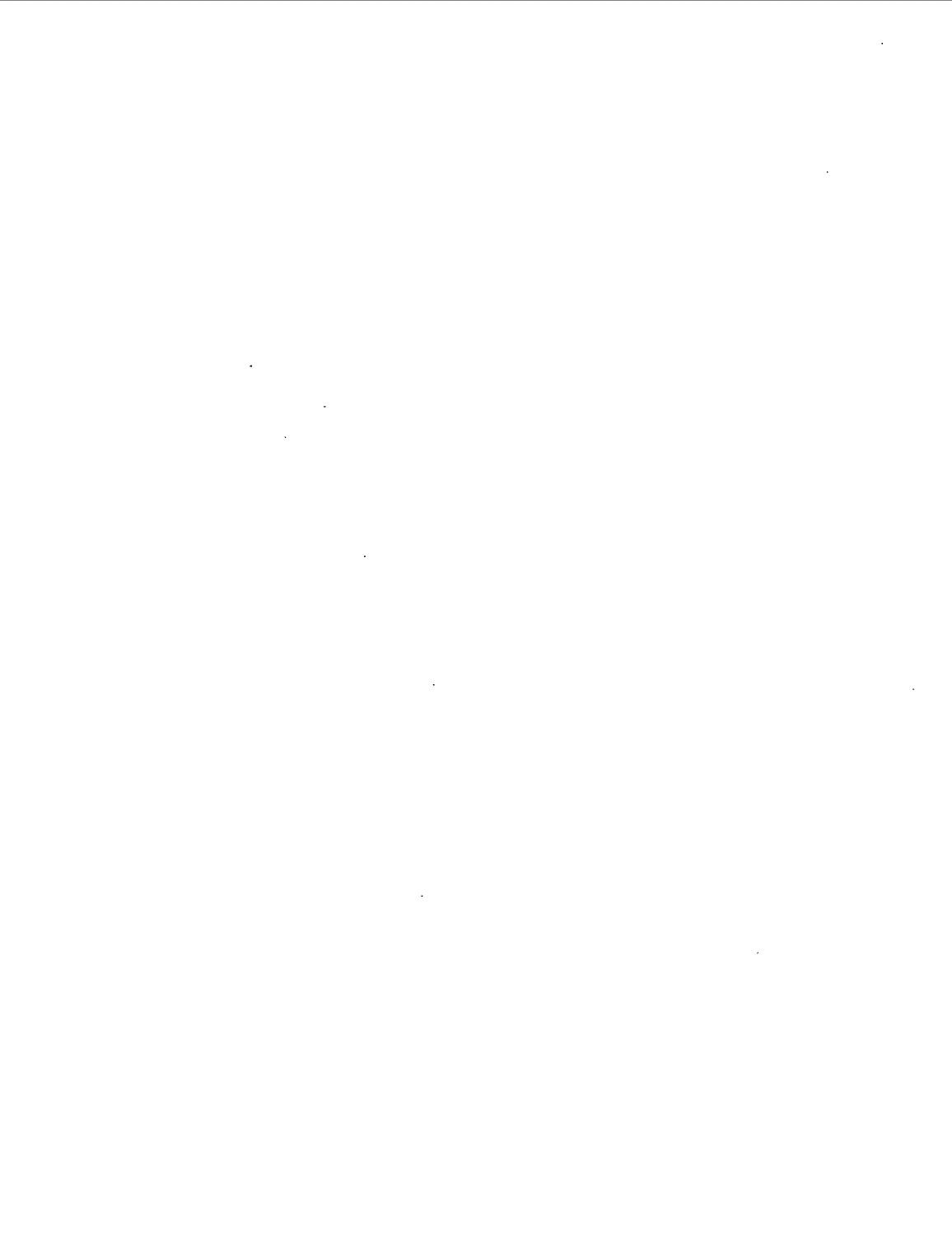# **Acknowledgments**

Pacific Northwest National Laboratory is operated for the U.S. Department of Energy by Battelle under Contract DE-AC06-76RLO 1830. The work reported here was supported by the U.S. Department of Energy's EM-50 Landfill Stabilization Focus Area and Mixed Waste Focus Area programs.

 $\bar{\mathcal{A}}$ 

 $\sim 10^{11}$ 

 $\mathcal{L}^{\mathcal{L}}$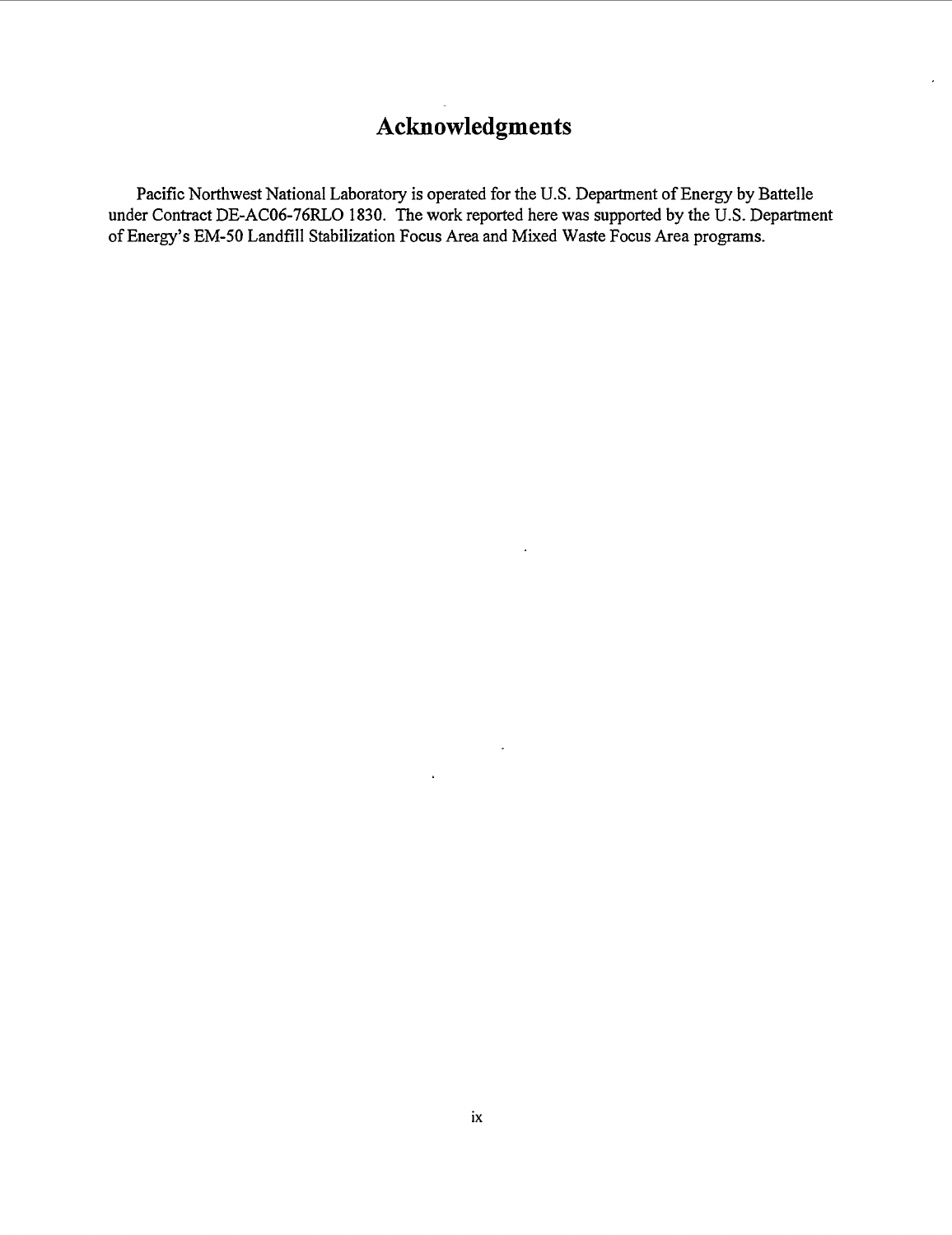### **Introduction**

Between 1952 and 1972, low-level and transuranic (TRU) wastes were buried in shallow pits and trenches at the Subsurface Disposal Area (SDA) in the Idaho National Environmental and Engineering Laboratory's (INEEL) Radioactive Waste Management Complex (RWMC). Based on the Comprehensive Environmental Response, Compensation, and Liability Act (CERCLA) decision process, INEEL's SDA has been on the National Priority List for remediation since 1989 (Geimer et al. 1992). Since then, remediation strategies have identified thermal treatment of the SDA buried wastes to produce a stabilized-vitreous form as a highly rated option (Mayberry et al. 1991). Systems being considered for this type of treatment include arc- and plasma-heated furnaces.

The high temperatures produced by arc- and plasma-heated furnaces (>2000°C) enable the pyrolization or combustion of hazardous and nonhazardous organic constituents. Additionally, inorganic waste constituents can be melted into either a durable glass or a metal product with relative volumes far less than the starting waste material. Furthermore, the glass product can immobilize hazardous and radioactive constituents for subsequent disposal. In recent years, testing has been performed in arc- and plasma-heated furnaces of various scales with surrogate SDA wastes. These tests were primarily performed without radioactive constituents in the surrogates. As a result, little data are available on the behavior of TRU constituents, namely plutonium, during thermal treatment. Thus, the focus of the present work is the treatment of plutonium-spiked SDA surrogates in an arc-heated furnace. The fates of plutonium, as well as other hazardous and nonhazardous metals, are quantified for the treatment of several surrogate variations. This data will provide some of the information needed about the products and secondary waste streams from larger thermal treatment systems to permit implementation of such systems.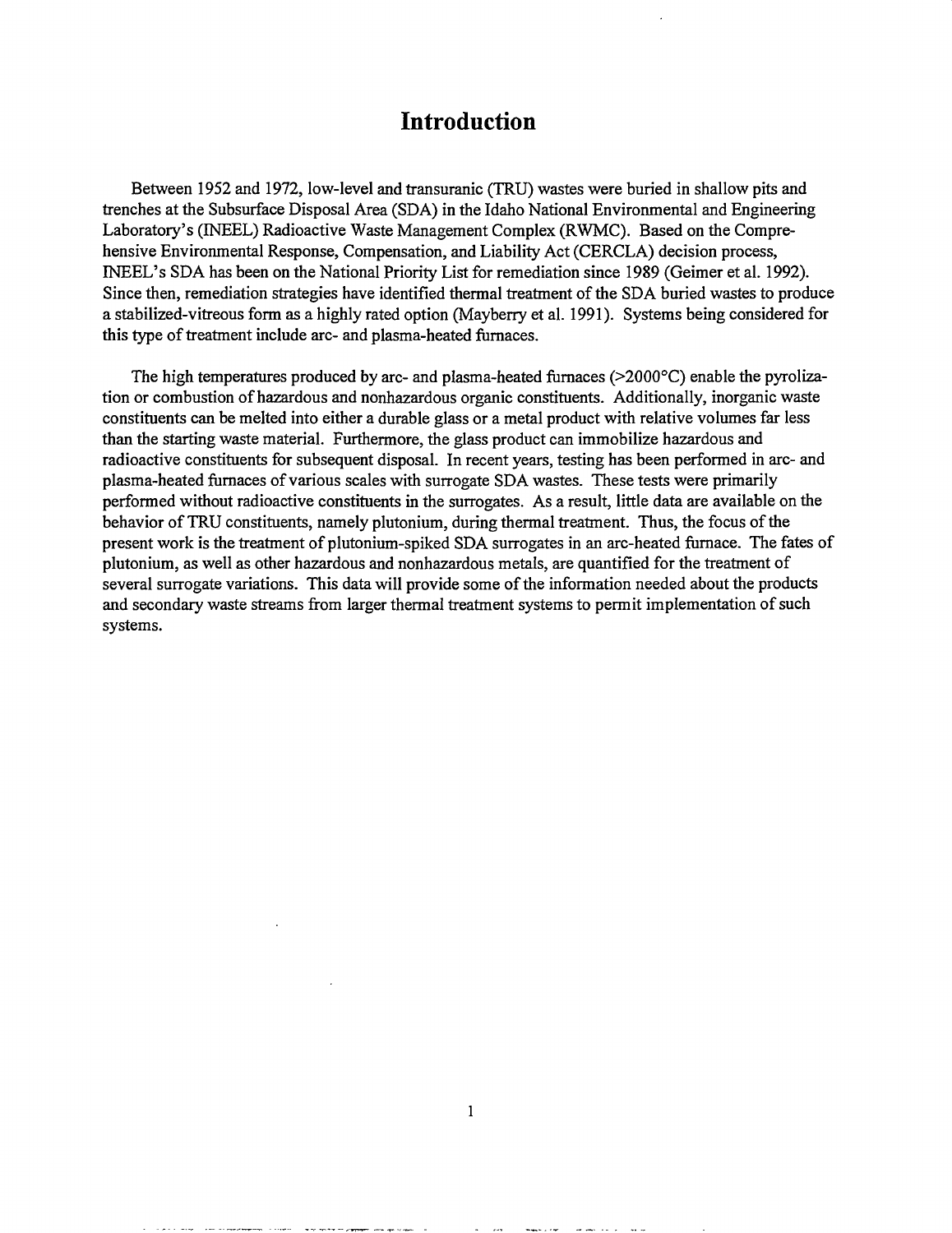$\mathcal{L}_{\text{max}}$  and  $\mathcal{L}_{\text{max}}$  $\frac{1}{2}$  $\label{eq:2.1} \frac{1}{\sqrt{2}}\int_{\mathbb{R}^3}\frac{1}{\sqrt{2}}\left(\frac{1}{\sqrt{2}}\right)^2\frac{1}{\sqrt{2}}\left(\frac{1}{\sqrt{2}}\right)^2\frac{1}{\sqrt{2}}\left(\frac{1}{\sqrt{2}}\right)^2\frac{1}{\sqrt{2}}\left(\frac{1}{\sqrt{2}}\right)^2\frac{1}{\sqrt{2}}\left(\frac{1}{\sqrt{2}}\right)^2\frac{1}{\sqrt{2}}\left(\frac{1}{\sqrt{2}}\right)^2\frac{1}{\sqrt{2}}\left(\frac{1}{\sqrt{2}}\right)^2\frac{1}{\sqrt{$  $\label{eq:2.1} \frac{1}{\sqrt{2}}\int_{\mathbb{R}^3} \frac{1}{\sqrt{2}}\left(\frac{1}{\sqrt{2}}\right)^2 \frac{1}{\sqrt{2}}\left(\frac{1}{\sqrt{2}}\right)^2 \frac{1}{\sqrt{2}}\left(\frac{1}{\sqrt{2}}\right)^2 \frac{1}{\sqrt{2}}\left(\frac{1}{\sqrt{2}}\right)^2.$  $\mathcal{L}(\mathcal{A})$  and  $\mathcal{L}(\mathcal{A})$  $\mathcal{L}(\mathcal{L}^{\mathcal{L}})$  and  $\mathcal{L}^{\mathcal{L}}$  and  $\mathcal{L}^{\mathcal{L}}$  and  $\mathcal{L}^{\mathcal{L}}$  $\mathcal{L}^{\mathcal{L}}(\mathcal{L}^{\mathcal{L}})$  and  $\mathcal{L}^{\mathcal{L}}(\mathcal{L}^{\mathcal{L}})$  and  $\mathcal{L}^{\mathcal{L}}(\mathcal{L}^{\mathcal{L}})$  $\mathcal{L}^{\text{max}}_{\text{max}}$  $\label{eq:2.1} \frac{1}{\sqrt{2}}\int_{\mathbb{R}^3}\frac{1}{\sqrt{2}}\left(\frac{1}{\sqrt{2}}\right)^2\frac{1}{\sqrt{2}}\left(\frac{1}{\sqrt{2}}\right)^2\frac{1}{\sqrt{2}}\left(\frac{1}{\sqrt{2}}\right)^2\frac{1}{\sqrt{2}}\left(\frac{1}{\sqrt{2}}\right)^2.$  $\label{eq:2.1} \frac{1}{\sqrt{2}}\left(\frac{1}{\sqrt{2}}\right)^{2} \left(\frac{1}{\sqrt{2}}\right)^{2} \left(\frac{1}{\sqrt{2}}\right)^{2} \left(\frac{1}{\sqrt{2}}\right)^{2} \left(\frac{1}{\sqrt{2}}\right)^{2} \left(\frac{1}{\sqrt{2}}\right)^{2} \left(\frac{1}{\sqrt{2}}\right)^{2} \left(\frac{1}{\sqrt{2}}\right)^{2} \left(\frac{1}{\sqrt{2}}\right)^{2} \left(\frac{1}{\sqrt{2}}\right)^{2} \left(\frac{1}{\sqrt{2}}\right)^{2} \left(\$  $\label{eq:2.1} \frac{1}{\sqrt{2}}\int_{\mathbb{R}^3}\frac{1}{\sqrt{2}}\left(\frac{1}{\sqrt{2}}\right)^2\frac{1}{\sqrt{2}}\left(\frac{1}{\sqrt{2}}\right)^2\frac{1}{\sqrt{2}}\left(\frac{1}{\sqrt{2}}\right)^2\frac{1}{\sqrt{2}}\left(\frac{1}{\sqrt{2}}\right)^2.$  $\label{eq:2.1} \mathcal{L}(\mathcal{L}^{\text{max}}_{\mathcal{L}}(\mathcal{L}^{\text{max}}_{\mathcal{L}})) \leq \mathcal{L}(\mathcal{L}^{\text{max}}_{\mathcal{L}}(\mathcal{L}^{\text{max}}_{\mathcal{L}}))$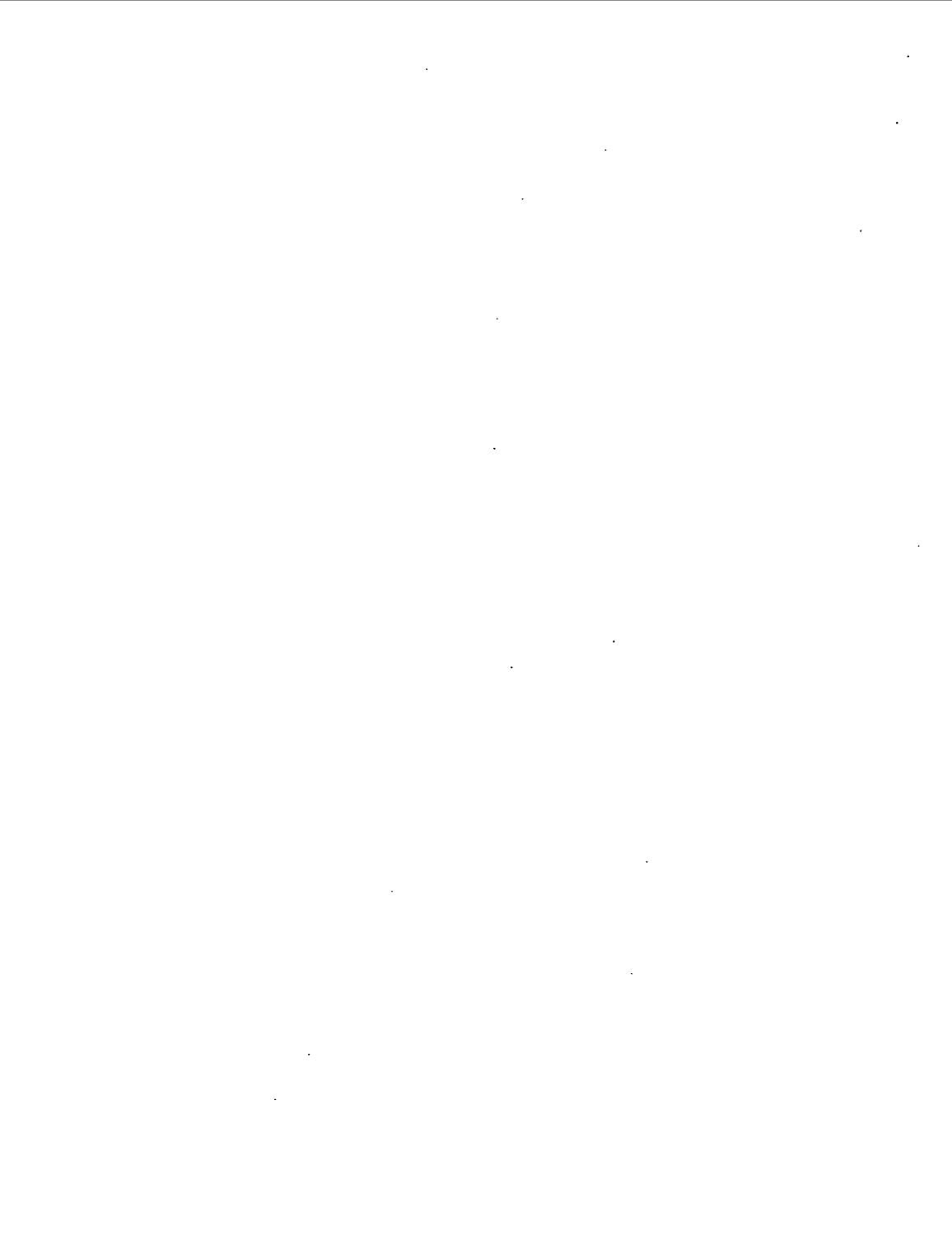### **Description of SDA Waste**

Characterization of SDA buried waste has identified a wide variety of materials (Bonnenberg et al. 1993). Ten million cubic feet (290,000 m<sup>3</sup>) of soil at the SDA are potentially contaminated with radioactive and hazardous constituents (Nickelson et al. 1992). Many wastes are buried in steel drums and cardboard boxes. Waste materials include construction and demolition materials (e.g., lumber, bricking, asphalt, concrete), decontamination materials (e.g., rags, plastic bags) and maintenance equipment (e.g., power tools, oils and grease). Table 1 shows a nominal composition of the SDA wastes used in the present study. Note that this composition does not include any contaminated INEEL soil as its amount within the buried waste can vary.

INEEL soil is primarily composed of SiO<sub>2</sub> (60%), Al<sub>2</sub>O<sub>3</sub> (11%), Fe<sub>2</sub>O<sub>3</sub> (4%), and CaO (4%). The amount of soil in the SDA waste can be substantial. Temperatures exceeding 1500°C can be required to melt those high-soil compositions into a glassy product. The addition of one part lime (CaO) to approximately 3.1 parts INEEL soil reduces the overall melting temperature of the final glass to as low as 1300°C. For this reason lime has been added to most of the SDA surrogates tested in thermal treatment systems. Note that the notations for each SDA waste surrogate are based on a lime-free composition. For example, a nominal composition of 50% INEEL soil in a soil-waste blend is referred to as Nom-50. However, once lime is added to this mixture, soil content decreases to 43%.

| Organic Constituents:     | (wt %)           | Master Mix Constituents:        | (wt %) |
|---------------------------|------------------|---------------------------------|--------|
| Neoprene                  | 15.5             | Micro-Cel (calcium silicate)    | 5.7    |
| Polyvinylchloride (PVC)   | 9.7              | Water                           | 4.9    |
| Polyethylene (PE)         | 6.3              | Texaco regal oil                | 3.7    |
| Wood                      | 2.5              | Diatomite                       | 3.7    |
|                           |                  | NaNO <sub>3</sub>               | 2.7    |
| $Sub-Total =$             | 34.0             | KNO <sub>3</sub>                | 1.3    |
|                           |                  | Portland Cement                 | 1.2    |
| $M$ etallic Constituents: | $(wt\,\%)$       | $\text{Al}(\text{OH})_3$        | 1.1    |
| Carbon Steel              | 22.5             | $Fe(OH)$ <sub>3</sub>           | 1.1    |
| <b>Stainless Steel</b>    | 11.5             | Mg(OH) <sub>2</sub>             | 0.79   |
| Aluminum Metal            | 1.9 <sup>°</sup> | KOH                             | 0.74   |
| Zirconium Metal           | 0.89             | $Ca(OH)$ ,                      | 0.66   |
| Copper Metal              | 0.60             | Wheel-bearing grease            | 0.44   |
| Lead Metal                | 0.15             | NaCl                            | 0.15   |
|                           |                  | Na <sub>2</sub> SO <sub>4</sub> | 0.15   |
| $Sub-Total =$             | 37.6             | NaOH                            | 0.15   |
|                           |                  | $Sub-Total =$                   | 28.4   |
|                           |                  | $Total =$                       | 100.0  |

| Table 1. SDA Nominal Waste Composition, Without Soil |  |  |  |  |
|------------------------------------------------------|--|--|--|--|
|------------------------------------------------------|--|--|--|--|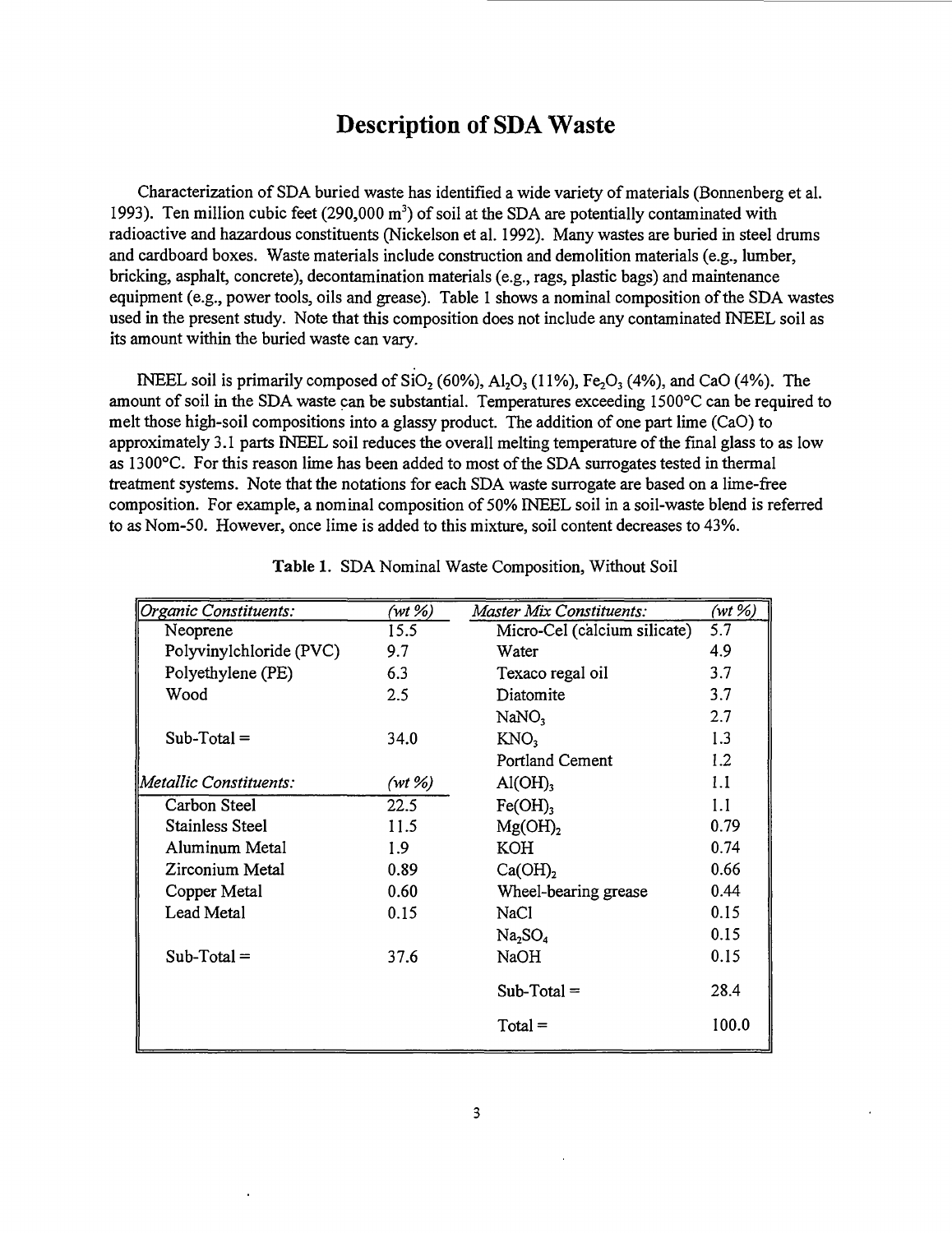The SDA waste surrogate variations tested were Nom-30, Nom-40, Nom-45, and Nom-50. Additionally, variations of metallic lead, PVC, and sodium hydroxide were tested for the Nom-50 material. Those variations were 75, 2, and 2.5 times the respective baseline levels. Table 2 shows the analyzed elemental compositions of each material tested.

The sum of the elemental contents for each test blend in Table 2 totals between 45% and 50%. The remaining mass is primarily organic material. Additionally, the corresponding anions for many of **the** elements constitute a large portion of the unaccounted-for mass. The plutonium concentration in each blend was held constant at 50.5 nCi per gram. The source of plutonium was plutonium nitrate in an aqueous solution. The predominant isotopes in this source, on a mass basis, were Pu-239 (93%) and Pu-240 *(6.6%).* On an activity basis, Pu-241 was the predominant species in the mixture (82%) with significant amounts of Pu-239 (14.3%) and Pu-240 (3.7%). Americium in the source was less than 1% on both a mass and activity basis. The specific activity of the isotope mixture was 0.35 Ci per gram.

|                          |               |               |               |               | $Nom-50$ | <b>Nom-50</b> | <b>Nom-50</b> |
|--------------------------|---------------|---------------|---------------|---------------|----------|---------------|---------------|
| <b>Element</b>           | <b>Nom-30</b> | <b>Nom-40</b> | <b>Nom-45</b> | <b>Nom-50</b> | (75XPb)  | (2XPVC)       | (2.5XNa)      |
| Al                       | 3.28          | 3.47          | 3.56          | 3.65          | 3.48     | 3.49          | 3.51          |
| $ \overline{\text{Ca}} $ | 8.32          | 9.80          | 10.5          | 11.3          | 10.7     | 10.8          | 10.8          |
| $\overline{\text{Ce}}$   | 0.27          | 0.27          | 0.27          | 0.27          | 0.26     | 0.26          | 0.26          |
| $\overline{\text{Cr}}$   | 1.12          | 0.93          | 0.84          | 0.75          | 0.72     | 0.72          | 0.73          |
| ∥Fe                      | 19.6          | 16.7          | 15.3          | 13.9          | 13.2     | 13.3          | 13.3          |
| $\overline{\rm K}$       | 1.45          | 1.45          | 1.45          | 1.44          | 1.37     | 1.38          | 1.39          |
| Mg                       | 0.62          | 0.67          | 0.68          | 0.70          | 0.67     | 0.67          | 0.68          |
| Mn                       | 0.07          | 0.07          | 0.07          | 0.07          | 0.06     | 0.06          | 0.06          |
| $\overline{\text{Na}}$   | 0.94          | 0.93          | 0.92          | 0.91          | 0.86     | 0.87          | 2.97          |
| Ni                       | 0.88          | 0.73          | 0.66          | 0.59          | 0.56     | 0.56          | 0.57          |
| $\sqrt{\mathsf{Pb}}$     | 0.11          | 0.09          | 0.08          | 0.07          | 4.73     | 0.07          | 0.07          |
| ß                        | 0.15          | 0.12          | 0.11          | 0.10          | 0.10     | 0.10          | 0.10          |
| $\overline{\mathrm{Si}}$ | 9.75          | 11.6          | 12.5          | 13.4          | 12.8     | 12.8          | 12.9          |
| ΙTi                      | 0.14          | 0.17          | 0.18          | 0.20          | 0.19     | 0.19          | 0.19          |
| $\mathbb{P}$ u (nCi/g)   | 50.5          | 50.5          | 50.5          | 50.5          | 50.5     | 50.5          | 50.5          |
| Total                    | 46.7          | 47.0          | 47.1          | 47.3          | 49.7     | 45.3          | 47.6          |

**Table** 2. Analyzed Compositions of Nominal SDA Blends Tested (weight percent)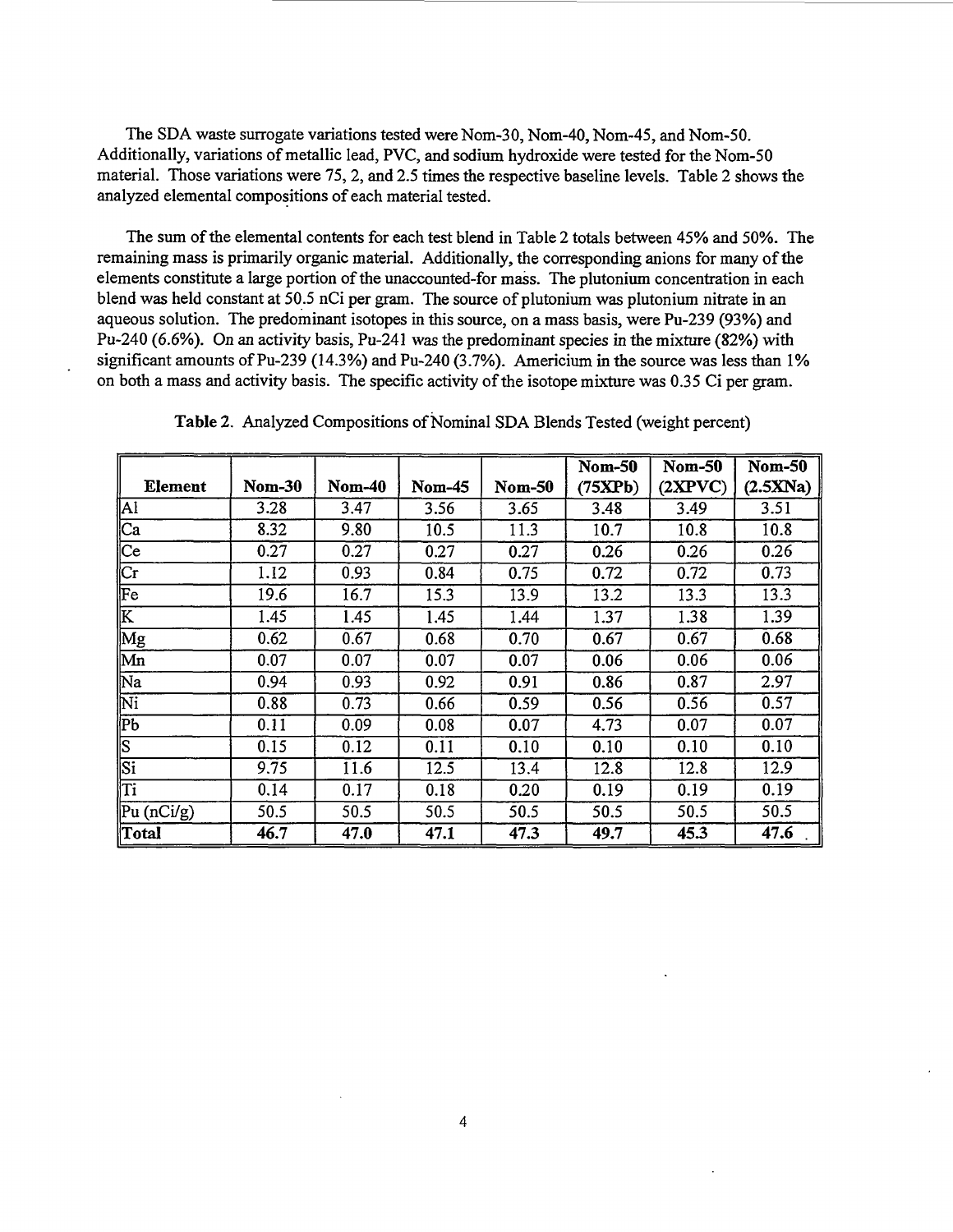### Materials and Methods

#### Equipment Description

Figure 1 shows the arc furnace system. This system is located in a radiation area within one of Hanford's nuclear facilities. Figure 2 shows a schematic of this system. The furnace uses a single top-entering graphite electrode (cathode) and a fixed graphite hearth (anode). The electrode is 1.5 cm in diameter and can be vertically adjusted using a motor-driven screw. The graphite hearth is crucible shaped; both its internal diameter and its height are 11 cm. A bottomless ceramic crucible is placed inside the graphite hearth during testing to protect the sides from oxidation. The small size of the hearth does not make it amenable to glass and metal drains. Consequently, the furnace is operated in a semibatch mode, where it is continuously fed until full of molten product, then cooled and disassembled to remove the glass and metal phases produced. The outside of the furnace consists of a stainless steel cylindrical vessel lined with approximately 10 cm of refractory and insulation.

A 15-kW, constant-current DC power supply provides up to 100V of arcing potential between the furnace electrode and hearth during operation. A thermocouple in the furnace plenum area monitors temperature inside the furnace during operation. This temperature, along with the off-gas temperatures,



Figure 1. Photograph of the Arc-Heated Furnace Test System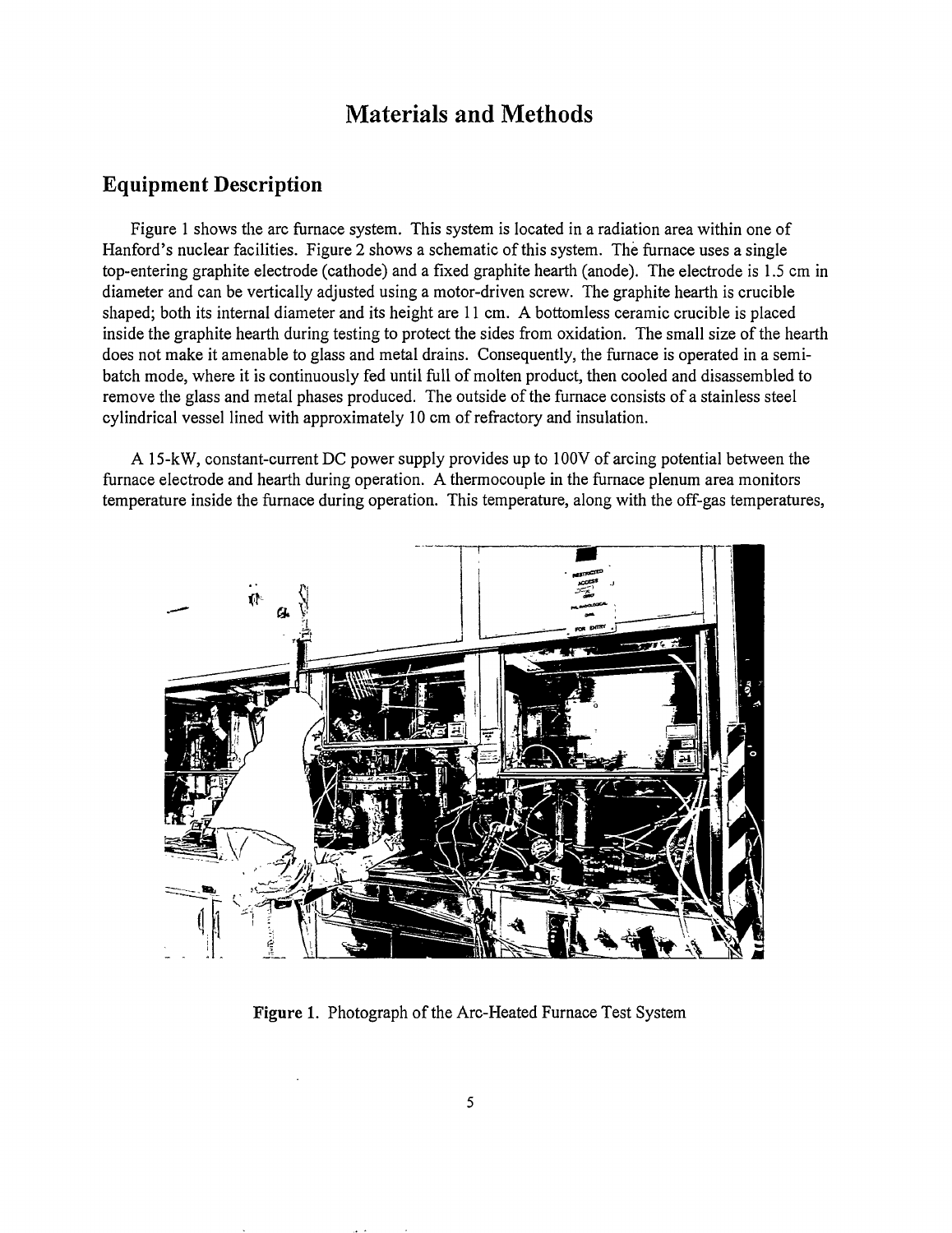

Figure 2. Schematic of the Arc-Heated Furnace Test System

power supply voltage, and current, is electronically logged by a PC-based data acquisition system. As depicted in Figure 2, dry material is fed into the furnace via a screw auger. The auger is driven by a variable speed motor which allows the operator to adjust the feed rate during testing. On-line feed rates cannot be measured from the system. Therefore, feed rates are calculated after each test by dividing the total mass of the feed batch by the amount of time required to feed that batch.

Off-gases exit the furnace and enter a large void chamber where gas velocities are decreased to allow large particulate to settle. The gases next pass through a water-cooled heat exchanger, then through one of two  $0.5$ - $\mu$ m (absolute) polyester bag filters. In front of the bag filter, the temperature of the off-gas is increased to approximately 80°C using heat tape wrapped around the tubing to ensure that little or no water condenses in the bag filter. Behind the bag filter, the off-gas flows through a high efficiency particulate air (HEPA) filter. All of these components can be completely dismantled so that the entire mass of off-gas solids produced can be collected, weighed, and analyzed. Previous attempts at isokinetically sampling the off-gas solids from such a small system revealed large sources of error in the final carryover determinations.

#### Experimental Method

Approximately 750 g of surrogate blend were prepared for each test. The individual constituents of each surrogate blend were passed through a 24 mesh sieve so they would mix uniformly. Next, 10 g of surrogate blend were combined with plutonium nitrate solution and heated to 100°C for 30 min. The dried product was then returned to the rest of the surrogate and shaken vigorously to distribute the plutonium. Finally, the surrogate was added to the feed auger.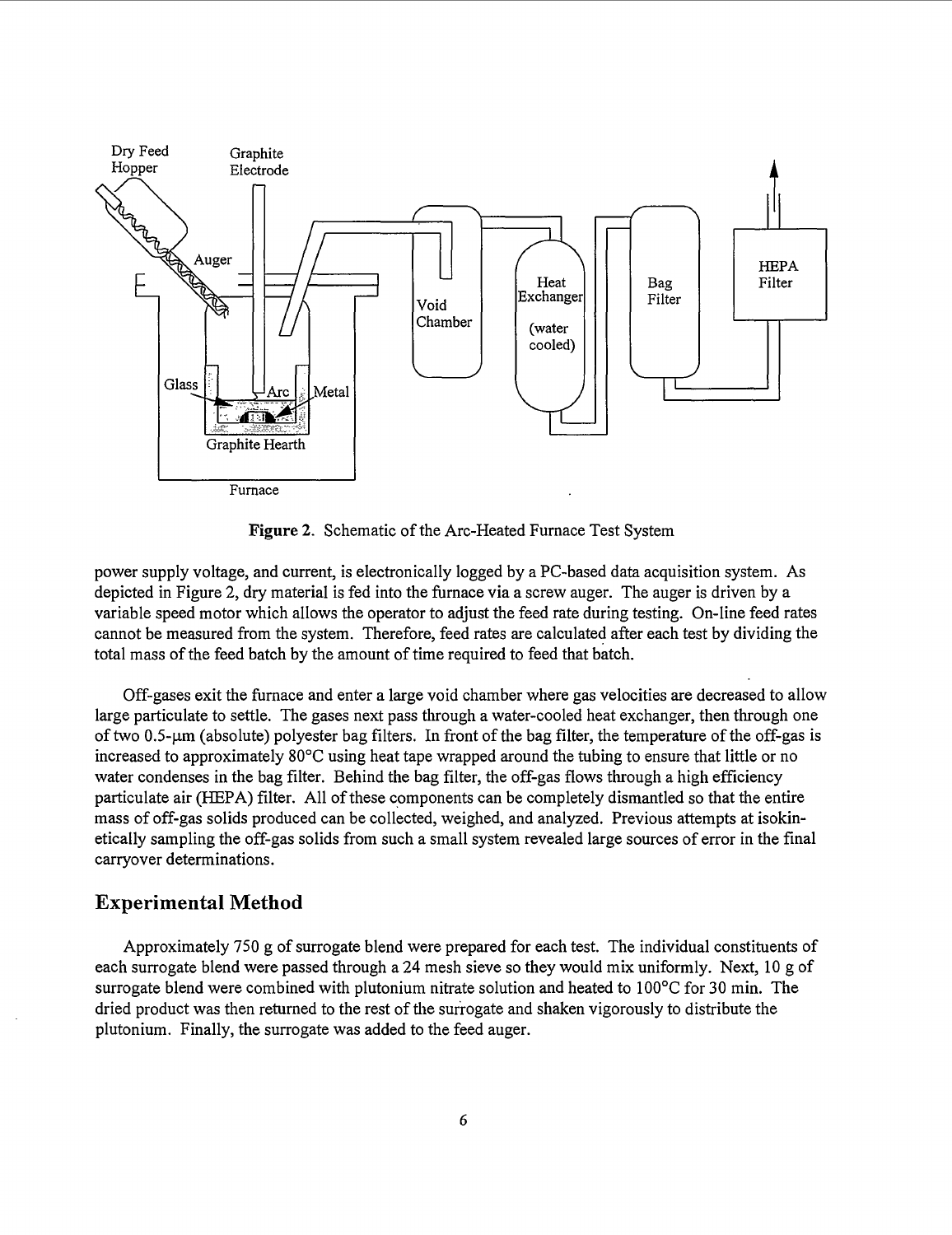The arc furnace was started and operated at a current of approximately 100 amps. The potential was adjusted to a target range of 20 to 30 V by varying the electrode position. Feed was added once the furnace plenum temperature reached 500°C. During a given run, the voltage would spike or fluctuate occasionally. An occasional loss of the furnace arc was normal. When arc loss occurred, the electrode was lowered, then raised again to restart the arc. During each test, the furnace vacuum was maintained at 5 cm of water column at a final target off-gas flow rate of 1.4 SCMH. Nitrogen was purged into the furnace at approximately 0.5 SCMH to reduce oxidation of the graphite components. The balance of the gas entering the furnace was air due to inleakage.

After each test, the furnace was dismantled and the solid phases collected, weighed, and sampled. The glass was sampled by breaking the cooled melt and selecting six pieces from different locations from the melt's center. Those pieces were then combined and ground together with a mortar and pestle to provide the sample for analysis. The glass sample preparation followed ASTM procedure C1317-95, using either a Na<sub>2</sub>O<sub>2</sub> or KOH fusion. Depending on the fusion salt used, the respective sodium or potassium jeopardized its corresponding analytical value. Each test produced a large metal button at the bottom of the glass melt that was sampled by chopping it into small pieces with bolt cutters. The metal samples were prepared for analysis by dissolving them in a boiling 50% HCl solution for approximately 2 hours.

The removed solids from the off-gas system void chamber, piping, and heat exchanger were combined and weighed, and a sample prepared for analysis using ASTM procedure C1317-95. Similarly, the bag filters were shaken to remove any loose solids, which were prepared and analyzed in the same manner. The bag filters themselves were not analyzed because the presence of aluminum, iron, sodium, silicon, and titanium was discovered in prepared bag filter blanks. These species were unexpected since the bag filters were known to primarily be composed of polyester. An inert matrix within the filter medium or on an exterior coating of the filters is the expected source of these constituents. The error from not analyzing the filters is expected to be minimal since the masses of the loose solids removed from the filters were far more significant than any residual solids on the filters.

All the prepared samples were analyzed by inductively-coupled plasma atomic emission spectroscopy (ICP-AES) for metal concentration. Additionally, each sample was analyzed using zinc sulfide scintillation counting to measure its total alpha activity, or plutonium concentration.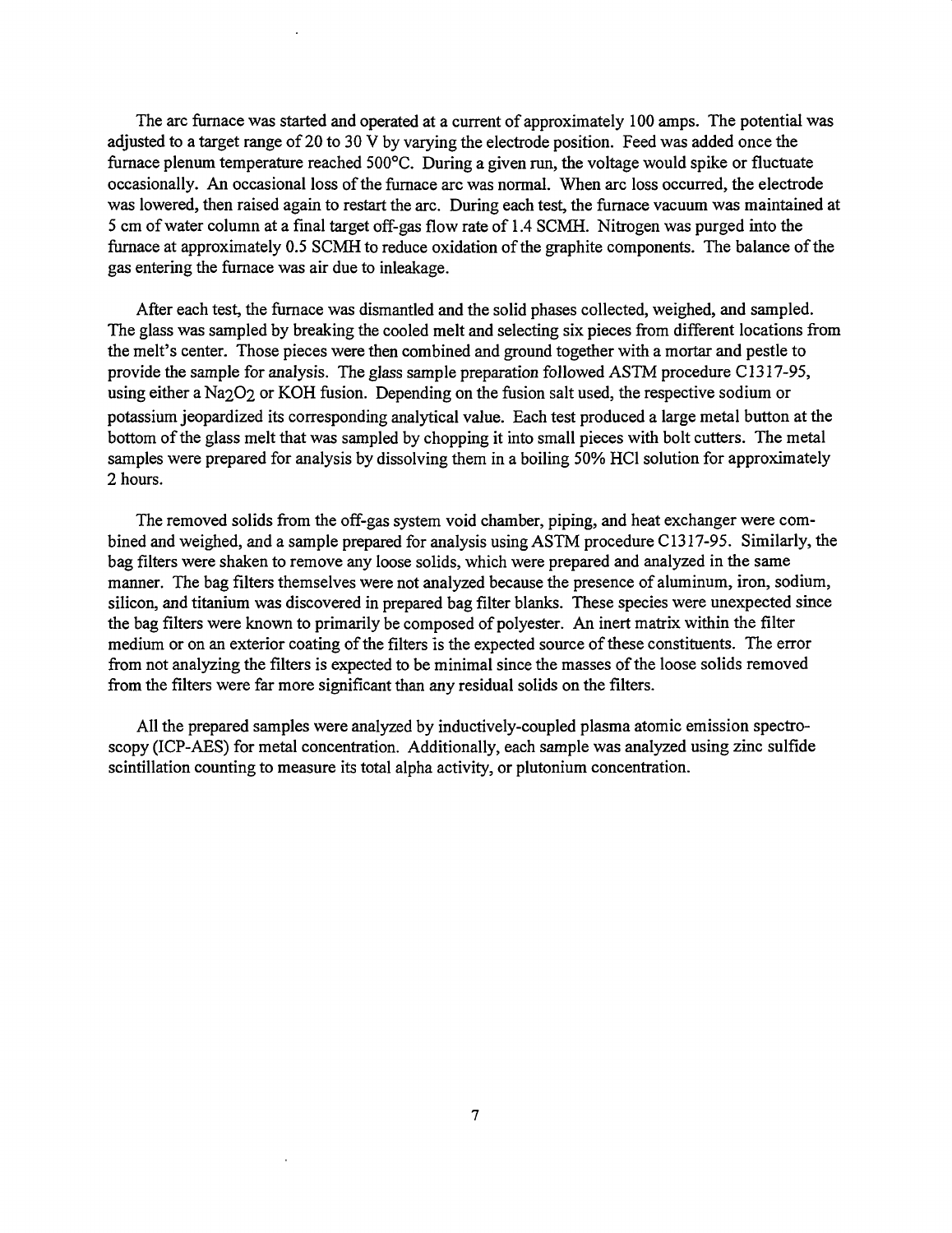$\mathcal{L}^{\text{max}}_{\text{max}}$  and  $\mathcal{L}^{\text{max}}_{\text{max}}$ 

 $\label{eq:2} \mathcal{L} = \mathcal{L} \left( \mathcal{L} \right) \left( \mathcal{L} \right) \left( \mathcal{L} \right)$  $\label{eq:2.1} \frac{1}{\sqrt{2}}\left(\frac{1}{\sqrt{2}}\right)^{2} \left(\frac{1}{\sqrt{2}}\right)^{2} \left(\frac{1}{\sqrt{2}}\right)^{2} \left(\frac{1}{\sqrt{2}}\right)^{2} \left(\frac{1}{\sqrt{2}}\right)^{2} \left(\frac{1}{\sqrt{2}}\right)^{2} \left(\frac{1}{\sqrt{2}}\right)^{2} \left(\frac{1}{\sqrt{2}}\right)^{2} \left(\frac{1}{\sqrt{2}}\right)^{2} \left(\frac{1}{\sqrt{2}}\right)^{2} \left(\frac{1}{\sqrt{2}}\right)^{2} \left(\$ 

 $\label{eq:2.1} \mathcal{L}(\mathcal{L}^{\mathcal{L}}_{\mathcal{L}}(\mathcal{L}^{\mathcal{L}}_{\mathcal{L}}(\mathcal{L}^{\mathcal{L}}_{\mathcal{L}}(\mathcal{L}^{\mathcal{L}}_{\mathcal{L}}(\mathcal{L}^{\mathcal{L}}_{\mathcal{L}}(\mathcal{L}^{\mathcal{L}}_{\mathcal{L}})))$ 

 $\label{eq:2.1} \frac{1}{\left\| \left( \frac{1}{\sqrt{2}} \right)^2 \right\|} \leq \frac{1}{\sqrt{2}} \left\| \left( \frac{1}{\sqrt{2}} \right)^2 \right\| \leq \frac{1}{\sqrt{2}} \left\| \left( \frac{1}{\sqrt{2}} \right)^2 \right\| \leq \frac{1}{\sqrt{2}} \left\| \left( \frac{1}{\sqrt{2}} \right)^2 \right\| \leq \frac{1}{\sqrt{2}} \left\| \left( \frac{1}{\sqrt{2}} \right)^2 \right\| \leq \frac{1}{\sqrt{2}} \left\| \left( \frac{1}{\sqrt{$ 

 $\mathcal{L}(\mathcal{L}^{\mathcal{L}})$  and  $\mathcal{L}(\mathcal{L}^{\mathcal{L}})$  and  $\mathcal{L}(\mathcal{L}^{\mathcal{L}})$  and  $\mathcal{L}(\mathcal{L}^{\mathcal{L}})$  $\label{eq:2.1} \mathcal{L}(\mathcal{L}) = \mathcal{L}(\mathcal{L}) \mathcal{L}(\mathcal{L}) = \mathcal{L}(\mathcal{L}) \mathcal{L}(\mathcal{L})$ 

 $\mathcal{L}^{\text{max}}_{\text{max}}$  ,  $\mathcal{L}^{\text{max}}_{\text{max}}$  $\sim$  $\mathcal{L}_{\rm{max}}$  .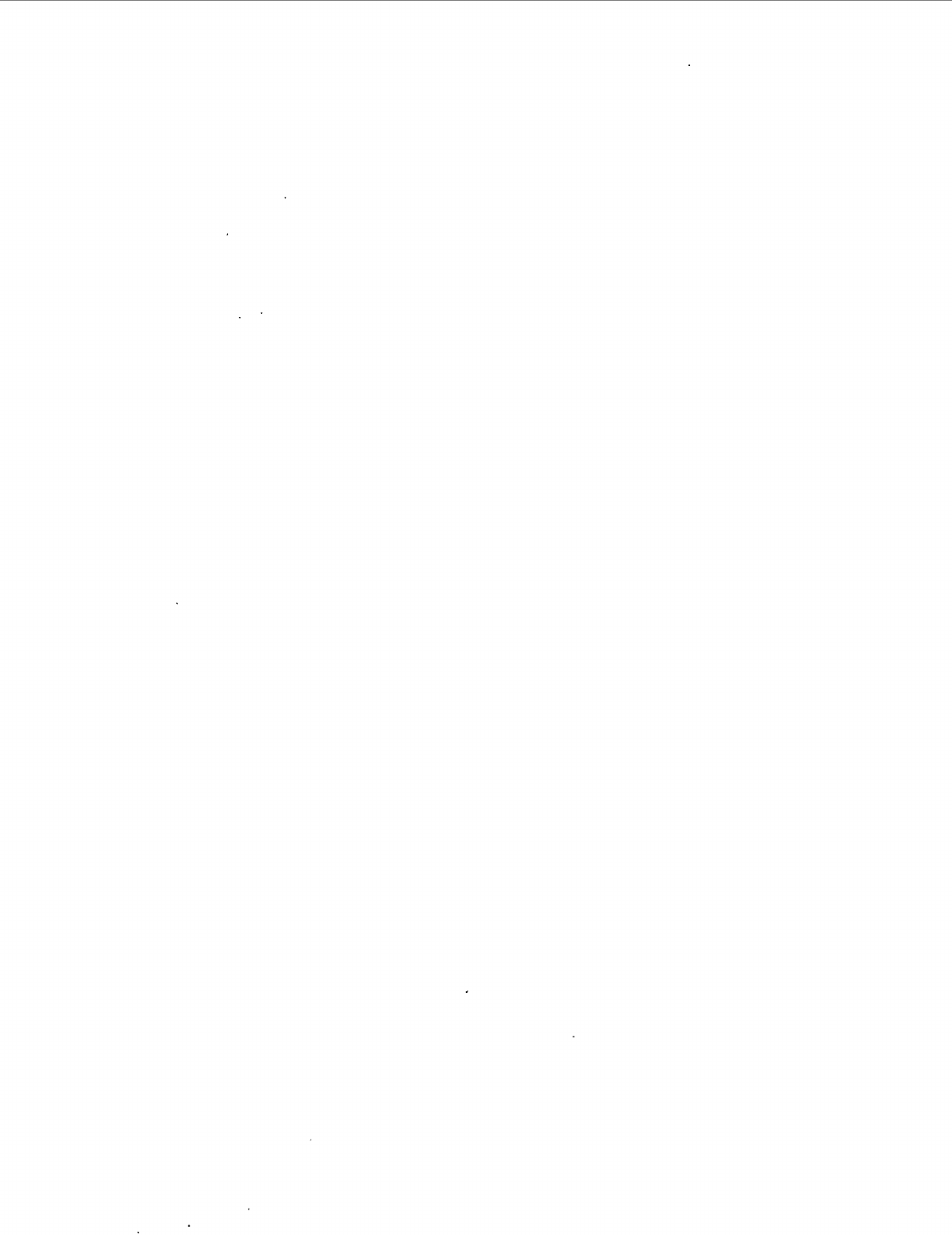### **Operational Performance**

The data gathered for each test included the masses of feed surrogate, glass, metal, and off-gas solids; run time; feeding time; and power consumption. Table 3 summarizes this information. Additionally, plots of the power, voltage, and plenum temperature for each run are shown in Appendix A. Each of the masses shown in Table 3 have a respective accuracy of  $\pm 1$  gram. Approximately the same mass of material was fed in each test, except in the Nom-30 test. The glass phases produced in each test were black and amorphous, much like natural obsidian. Additionally, the metal from each test predominantly accumulated in a contiguous button underneath the glass phase. Figure 3 is a photograph of the glass and metal layers produced during a typical test. All of the tests produced light, black, off-gas solids which could be easily knocked out of the off-gas system components by tapping with a hammer. Most of these solids collected in the off-gas system piping and heat exchanger, with small amounts in the void chamber and bag filters.

Each test had an average power consumption, shown in Table 3, of approximately 2.5 kW. Despite these consistent power levels, some feed materials processed with more fluctuations in arc potential than others. These fluctuations were more pronounced in the feed materials with higher organic contents, i.e., Nom-30 and Nom-40. For those tests, the arc potentials fluctuated violently enough to affect the vacuum within the furnace plenum. The rapid expansion of gases resulting from the high-voltage arcs is assumed to have caused these fluctuations in furnace vacuum. The standard deviation of the power consumption was included in Table 3 to help quantify these variations. Figure 4 shows a plot of this value versus feed organic content for each test.

|                                        |          |          |          |            | <b>Nom-50</b> | $Nom-50$ | $Nom-50$  |
|----------------------------------------|----------|----------|----------|------------|---------------|----------|-----------|
|                                        | $Nom-30$ | $Nom-40$ | $Nom-45$ | Nom-50 $ $ | (75XPb)       | (2XCI)   | (2.5XNa)  |
| <b>Feed Data:</b>                      |          |          |          |            |               |          |           |
| Mass of Material Fed to System (grams) | 521      | 674      | 684      | 618        | 659           | 693      | 687       |
| <b>Operational Data:</b>               |          |          |          |            |               |          |           |
| Total Testing Time (min)               | 188      | 257      | 210      | 227        | 230           | 230      | 230       |
| Total Feeding Time (min)               | 169      | 216      | 206      | 181        | 216           | 216      | 216       |
| Average Feed Rate (g/min)              | 3.2      | 3.1      | 3.3      | 3.4        | 3.1           | 3.2      | 3.2       |
| Average Power Consumed (kW)            | 2.3      | 2.4      | 2.5      | 2.3        | 2.7           | 2.8      | ~2.8      |
| Standard Dev. of Power Consumed (kW)   | 0.96     | 0.79     | 0.66     | 0.58       | 0.74          | 0.79     | ---       |
| Average Operating Potential (V)        | 32       | 29       | 27       | 27         | 35            | 33       | $~1 - 35$ |
| Post-test Data:                        |          |          |          |            |               |          |           |
| Mass of Metal Product (grams)          | 78       | 144      | 103      | 67         | 101           | 105      | 98        |
| Mass of Glass Material (grams)         | 227      | 314      | 358      | 346        | 348           | 341      | 379       |
| Mass of Off-Gas Solids (grams)         | 25       | 41       | 27       | 11         | 65            | 44       | 42        |

|  |  | Table 3. Summary of Furnace Testing |  |
|--|--|-------------------------------------|--|
|--|--|-------------------------------------|--|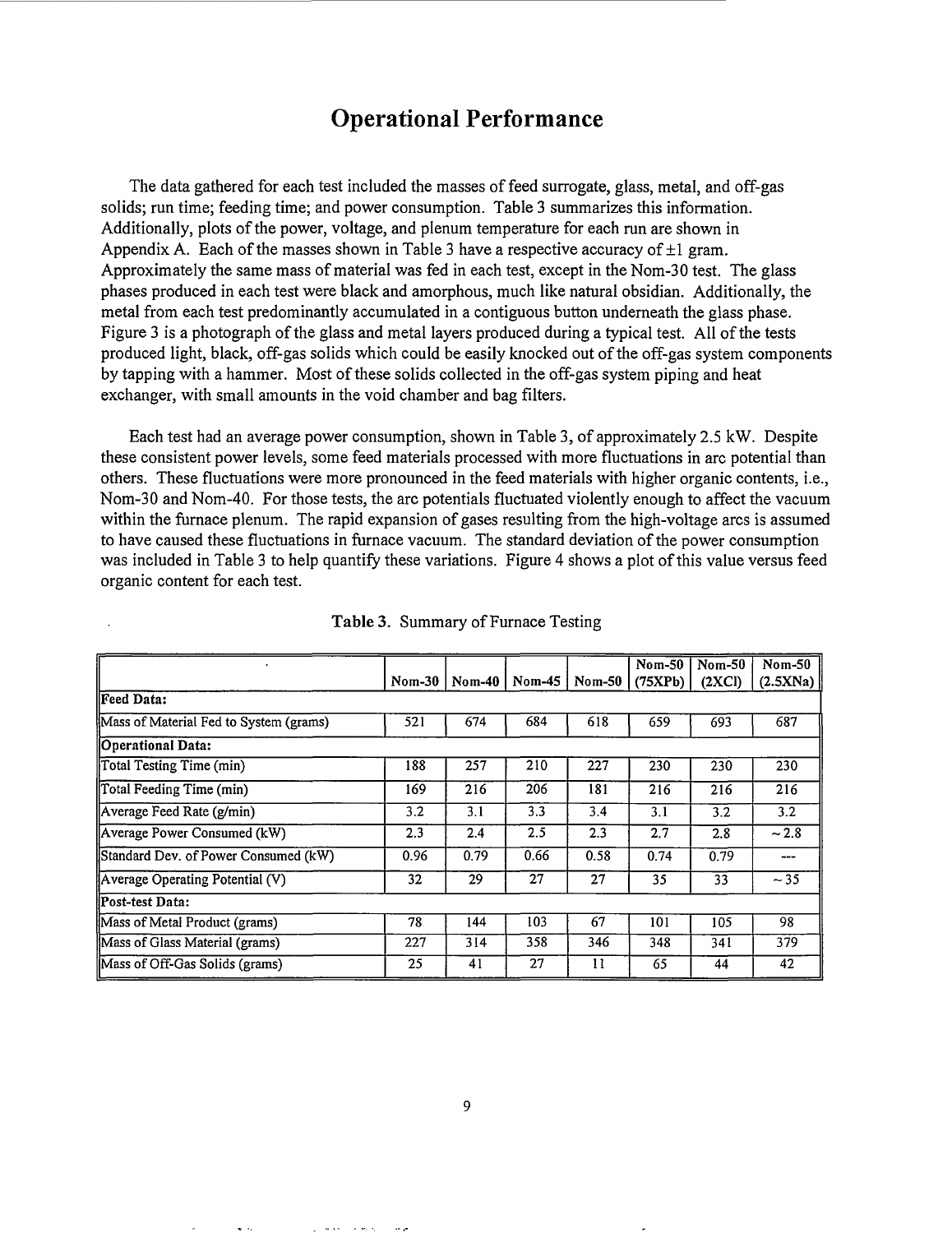

Figure 3. Nom-40 Glass and Metal Furnace Products



Figure 4. Run Power Standard Deviation Versus Feed Organic Content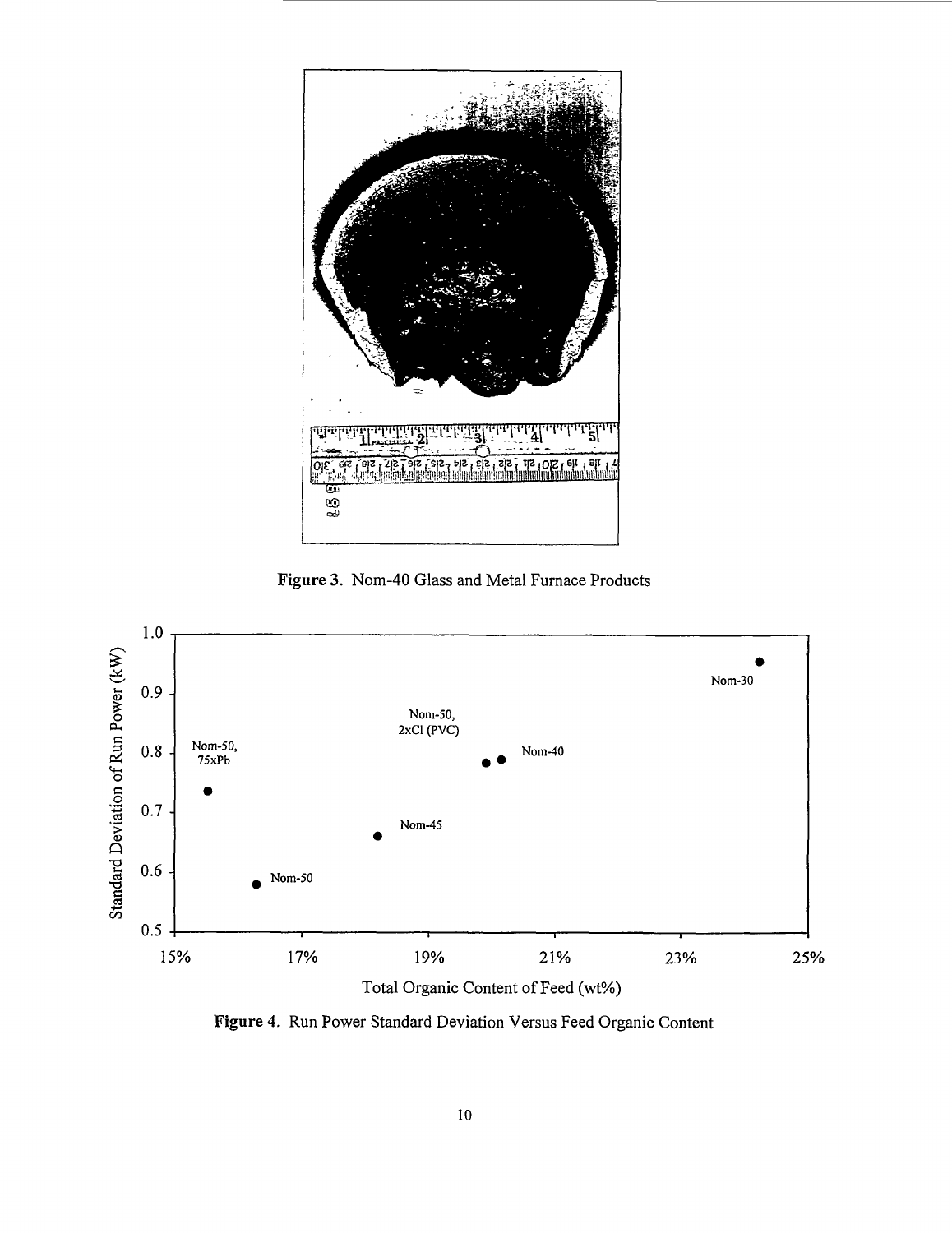$\epsilon$ Figure 4 shows a definite increase in run power standard deviation with increasing organic content in the feed. While the products from the tests with the Nom-30, Nom-40, Nom-45, and Nom-50 feed materials appeared to be acceptable, Nom-50 represented the lowest average soil content at which the system would still perform acceptably. Subsequent tests were performed with Nom-50. Note that the Nom-50 test with elevated lead also showed an increase in the run power standard deviation. That increase is assumed to be a result of volatilized lead in the arcing regions of the furnace.

l.

 $\ddot{\phantom{a}}$ 

 $\alpha$ 

 $\bar{\star}$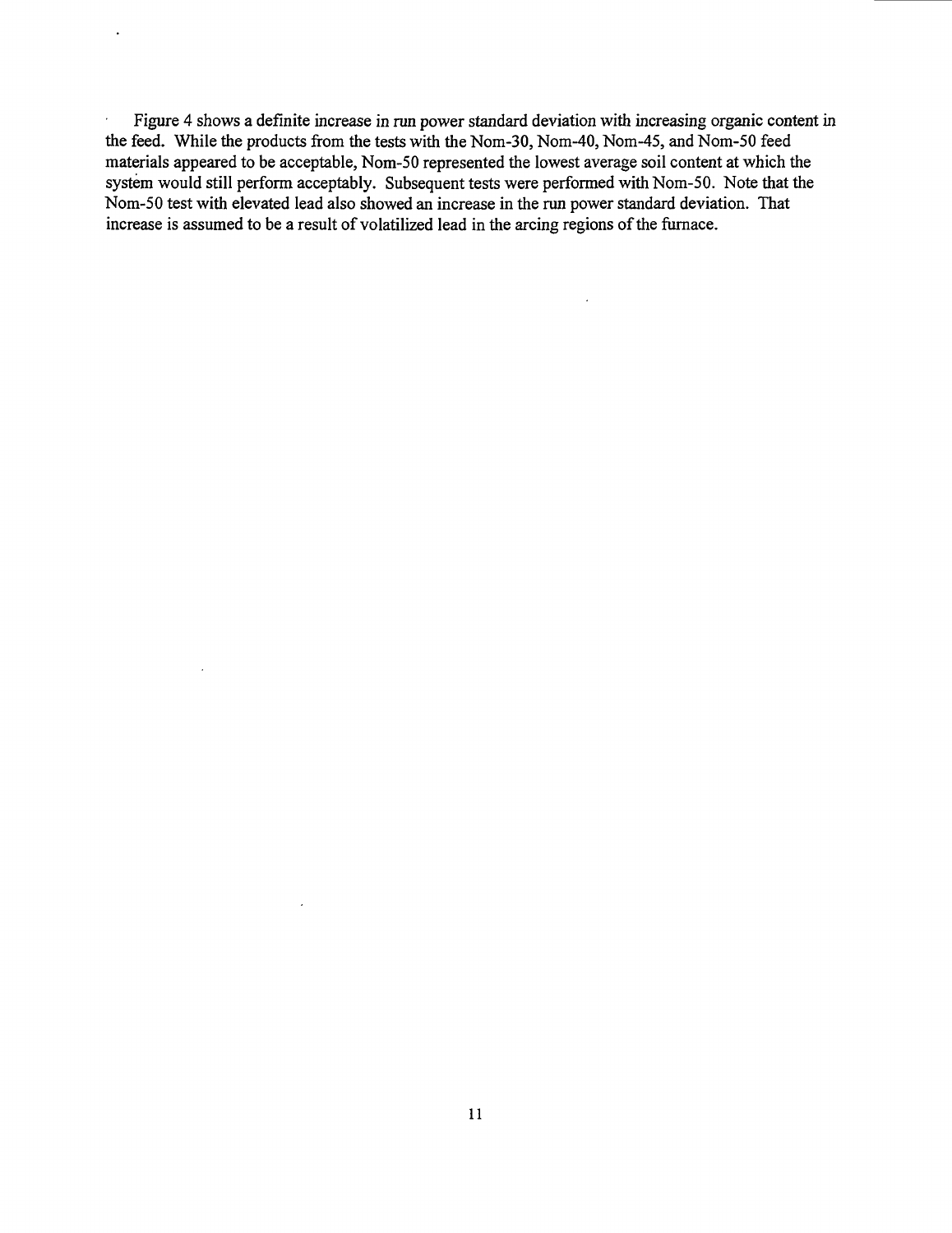$\mathcal{L}(\mathcal{L}^{\mathcal{L}}(\mathcal{L}^{\mathcal{L}}(\mathcal{L}^{\mathcal{L}}(\mathcal{L}^{\mathcal{L}}(\mathcal{L}^{\mathcal{L}}(\mathcal{L}^{\mathcal{L}}(\mathcal{L}^{\mathcal{L}}(\mathcal{L}^{\mathcal{L}}(\mathcal{L}^{\mathcal{L}}(\mathcal{L}^{\mathcal{L}}(\mathcal{L}^{\mathcal{L}}(\mathcal{L}^{\mathcal{L}}(\mathcal{L}^{\mathcal{L}}(\mathcal{L}^{\mathcal{L}}(\mathcal{L}^{\mathcal{L}}(\mathcal{L}^{\mathcal{L}}(\mathcal{L}$  $\mathcal{L}(\mathcal{L}^{\text{max}})$  and  $\mathcal{L}(\mathcal{L}^{\text{max}})$  $\mathcal{L}^{\mathcal{L}}(\mathcal{L}^{\mathcal{L}})$  and  $\mathcal{L}^{\mathcal{L}}(\mathcal{L}^{\mathcal{L}})$  and  $\mathcal{L}^{\mathcal{L}}(\mathcal{L}^{\mathcal{L}})$  $\mathcal{L}(\mathcal{L}^{\mathcal{L}})$  and  $\mathcal{L}(\mathcal{L}^{\mathcal{L}})$  . The contribution of

 $\mathcal{L}(\mathcal{L}(\mathcal{L}(\mathcal{L}(\mathcal{L}(\mathcal{L}(\mathcal{L}(\mathcal{L}(\mathcal{L}(\mathcal{L}(\mathcal{L}(\mathcal{L}(\mathcal{L}(\mathcal{L}(\mathcal{L}(\mathcal{L}(\mathcal{L}(\mathcal{L}(\mathcal{L}(\mathcal{L}(\mathcal{L}(\mathcal{L}(\mathcal{L}(\mathcal{L}(\mathcal{L}(\mathcal{L}(\mathcal{L}(\mathcal{L}(\mathcal{L}(\mathcal{L}(\mathcal{L}(\mathcal{L}(\mathcal{L}(\mathcal{L}(\mathcal{L}(\mathcal{L}(\mathcal{$  $\label{eq:2.1} \mathcal{L}(\mathcal{L}^{\text{max}}_{\mathcal{L}}(\mathcal{L}^{\text{max}}_{\mathcal{L}}),\mathcal{L}^{\text{max}}_{\mathcal{L}^{\text{max}}_{\mathcal{L}}})$ 

 $\label{eq:2.1} \frac{1}{\sqrt{2}}\int_{\mathbb{R}^3}\frac{1}{\sqrt{2}}\left(\frac{1}{\sqrt{2}}\right)^2\frac{1}{\sqrt{2}}\left(\frac{1}{\sqrt{2}}\right)^2\frac{1}{\sqrt{2}}\left(\frac{1}{\sqrt{2}}\right)^2\frac{1}{\sqrt{2}}\left(\frac{1}{\sqrt{2}}\right)^2\frac{1}{\sqrt{2}}\left(\frac{1}{\sqrt{2}}\right)^2\frac{1}{\sqrt{2}}\frac{1}{\sqrt{2}}\frac{1}{\sqrt{2}}\frac{1}{\sqrt{2}}\frac{1}{\sqrt{2}}\frac{1}{\sqrt{2}}$ 

 $\label{eq:2.1} \frac{1}{2} \int_{\mathbb{R}^3} \frac{1}{\sqrt{2}} \, \frac{1}{\sqrt{2}} \, \frac{1}{\sqrt{2}} \, \frac{1}{\sqrt{2}} \, \frac{1}{\sqrt{2}} \, \frac{1}{\sqrt{2}} \, \frac{1}{\sqrt{2}} \, \frac{1}{\sqrt{2}} \, \frac{1}{\sqrt{2}} \, \frac{1}{\sqrt{2}} \, \frac{1}{\sqrt{2}} \, \frac{1}{\sqrt{2}} \, \frac{1}{\sqrt{2}} \, \frac{1}{\sqrt{2}} \, \frac{1}{\sqrt{2}} \, \frac{1}{\sqrt{2}} \,$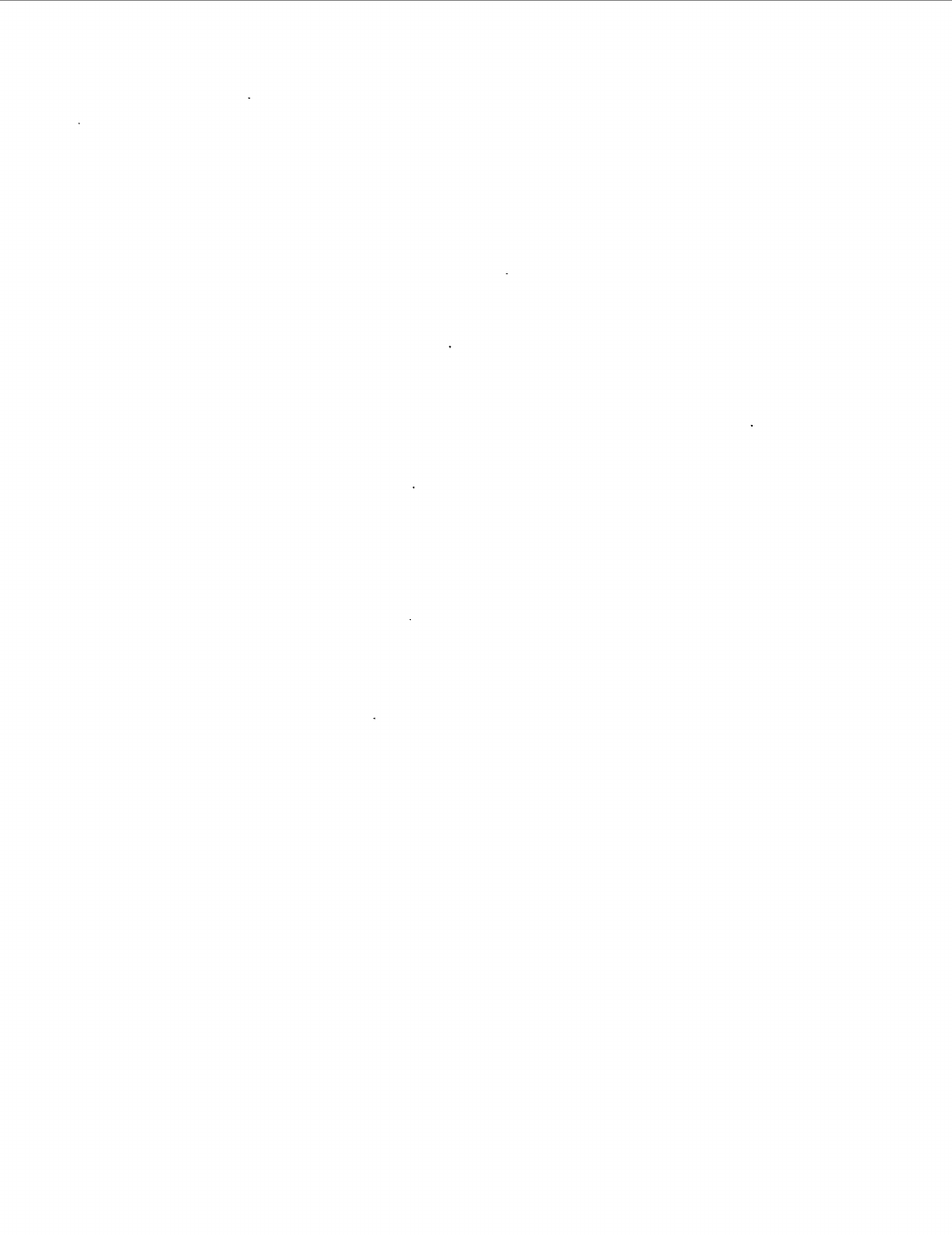### **Analytical Results**

The ICP-AES analytical results for the glass, metal, and off-gas samples for each test are summarized in Tables 4, 5, and 6, respectively. The accuracy of each value is  $\pm 10\%$  of the values shown. Recall that the total mass of each phase for each test was given in Table 3. The glasses produced from each test were assumed to be composed of metal oxides. Therefore, Table 4 shows values for an assumed oxide form of each metal.

Table 4 shows the sum of the oxide concentrations to be between 72% and 94%. These totals should be close to 100%; values significantly less than 100% indicate a failure to account for some of the material in the sample. Indeed, tests showing the highest totals also have higher analyzed  $SiO<sub>2</sub>$  values. The glass sample preparations are suspected as the source of the lower  $SiO<sub>2</sub>$  levels. The glass sample fusions often left a small white solid precipitate in the final solution. These types of precipitates are commonly found to be silica. Indeed, if the silica values in the glass phase are adjusted to the feed levels, the glass oxide percentage totals increase to 90% or higher for each test.

The metal phase concentrations in Table 5 reveal that the metal produced from each test was primarily composed of iron and smaller amounts of nickel. The metal phase elemental totals are nearly 100% for each of the tests, indicating that all of the metal masses were accounted for with reasonable accuracy. The off-gas solid phase concentrations in Table 6 show elemental concentration totals between 15% and 60% for the tests. The balance of the mass in those phases is assumed to be oxygen anion as well as carbon. Carbon is assumed to be present in substantial quantities as indicated by the black color of the off-gas solids.

| <b>Elemental</b>                 |                   |                   |                   |               | $Nom-50$ | Nom-50 | $Nom-50$ |
|----------------------------------|-------------------|-------------------|-------------------|---------------|----------|--------|----------|
| Oxide                            | $\textbf{Nom-30}$ | $\textbf{Nom-40}$ | $\textbf{Nom-45}$ | <b>Nom-50</b> | (75XPb)  | (2XCI) | (2.5XNa) |
| $ Al_2O_3 $                      | 16.8              | 14.6              | 14.1              | 13.1          | 10.9     | 14.0   | 10.7     |
| $\overline{\text{Cao}}$          | 26.2              | 28.4              | 26.3              | 26.9          | 29.0     | 27.2   | 25.9     |
| $\overline{\text{CeO}_2}$        | 0.89              | 0.73              | 0.32              | 0.59          | 0.46     | 0.00   | 0.25     |
| $ Cr_2O_3 $                      | 2.07              | 1.87              | 1.34              | 1.16          | 1.50     | 0.69   | 1.49     |
| $F_2O_3$                         | 0.84              | 0.59              | 0.68              | 1.00          | 0.76     | 0.52   | 0.99     |
| K <sub>2</sub> O                 | 0.29              | < 0.33            |                   | 0.49          |          |        |          |
| $\overline{\text{MgO}}$          | 2.29              | 2.10              | 1.62              | 2.00          | 1.89     | 1.84   | 1.67     |
| MnO                              | 0.20              | 0.13              | 0.15              | 0.16          | 0.19     | 0.12   | 0.16     |
| $\overline{\text{NiO}}$          | 0.06              | 0.08              |                   | 0.07          |          |        |          |
| PbO                              | < 0.04            | < 0.08            | < 0.11            | < 0.08        | < 0.29   | < 0.07 | < 0.13   |
| $\overline{SO_3}$                | 0.29              | 0.32              | 0.39              | 0:41          | < 0.66   | 0.27   | < 0.30   |
| $\overline{\text{SiO}_2}$        | 36.2              | 43.8              | 31.1              | 46.0          | 35.2     | 22.2   | 30.5     |
| TiO <sub>2</sub>                 | 0.52              | 0.55              | 0.56              | 0.53          | 0.56     | 0.49   | 0.52     |
| $\sqrt{\text{Pu}(\text{nCi/g})}$ | 119               | 115               | 123               | 780           | 126      | 108    | 101      |
| $\sqrt{\text{Total}}$            | < 86.7            | < 93.5            | $~10-76.6$        | < 92.5        | < 81.4   | < 67.4 | ~12.7    |

**Table 4.** Analyzed Glass Phase Concentrations (wt %) for Each Test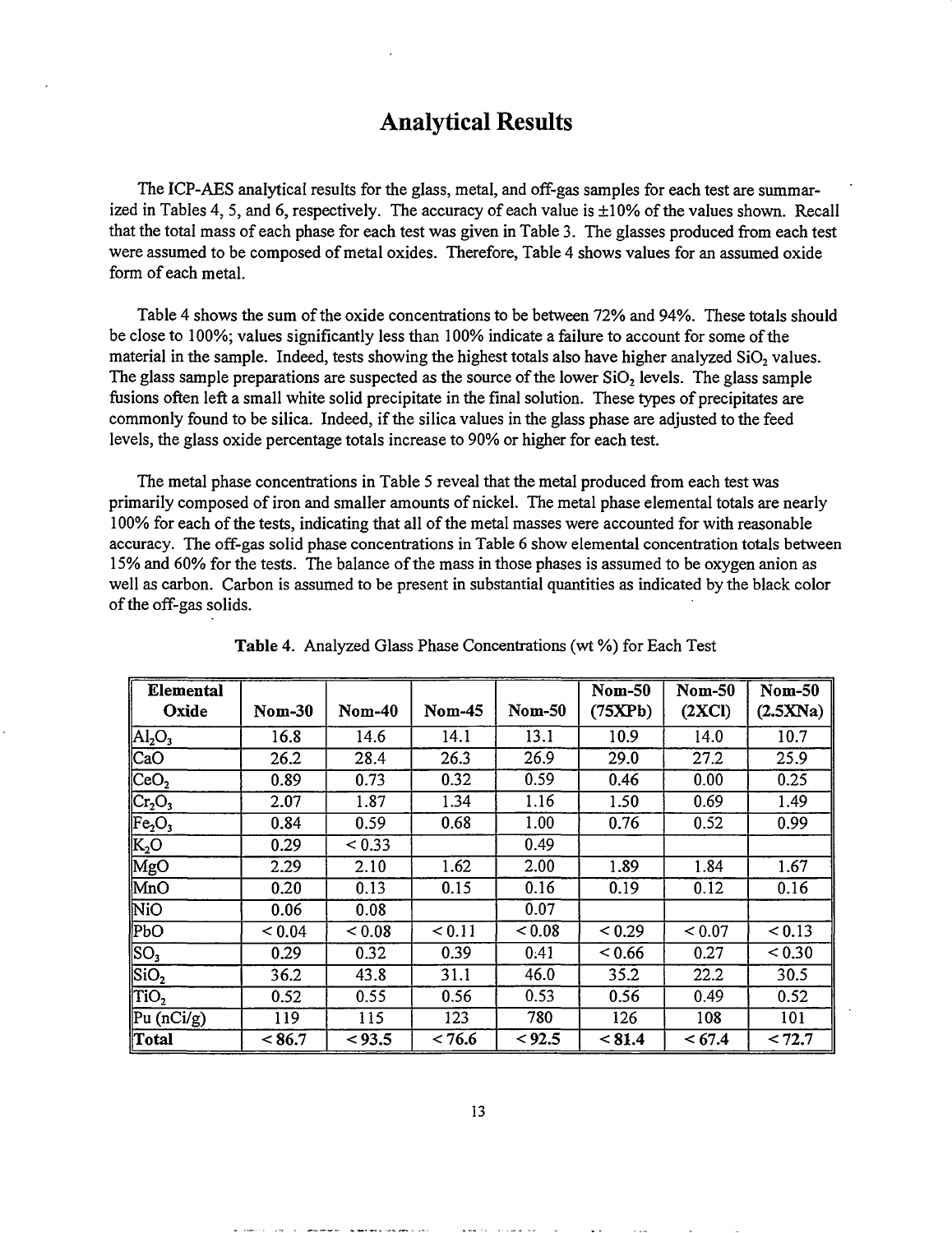|                           |                   |                          |               |               | <b>Nom-50</b> | <b>Nom-50</b> | <b>Nom-50</b> |
|---------------------------|-------------------|--------------------------|---------------|---------------|---------------|---------------|---------------|
| Element                   | $\textbf{Nom-30}$ | $\mathbf{Nom}\text{-}40$ | <b>Nom-45</b> | <b>Nom-50</b> | (75XPb)       | (2XCI)        | (2.5XNa)      |
| Al                        | 0.17              | 0.90                     | 0.31          | 0.16          | 0.17          | 1.35          | 0.05          |
| Ca                        | 0.44              | 2.80                     | 1.04          | 0.48          | 0.57          | 4.07          | 0.16          |
| Ce                        | 0.02              | < 0.11                   | < 0.05        | 0.02          | 0.04          |               | 0.01          |
| lСг                       | 1.20              | 1.29                     | 0.27          | 0.86          | 0.43          | 1.66          | 0.43          |
| Fe                        | 94.3              | 94.3                     | 103.8         | 93.7          | 98.8          | 83.8          | 91.4          |
| $\overline{\mathbb{K}}$   | < 1.03            | < 5.42                   | < 2.68        | $\sqrt{6.77}$ | 2.70          |               | < 0.59        |
| Mg                        | 0.05              | 0.20                     | < 0.08        | 0.04          | 0.07          | 0.26          | 0.03          |
| ∥Mn                       | 0.03              | 0.05                     | 0.01          | 0.03          | 0.01          | 0.05          | 0.01          |
| $\overline{\mathbb{N}}$ i | 4.83              | 3.89                     | 3.36          | 4.64          | 4.13          |               | 4.14          |
| $\sqrt{\mathrm{Pb}}$      | < 0.04            | < 0.22                   | < 0.11        | < 0.03        | < 0.06        | < 0.07        | < 0.02        |
| $\overline{\mathbb{S}}$   | ${}_{0.04}$       | < 0.22                   | < 0.11        | < 0.03        | < 0.06        | < 0.07        | < 0.02        |
| Si                        | 0.29              | 1.27                     | 0.85          | 0.33          | 0.53          | 1.34          | 0.13          |
| Ti                        | 0.01              | 0.05                     | 0.02          | 0.01          | 0.01          | 0.05          | 0.01          |
| $\mathbf{Pu}$ (nCi/g)     | 2.60              | 13.8                     | 3.96          | 2.03          | 2.96          | 17.40         | 0.42          |
| Total                     | < 102             | < 111                    | < 113         | < 101         | < 108         | < 92.7        | < 97.0        |

**Table 5.** Analyzed Metal Phase Concentrations (wt %) for Each Test

**Table 6.** Analyzed Off-Gas Solid Phase Concentrations (wt %) for Each Test

|                                       |                   |                   |               |               | <b>Nom-50</b> | $Nom-50$ | <b>Nom-50</b>     |
|---------------------------------------|-------------------|-------------------|---------------|---------------|---------------|----------|-------------------|
| <b>Element</b>                        | $\textbf{Nom-30}$ | $\textbf{Nom-40}$ | <b>Nom-45</b> | <b>Nom-50</b> | (75XPb)       | (2XCI)   | (2.5XNa)          |
| AI                                    | 1.26              | 0.86              | 0.07          | 0.66          | < 0.08        | < 0.10   | < 0.21            |
| $\sqrt{Ca}$                           | 4.50              | 3.08              | 2.08          | 3.19          | 0.73          | 3.25     | 1.82              |
|                                       | < 0.13            | < 0.09            | < 0.06        | 0.07          | < 0.11        |          | ${}_{0.06}$       |
| $\frac{\overline{C}e}{\overline{C}r}$ | 0.65              | 0.59              | 0.78          | 0.50          | 0.52          | < 0.36   | 0.59              |
| $\mathbb{\overline{Fe}}$              | 4.52              | 2.67              | 3.28          | 3.44          | 2.08          | 1.73     | 2.67              |
| 厎                                     | 22.3              | 25.9              |               | 41.5          |               |          |                   |
| Mg                                    | 0.52              | 0.52              | 0.42          | 0.31          | < 0.18        | < 0.48   | $\overline{0.30}$ |
| $\mathbf{Mn}$                         | 0.19              | 0.18              | 0.22          | 0.11          | 0.18          | < 0.20   | 0.21              |
| $\overline{\mathbf{N}\mathbf{i}}$     | 0.24              | 0.26              |               | 0.41          |               |          |                   |
| $ {\bf Pb} $                          | 1.05              | 0.86              | 0.53          | 1.15          | 24.85         |          | 0.61              |
| $\overline{\mathsf{S}}$               | 0.49              | 0.39              | 0.39          | 0.35          | < 0.47        | < 0.20   | 0.44              |
| Si                                    | 10.8              | 9.3               | 8.7           | 4.7           | 6.5           | 8.5      | 8.7               |
| Ti                                    | 0.04              | 0.03              | 0.02          | 0.03          | 0.02          | 0.01     | 0.02              |
| $\sqrt{\text{Pu}(\text{nCi/g})}$      | 18.3              | 16.2              | 9.1           | 10.1          | 5.1           | 2.2      | 7.5               |
| Total                                 | < 46.7            | < 44.7            | ~16.6         | 56.4          | < 35.7        | < 14.8   | < 15.6            |

Next, each of the phase concentrations, along with the total mass of each phase, was used to calculate the percentage of each element partitioned from the test feeds to a given phase. The equation used to calculate the partitioning of a given element, *i,* to a phase, *X,* for a given test is shown as follows: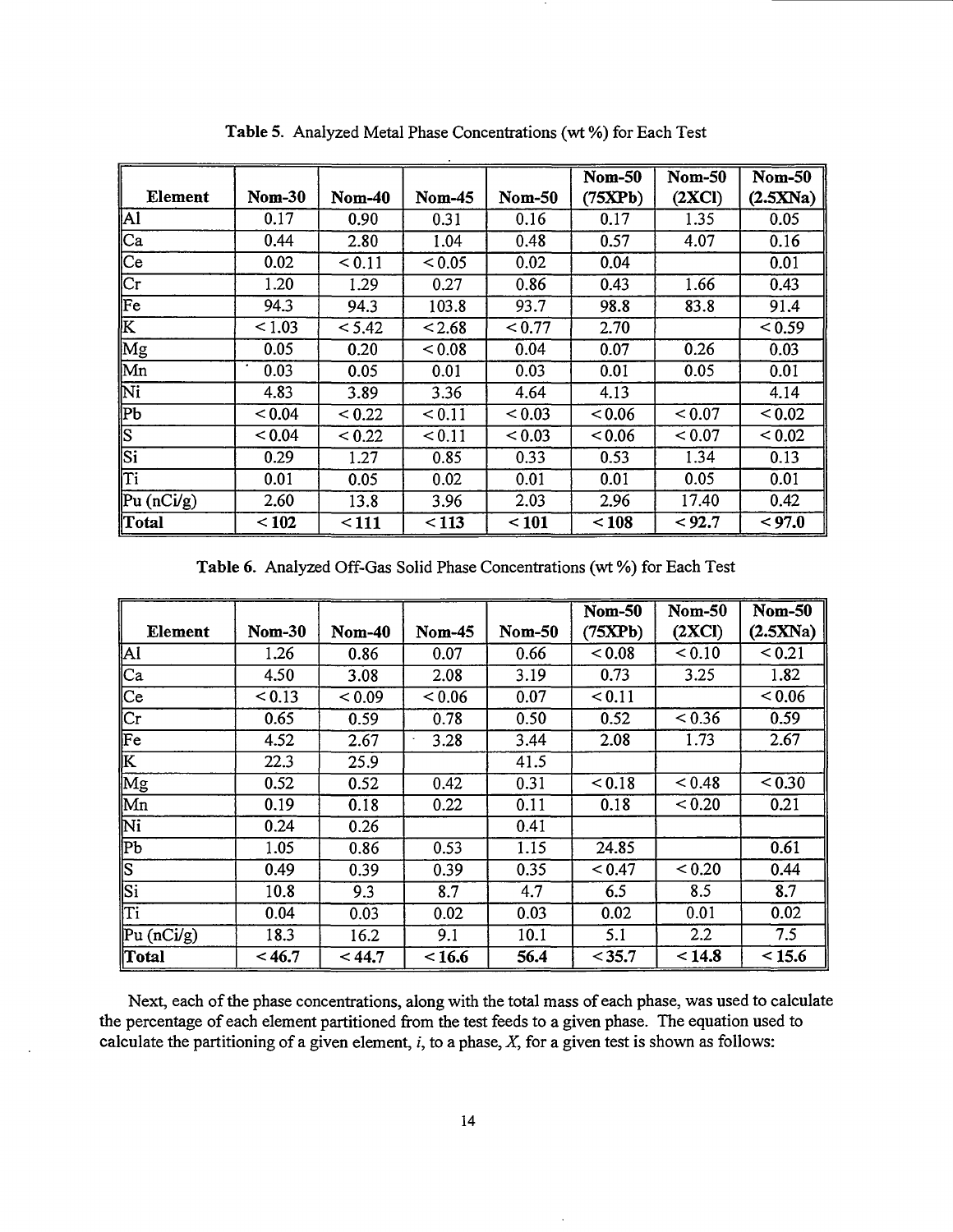% of *i* Partitioned to Phase 
$$
X = \frac{\text{Phase } X \text{ Mass}}{\text{Feed Mass } * \text{ Feed Concernation of } i}
$$

The glass, metal, and off-gas phase partitioning totals for each element are expected to sum to 100%, indicating that all of the mass was accounted for. Table 7 compiles the partitioning values for each test.

Most of the elements in Table 7 show glass, metal, and off-gas partitioning totals (or total mass recoveries) around 100%, within the stated error ranges. The glass phase partitioning values contribute the largest portion to the mass recovery error, primarily because of the relatively larger mass of that phase. Note that sampling error is not accounted for in the values in Table 7. Sampling error is expected to be significant for the glass data because of the potential inhomogeneity of those samples. For example, the cerium glass phase partitioning values were nearly 100% for all of the tests, except for the Nom-45 and high-sodium Nom-50 tests. These two tests had glass phase partitioning values for cerium of approximately 50%, with no corresponding increases in either the metal or off-gas. A similar case is suspected for the Nom-50 glass phase partitioning value for plutonium. This value was 865%. Each of the other tests had glass phase recoveries for plutonium on the order of 100%, indicating a nonhomogeneous Nom-50 glass sample.

The glass phase partitioning values for lead, as shown in Table 7, were below the analytical instrument detection levels for each test. These values resulted in total mass recoveries ranging between <55% and <148%. Nevertheless, the corresponding off-gas values were above detection levels for most of the tests and are expected to be useful despite the poor total mass recoveries. Note that no off-gas partitioning values for lead are shown for the high-chloride Nom-50 test in Table 7. That test followed the highlead Nom-50 test which left residual lead in the furnace off-gas system.

The previously discussed silica errors are again revealed in Table 7. Here, most of the tests show total recoveries of silica between 47% and 91%. Calcium, the other predominant specie in the glass, has total recoveries near 100% for each test. This further supports a suspected low bias in the silica values. This bias is assumed to primarily apply to the glass phase values but may extend to the other phases as well.

The total mass recoveries for the metal phases of each test were nearly 100%, except for iron and chromium in the Nom-30 test. Table 7 shows total mass recoveries for those elements of 74% each. These low recoveries are assumed to have occurred because not all the metal from the Nom-30 test was retrieved.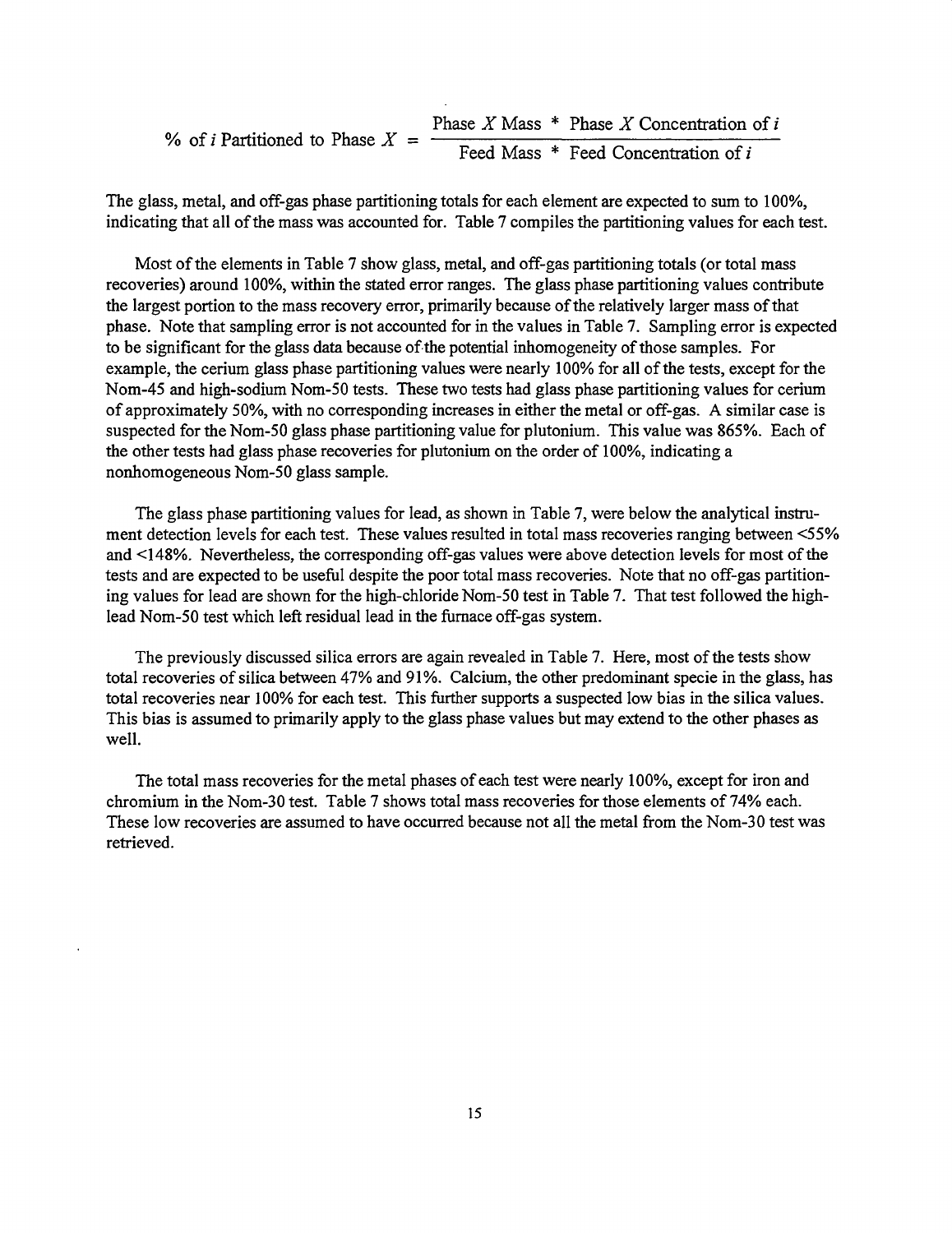|                                        |                            |                           | Nom-30                     |                             |                                 |                                | Nom-40               |                             |                         |                                              | <b>Nom-45</b>              |                                      |                          |                                            | <b>Nom-50</b>    |                    |
|----------------------------------------|----------------------------|---------------------------|----------------------------|-----------------------------|---------------------------------|--------------------------------|----------------------|-----------------------------|-------------------------|----------------------------------------------|----------------------------|--------------------------------------|--------------------------|--------------------------------------------|------------------|--------------------|
| <b>Phase</b>                           | Glass                      | Metal                     | Gas                        | $\mathsf{T}$ otal           | <b>Glass</b>                    | Metal                          | Gas                  | $\mathbf{Tot}$ al           | $G_{\text{lass}}$       | Metal                                        | Gas                        | $\overline{\text{Total}}$            | <b>Glass</b>             | Metal                                      | Gas              | Total              |
| Error                                  | ±14%                       | $\pm 14\%$                | $\pm 20%$                  |                             |                                 | $\pm$ 14% $\pm$ 14% $\pm$ 31%  |                      |                             | $\pm 14\%$              |                                              | $\pm 14\%$ $\pm 27\%$      |                                      | $\pm 14\%$               | $\pm 14\%$                                 | ±14%             |                    |
| ÃΙ                                     | $\overline{118}$           | 0.79                      | 1.9                        | $121 \pm 17$                | $\overline{104}$                | 5.6                            | $\overline{1.5}$     | $111 \pm 15$                | 109                     | $\overline{1.3}$                             | 0.1                        | $111 \pm 15$                         | 106                      | 0.68                                       | 0.32             | $107 + 15$         |
| $\overline{\text{Ca}}$                 | 98                         | 0.79                      | $\overline{2.6}$           | $101 \pm 14$                | 96                              | 6.1                            | 1.9                  | $104 \pm 14$                | $\overline{93}$         | $\overline{1.5}$                             | 0.8                        | $96 + 13$                            | 95                       | 0.64                                       | 0.50             | $96 \pm 13$        |
| $\overline{\mathrm{Ce}}$               | $\overline{116}$           | $\overline{1.3}$          | $\overline{2.3}$<br>$\leq$ | $< 120 \pm 16$              | $\overline{102}$                | 8.6<br>k                       | 2.1<br>Ż.            | $\leq 113 \pm 15$           | $50^{-}$                | $\overline{3.0}$<br>$\overline{\phantom{0}}$ | $\overline{0.9}$<br>$\leq$ | $54 + 7$<br>$\overline{\phantom{0}}$ | 100                      | $\overline{1.0}$                           | 0.46             | $101 \pm 14$       |
| $\overline{\text{Cr}}$                 | 55                         | 16                        | $\overline{2.8}$           | $74 \pm 8$                  | 64                              | 29                             | 3.8                  | $97 + 10$                   | 57                      | $\overline{4.7}$                             | $\overline{3.6}$           | $65 + 8$                             | 59                       | $\overline{17}$                            | 1.2              | $77 \pm 9$         |
| Fe                                     | $\overline{1.3}$           | $\overline{72}$           | 1.1                        | $74 \pm 10$                 | 1.2                             | $\overline{121}$               | $\overline{1.0}$     | $123 \pm 17$                | $\overline{1.6}$        | $\overline{102}$                             | 0.8                        | $104 \pm 14$                         | 2.8                      | 102                                        | 0.44             | $105 \pm 14$       |
| $\overline{\rm K}$                     | 7.3                        | $\overline{10}$<br>k      | 75                         | $92 \pm 15$                 | 8.9<br>$\overline{\phantom{0}}$ | $\overline{80}$<br>k           | 108                  | $< 196 \pm 35$              |                         | $\overline{28}$<br>$\prec$                   |                            | ± 4                                  | 16                       | 8.0                                        | 51               | $< 75 + 7$         |
| $\overline{\text{Mg}}$                 | 96                         | $\overline{1.1}$          | 4.0                        | $\frac{102 \pm 14}{ }$      | $\overline{89}$                 | 6.4                            | 4.7                  | $100 \pm 13$                | $\overline{75}$         | $\sqrt{3}$ 1.8                               | 2.4                        | $79 \pm 11$<br>$\leq$                | 96                       | 0.88                                       | 0.77             | $98 + 14$          |
| Mn                                     | 76                         | 6.9                       | $\overline{13}$            | $96 \pm 11$                 | $\overline{53}$                 | $\overline{15}$                | $\overline{15}$      | $83 + 9$                    | 74                      | $\overline{2.8}$                             | 12                         | $\overline{89}$<br>$\pm$ 11          | $\overline{\textbf{85}}$ | $\overline{5.8}$                           | 3.0              | $94 \pm 12$        |
| Ni                                     | 2.5                        | $\overline{82}$           | $\overline{1.3}$           | $86 \pm 12$                 | $\overline{4.2}$                | $\overline{114}$               | 2.1                  | $\frac{121 + 16}{ }$        |                         | $\overline{77}$                              |                            | $\pm$ 11                             | $\overline{5.0}$         | $\overline{119}$                           | $\overline{1.2}$ | $125 \pm 17$       |
| $\overline{\mathsf{Pb}}$               | $\overline{15}$<br>$\,<\,$ | $\overline{6}$<br>$\prec$ | 46                         | $67 \pm 9$<br>$\,<\,$       | $\overline{37}$<br>k.           | $\overline{50}$<br>$\leq$      | 56                   | $< 144 \pm 19$              | $\sqrt{5}$              | 79<br>$\prec$                                | 25                         | $< 109 \pm 12$                       | 59<br>$\prec$            | $\overline{6}$<br>$\overline{\phantom{0}}$ | $\overline{27}$  | $93 + 9$<br>$\leq$ |
| $\overline{s}$                         | $\overline{34}$            | < 4.1                     | $\overline{16}$            | $\sqrt{54}$ ± 6             | 48                              | $\overline{37}$<br>$\leq$      | $\overline{19}$      | $< 105 \pm 10$              | 73                      | < 14.4                                       | 13                         | < 101<br>$\pm 11$                    | $\overline{92}$          | $-4.6$<br>$\overline{\phantom{0}}$         | 6.2              | $< 103 \pm 13$     |
| $\overline{\text{Si}}$                 | 75                         | 0.44                      | 5,4                        | $81 \pm 11$                 | $\overline{82}$                 | 2.3                            | 4.8                  | $89 + 12$                   | 61                      | $\overline{1.0}$                             | 2.7                        | 64<br>$\overline{\pm 9}$             | 90                       | 0.37                                       | 0.62             | $91 \pm 13$        |
| Ti                                     | 100                        | $\overline{1.1}$          | 1.4                        | $103 \pm 14$                | $\overline{93}$                 | 6.2                            | $\overline{1.2}$     | $\overline{100 \pm 13}$     | 96                      | $\overline{1.4}$                             | $\overline{0.5}$           | $98 + 14$                            | 91                       | 0.72                                       | 0.29             | $92 \pm 13$        |
| Pu-                                    | 102                        | 0.76                      | $\overline{1.8}$           | $105 \pm 14$                | 106                             | $\overline{5.8}$               | $\overline{1.9}$     | $114 \pm 15$                | 127                     | $\overline{1.2}$                             | 0.7                        | $129 + 18$                           | 865                      | 0.61                                       | 0.35             | $866 \pm 122$      |
|                                        |                            |                           |                            |                             |                                 |                                |                      |                             |                         |                                              |                            |                                      |                          |                                            |                  |                    |
|                                        |                            |                           | Nom-50 (75XPb)             |                             |                                 |                                | <b>Nom-50 (2XCI)</b> |                             |                         |                                              | $Nom-50(2.5XNa)$           |                                      |                          |                                            |                  |                    |
|                                        | Glass                      | Metal                     | $\overline{Gas}$           | $T\bar{o}$ tal              | <b>Glass</b>                    | Metal                          | $\overline{Gas}$     | $\text{TótaI}$              | <b>Glass</b>            | Metal                                        | $\overline{Gas}$           | Total                                |                          |                                            |                  |                    |
| Error (%)                              | $\pm 14\%$                 | $\pm 14\%$                | ± 27%                      |                             | $\pm 14\%$                      | $\pm 14\%$ $\pm 33\%$          |                      |                             | $\pm 14\%$              | $\pm 14\%$ $\pm 36\%$                        |                            |                                      |                          |                                            |                  |                    |
| $\overline{\mathsf{A}\mathsf{\Gamma}}$ | 87                         |                           | 0.74 < 0.22 <              | $88 + 12$                   | 104                             | $\overline{5.9}$               |                      | $\leq 0.19 \leq 110 \pm 15$ | $\overline{89}$         |                                              | $[0.20] < 0.37$ $<$        | $89 + 13$                            |                          |                                            |                  |                    |
| $\overline{\text{Ca}}$                 | 102                        | 0.81                      | 0.67                       | $103 \pm 14$                | $\overline{88}$                 | 5.7                            | $\overline{1.9}$     | $96 \pm 13$                 | $\overline{94}$         | 0.22                                         | 1.0                        | $95 + 13$                            |                          |                                            |                  |                    |
| $\overline{\mathrm{Ce}}$               | 77                         | $2.2^{\circ}$             | < 4.0                      | $83 + 11$<br>$\leq$         |                                 |                                |                      |                             | 44                      | $0.72$ $<$                                   | 1.5                        | $46 \pm 6$<br>$\,<\,$                |                          |                                            |                  |                    |
| $\overline{\text{Cr}}$                 | $\overline{76}$            | $\overline{9.2}$          | 7.1                        | $92 \pm 11$                 | $\overline{3}\overline{2}$      | $\overline{35}$                | < 3.2                | $< 70 \pm 7$                | $\overline{78}$         | 8.4                                          | 4.9                        | $91 \pm 11$                          |                          |                                            |                  |                    |
| Fe                                     | $\overline{2.1}$           | $\overline{114}$          | $\overline{1.5}$           | $118 \pm 16$                | 13                              | $\overline{96}$                | 0.8                  | $98 + 14$                   | 2.9                     | 98                                           | 1.2                        | $102 \pm 14$                         |                          |                                            |                  |                    |
| $\overline{\rm K}$                     |                            | 30.0                      |                            |                             |                                 |                                |                      |                             |                         | < 6.0                                        |                            |                                      |                          |                                            |                  |                    |
| $\overline{\text{Mg}}$                 | ळ                          | $1.6^{\circ}$             | $\sqrt{2.7}$               | $\sqrt{5}$ 94 ± 13          | $\overline{81}$                 |                                |                      | 6.0 < 4.5 < 91 $\pm$ 12     | $\overline{\text{82}}$  |                                              | [0.57 < 2.7] <             | $85 + 12$                            |                          |                                            |                  |                    |
| Mn                                     | 97                         | 2.7                       | 27.9                       | $128 \pm 16$                | 38                              | $\overline{13}$                | $\overline{5}$       | $\sqrt{5}$ 90 $\pm$ 11      | $\overline{88}$         | $\overline{2.1}$                             | 20                         | $111 \pm 14$                         |                          |                                            |                  |                    |
| Nï                                     |                            | $\overline{113}$          |                            |                             |                                 |                                |                      |                             |                         | 104                                          |                            |                                      |                          |                                            |                  |                    |
| PЬ                                     | $\overline{5}$ 3.0         | < 0.19                    | 32                         | $\sqrt{55 + 14}$            | $\overline{43}$                 | $\overline{5}$                 |                      |                             | $\overline{5-92}$       | $\overline{5}$<br>$\overline{\phantom{0}}$   | 52                         | $\sqrt{148 + 23}$                    |                          |                                            |                  |                    |
| $\overline{\mathsf{s}}$                |                            | 9.6<br>$\leq$             |                            | $\leq 48.9 \leq 206 \pm 25$ | 33                              | $\overline{<}$ $\overline{11}$ | $<$ 13               | $75 - 79$<br>$\pm 9$        | ह्ट ठ8                  | $\frac{1}{5}$ 3.5                            | $\overline{28}$            | $99 + 14$<br>l<                      |                          |                                            |                  |                    |
| <b>Si</b>                              | 68                         | 0.63                      | $\overline{5.0}$           | $74 \pm 10$                 | 40                              | $\overline{1.6}$               | $\overline{4.2}$     | $46 + 6$                    | 61                      | 0.14                                         | 4.1                        | $65 + 9$                             |                          |                                            |                  |                    |
| Tī<br>Pu                               | 96<br>132                  | 0.55<br>0.90              | 0.87<br>$\overline{1.0}$   | $97 \pm 14$<br>$134 \pm 19$ | 77<br>105                       | 4.0<br>5.2                     | 0.39<br>0.27         | $81 + 11$<br>$111 \pm 15$   | श<br>$\Pi \overline{0}$ | 0.87<br>0.12                                 | 0.64<br>0.9                | $92 \pm 13$<br>$111 \pm 16$          |                          |                                            |                  |                    |

 $\ddot{\phantom{a}}$ 

**Table 7. Phase Partitioning Values (Percent) for Each Test**

**O\**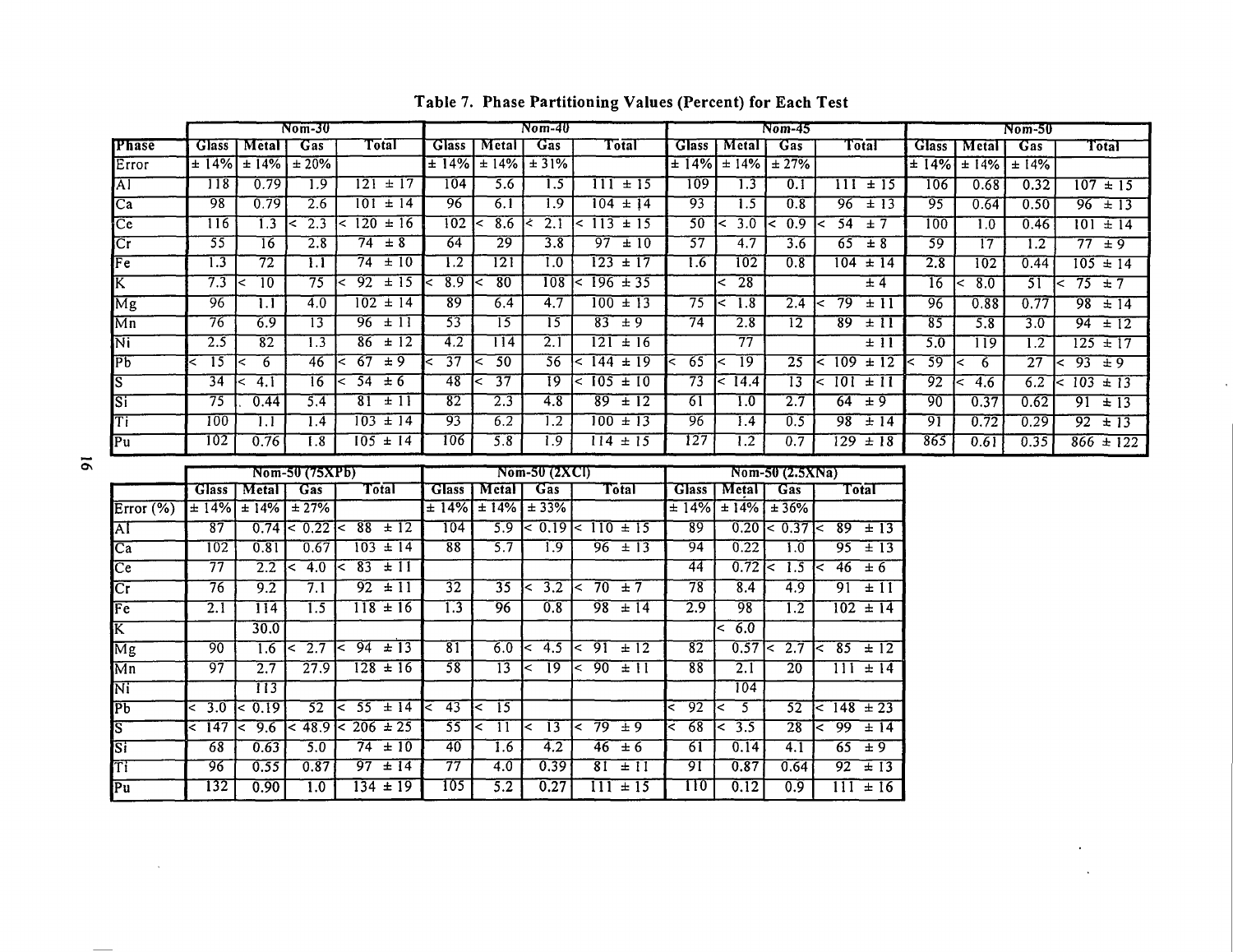### **Partitioning Analysis**

The data presented in Table 7 can next be plotted to compare how individual elements partitioned between phases for each test. As discussed previously, the majority of the suspected error in the data lies with the glass analytical values. Therefore, the focus will be mostly on the metal and off-gas partitioning values. Figures 5 and 6 show the metal phase partitioning values for each test. Note that the values in Table 7, which were below the analytical equipment detection levels, were omitted from these plots.

Figure 5 shows that between 70% and 120% of the iron and nickel partitioned to the metal phase for each test. The closeness to 100% of these partitioning values, with associated uncertainties of 14%, indicates that nearly all of these two elements partitioned to the metal phases. Additionally, significant amounts, over 10%, of potassium, chromium, lead, and manganese partitioned to the metal phase for most tests. The furnace temperatures and feed reducing potentials govern whether certain elements reduce to metal, from an oxide or salt, or oxidize from their metallic form. The elements shown in Figure 5 are commonly reduced to metals in conditions like those in the tests discussed here (Soelberg et al. 1994). No clear trends are evident between the partitioning of any of these elements to the metal phase and feed composition change. The Nom-40 test did produce a higher potassium partitioning value compared to the Nom-30 test. However, this comparison cannot be used to substantiate a relationship to organic content.



**Figure 5.** Metal Phase Partitioning Values for Each Test (Part 1)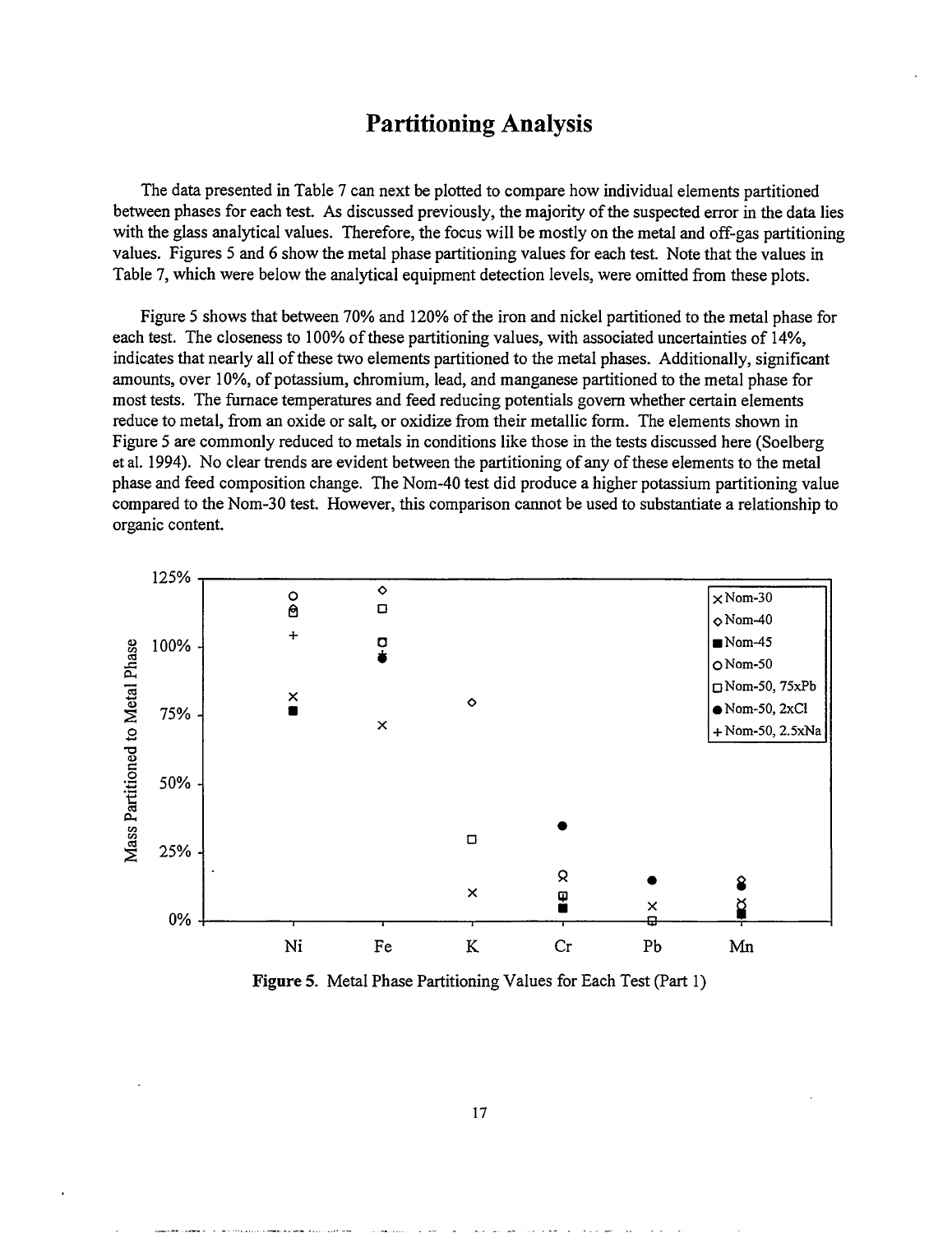Figure 6 shows the elements that commonly form, or remain as, oxides. As oxides these elements typically migrate to the glass phases of melts. The low metal phase partitioning values of these elements, less than 10%, support this generalization.



Figure 6. Metal Phase Partitioning Values for Each Test (Part 2)

Each of the expected-oxide elements in Figure 6 appears to have nearly consistent metal phase partitioning values for a given test. Each of the tests represented in this figure, except for the Nom-40 and high-chloride Nom-50 tests, have metal phase partitioning values of less than 2%. The Nom-40 and high-chloride Nom-50 tests have partitioning values between 4% and 8%. Recall that the Nom-40 composition had a mid-range organic content, between that for Nom-30 and Nom-45. Therefore, the increased metal phase partitioning values in Figure 6 for Nom-40, over those for both Nom-30 and Nom-45, indicate that the feed composition did not cause the difference. Instead, the consistent increase in metal phase partitioning for the Nom-40 and high-chloride Nom-50 tests suggests that glass contaminated the metal samples from those two tests. Indeed, residual glass remained in some of the samples as a result of the metal sampling procedure. A metal stream produced from a larger, continuously poured system is not expected to be susceptible to this type of glass contamination in the metal phase.

Since the primary metal phase partitioning mechanism for the elements in Figure 6 is suspected to be glass contamination, for at least two of the tests the data were further compared to determine if dissolution of any of the elements, specifically plutonium, into the metal phase could be ascertained. As part of these comparisons the metal phase partitioning values for calcium, aluminum, and titanium for each test were plotted against the corresponding values for plutonium. This plot is shown in Figure 7. The dashed line in this figure represents a one-to-one partitioning relationship between plutonium and the other constituents, indicative of a shared metal phase partitioning mechanism.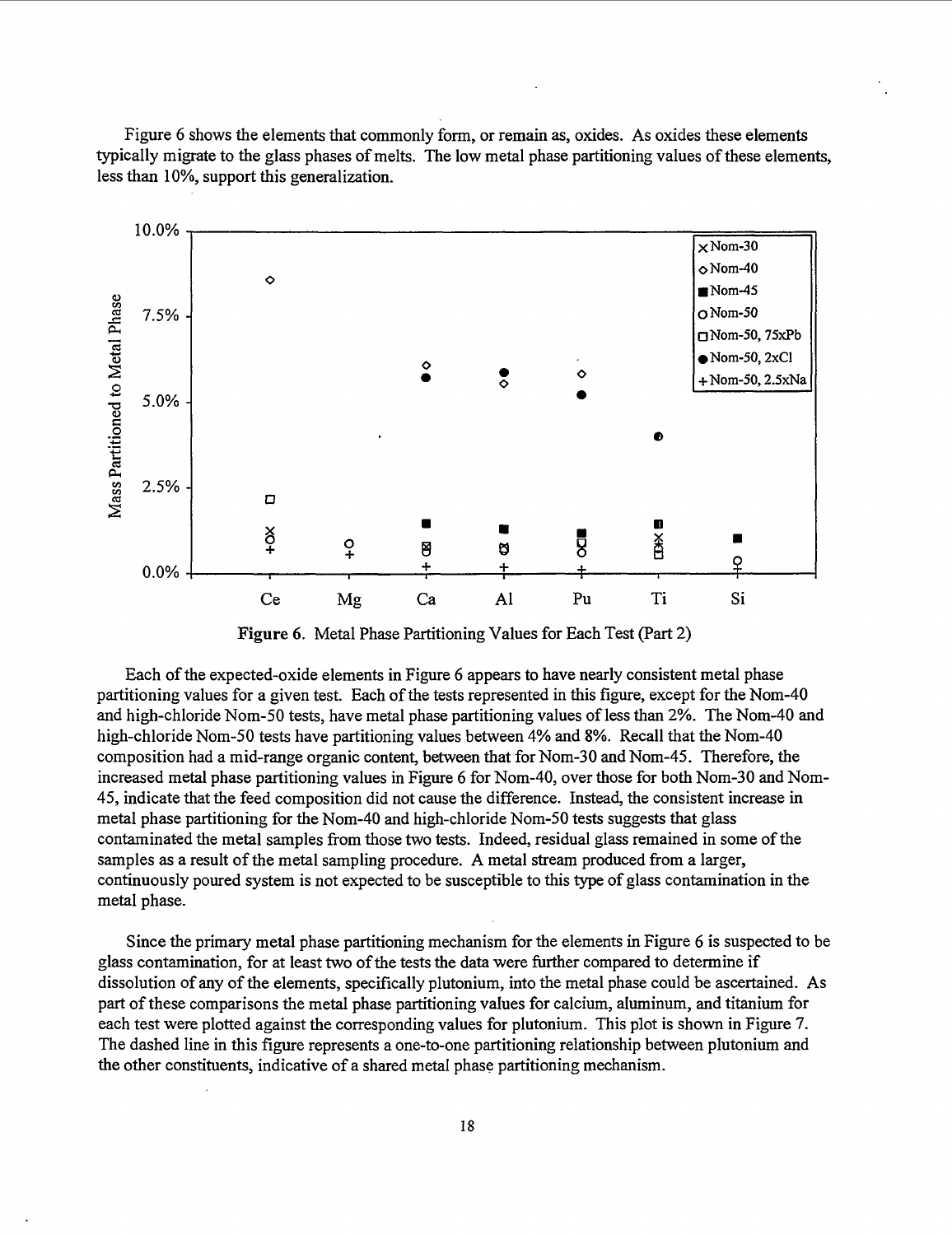

**Figure 7.** Metal Phase Partitioning Values of Suspected Oxides Versus Plutonium

Indeed, each of the data points in Figure 7 appear to fall on or near the dashed line shown, indicating that the metal phase partitioning affinity of plutonium is near that for the other three elements for each test. Since these data further support a constant partitioning of each suspected oxide, it can be concluded that plutonium partitioning to the metal phases of each test corresponded only to levels proportional to glass contamination. Note that the plutonium-titanium data points in Figure 7 are generally more scattered than the others with two points, from the high-chloride and high-sodium Nom-50 tests, lying significantly outside their error ranges. To better quantify this scatter, linear regressions of each of the data point sets in Figure 7 were calculated. Table 8 shows the results of those regressions.

|  |  |  | Table 8. Linear Regression Parameters for Metal Partitioning Data Comparisons |  |  |  |  |  |  |
|--|--|--|-------------------------------------------------------------------------------|--|--|--|--|--|--|
|--|--|--|-------------------------------------------------------------------------------|--|--|--|--|--|--|

| Parameter   | Al Versus Pu | Ca Versus Pu | Ti Versus Pu |
|-------------|--------------|--------------|--------------|
| Slope       | 1.02         | 1.06         | 0.87         |
| Y Intercept | 0.0003       | 0.0003       | 0.002        |
| -2          | 0.99         | 1.00         | 0.93         |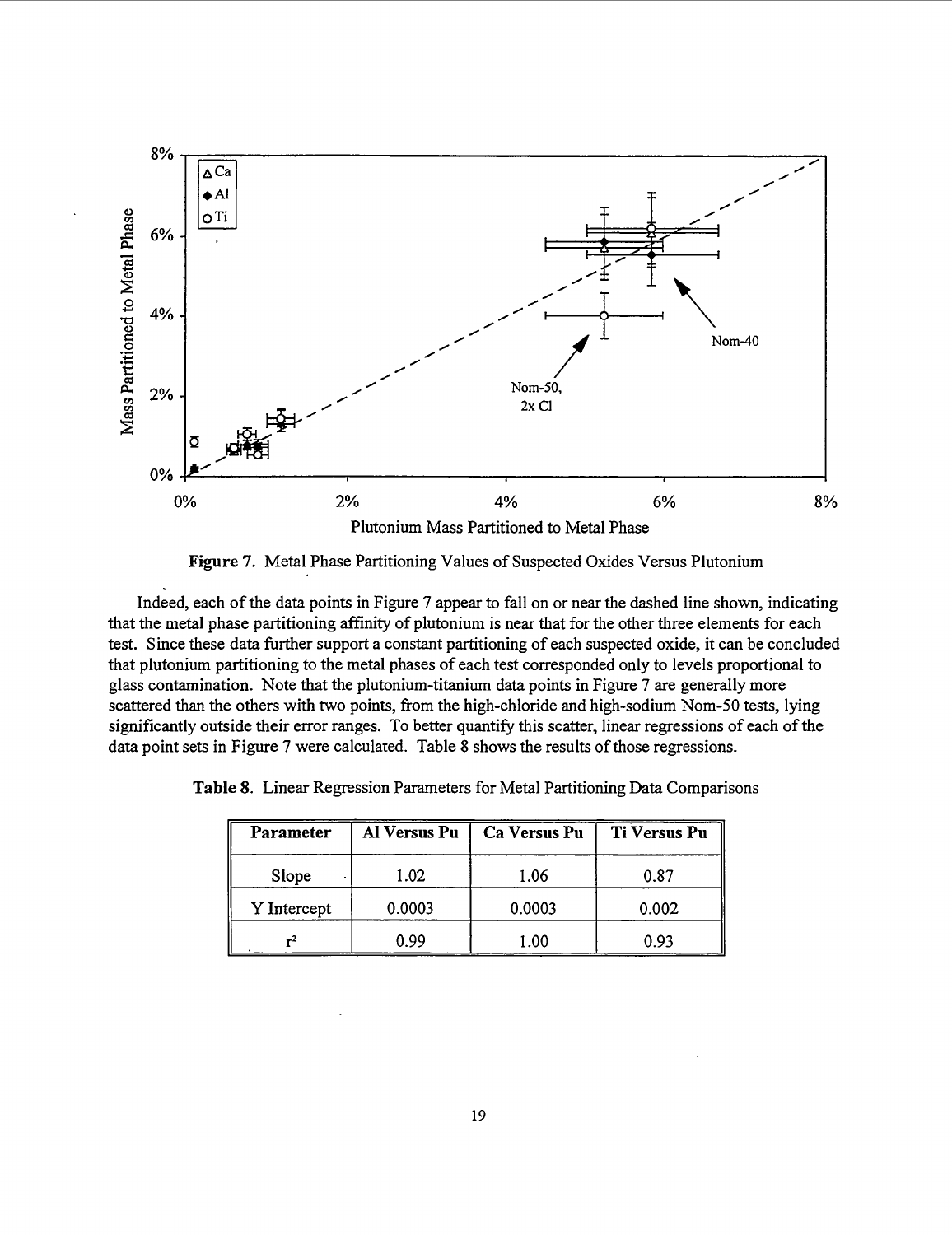Table 8 shows that the aluminum-plutonium and calcium-plutonium data points more closely fit a one-to-one relationship than the titanium-plutonium data points. The titanium analytical data are the primary cause for the scattered titanium-plutonium data points. Sampling and analytical errors are not considered to be a significant factor. More likely is the possibility of some alloying of metallic titanium into the metal phase.

Next, the off-gas partitioning values for each element in Table 7 were compared. Plots of these values are shown in Figures 8 and 9.



Figure 8. Off-gas Phase Partitioning Values for Each Test (Part 1)

Figure 8 shows the elements with the highest off-gas partitioning values. The potassium and lead values range between 25% and 100% for each test shown. The Nom-40 test shows higher partitioning values for all four of the elements compared to either the Nom-30 or Nom-50 tests which had, correspondingly, lower and higher organic contents. This indicates that the average glass temperature of each test and the extent the glass was covered with feed were the primary mechanisms for partitioning of these highly volatile constituents to the off-gas, not the surrogate composition.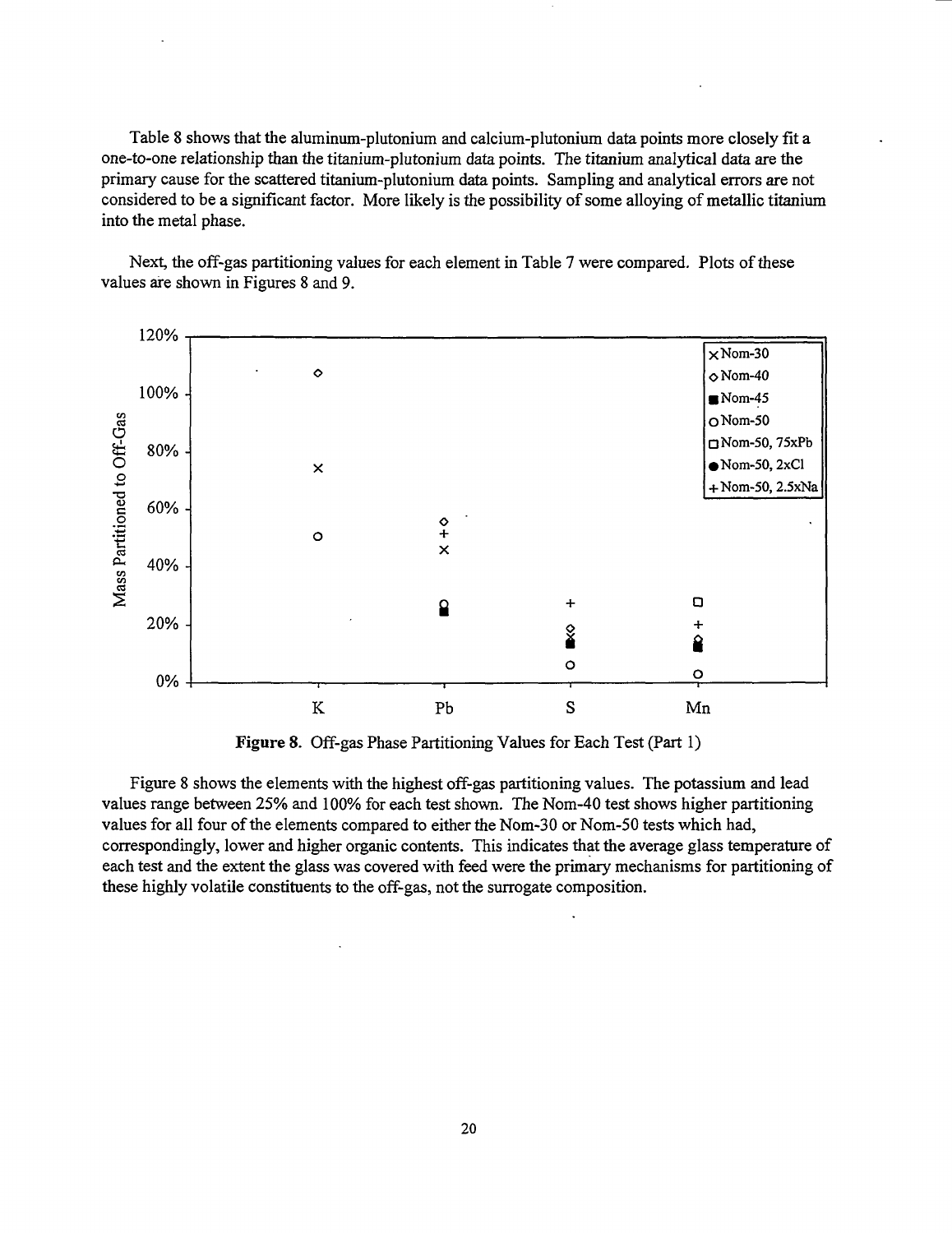

Figure 9. Off-gas Phase Partitioning Values for Each Test (Part 2)

Figure 9 plots the elements with off-gas partitioning values of less than 10%. In this plot the highest values are for chromium, silicon, and magnesium. The remaining elements all have off-gas partitioning values of below 3%. Except for iron and nickel, those elements are expected to be in their oxide forms since they were predominantly soil constituents and are not easily reduced to their metal forms. Since the boiling points of the oxide forms of each of these elements is above 2400°C, the expected off-gas partitioning mechanism for those elements is entrainment from the feed stream. Entrainment refers to material that was not volatilized during processing, but was carried directly into the off-gas. Typically, entrainment varies with a given furnace since its size, off-gas flow rates, and respective feed and off-gas line placements all can contribute to the amount of feed swept into the off-gas lines (Whyatt et al. 1996). Conversely, volatility is more dependent on the furnace operating temperature and the extent the glass is covered with feed material at steady-state operating conditions.

To further identify the off-gas partitioning mechanisms for the last seven elements in Figure 9, particularly for plutonium, the individual off-gas partitioning values for calcium, aluminum, and titanium were plotted against those for plutonium. This plot is shown in Figure 10. Note that nickel and iron were not plotted since they were shown not to share the same partitioning mechanism as plutonium to the metal phase. Additionally, cerium was omitted from the plot as all its off-gas partitioning values, except for the value from the Nom-50 test, were based on values below analytical detection limits.

Figure 10 shows a nearly one-to-one relationship between plutonium off-gas partitioning and that for calcium, aluminum, and titanium, except for the calcium values from the Nom-30 test and the highchloride Nom-50 test. Those two points correspond to the two feeds with the highest chloride content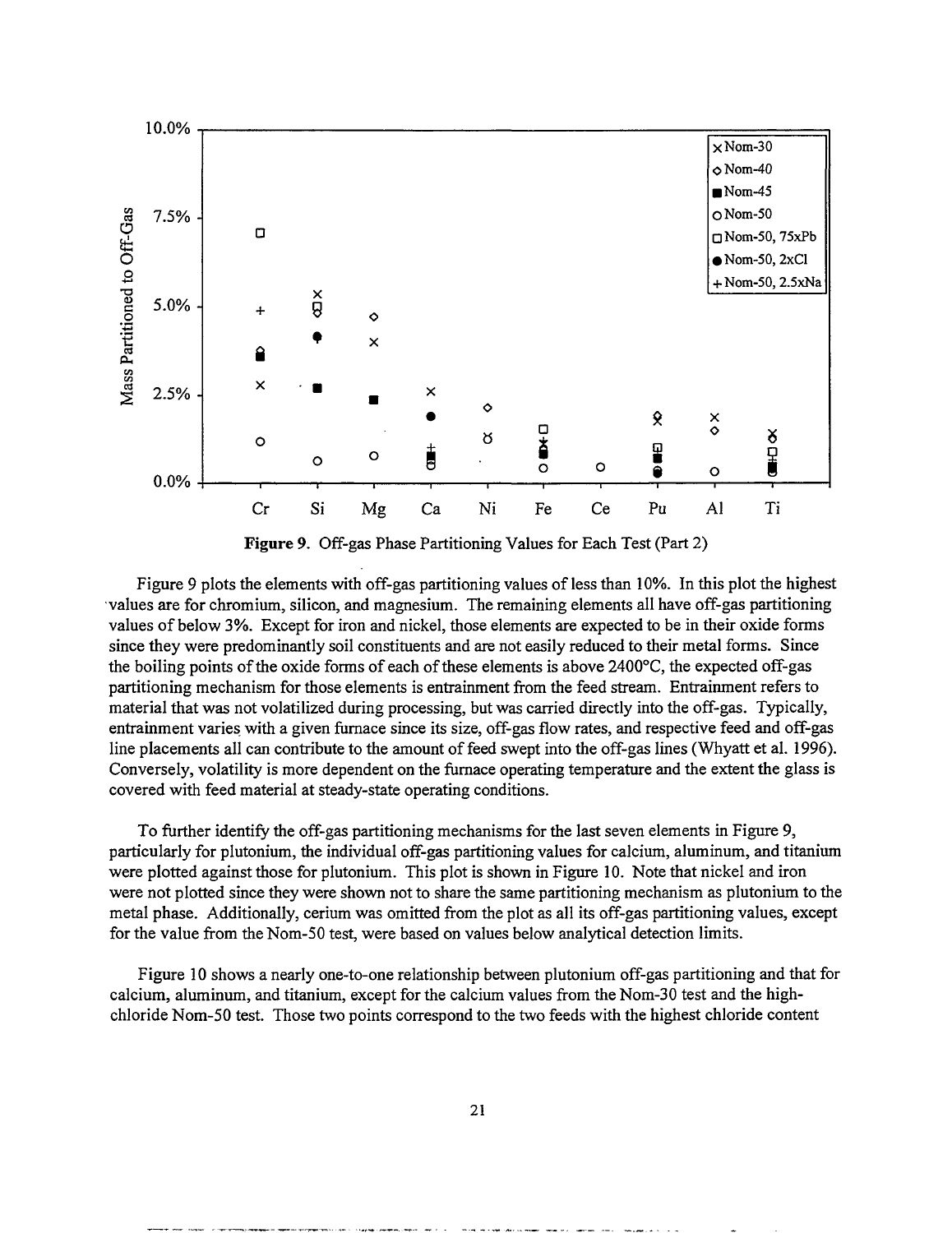

Figure 10. Plutonium Off-gas Phase Partitioning Compared with That for Low-Volatility Oxides

(from PVC) in their starting materials. Calcium chloride has a higher vapor pressure, at a given temperature, than calcium oxide. Therefore, the formation of calcium chloride could have led to the higher measured off-gas partitioning values for those two tests. Interestingly, plutonium chloride also has higher vapor pressures than its oxide form, yet no increase in plutonium partitioning is evident for the high-chloride feeds. The higher mass of calcium in the feeds, compared to plutonium, may have resulted in this difference.

The off-gas partitioning relationships in Figure 10 support that each of the elements shared the same mechanism of mass transfer to the off-gas system, except for calcium. The vapor pressures of each of the oxides of aluminum, titanium, and plutonium are similar but differ enough such that each would have partitioned differently if volatility were the primary mechanism for transfer to the off-gas (TPRC 1967). Therefore, it is assumed that entrainment was the primary mechanism for the off-gas partitioning of each of these elements. Note that a linear regression of just the plutonium-titanium data points in Figure 10 gives a slope of 0.64 ( $r^2$  of 0.93) and a y intercept near zero. This regression would indicate that plutonium had an average off-gas partitioning around 30% higher than titanium. However, when the data error is considered this trend is difficult to substantiate. Note that no regression trends were calculated for the aluminum-plutonium off-gas partitioning values since only a few of those values were above analytical detection levels. Still, based on the few data points available, aluminum, as an oxide, off-gas partitioning values are expected to trend closely with those for plutonium oxide.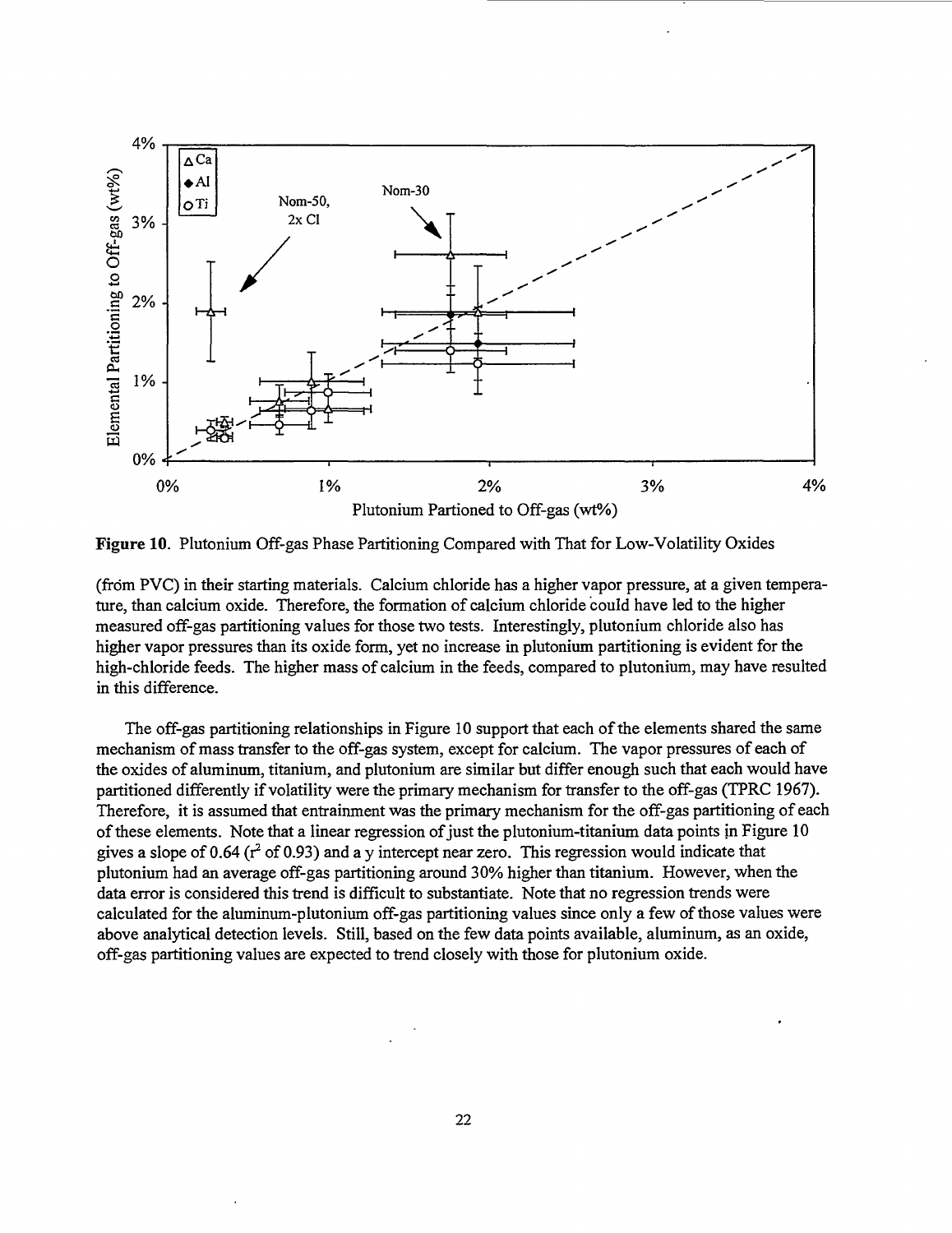#### **Conclusions**

Each of the SDA buried waste surrogates produced separable glassy and metallic phases for each blend tested, however, furnace power levels were found to fluctuate more with blends having higher organic contents. An organic content corresponding to a Nom-50 composition was determined to be the highest achievable before power fluctuations led to unacceptable operating conditions in the test system.

Hazardous metal behavior data was obtained for both chromium and lead. Less than one half of the chromium and one quarter of the lead from each surrogate blend tested was found to partition to the metal phases. Additionally, each test showed less than 8% of the chromium and between 25% and 60% of the lead partitioned to the off-gas. No individual surrogate blend variation was found to have directly impacted these values. Instead, indirect impacts from differing slag temperatures or feed coverage of the glass are suspected.

Similarly, none of the waste surrogate variations tested was found to have a singular impact on plutonium partitioning to the metal or off-gas solids phases. The metal phases from each test had nearconstant partitioning values for calcium, aluminum, plutonium, and titanium, indicating that they were present in glass inclusions or residual glass on the metal samples. The method for sampling the metal was amenable to this type of contamination. Still, the lowest feed-to-metal phase partitioning value measured for plutonium was 0.1%. This value may represent a realistic plutonium metal-phase partitioning value, even for larger furnaces which are less susceptible to glass inclusions in the metals produced. The feed-to-off-gas solids phase partitioning values for each element also showed nearconstant values for calcium, aluminum, plutonium, and titanium for each test. The low vapor pressures of each of their oxide forms suggest entrainment, not volatility, to be the primary mechanism for their transfer to the off-gas. Based on this, the entrainment behavior of a given furnace, operating at similar temperatures, can be used to estimate plutonium off-gas partitioning. Additionally, low volatility elements, like aluminum and titanium, may act as reasonable plutonium surrogates in nonradioactive arc furnace testing.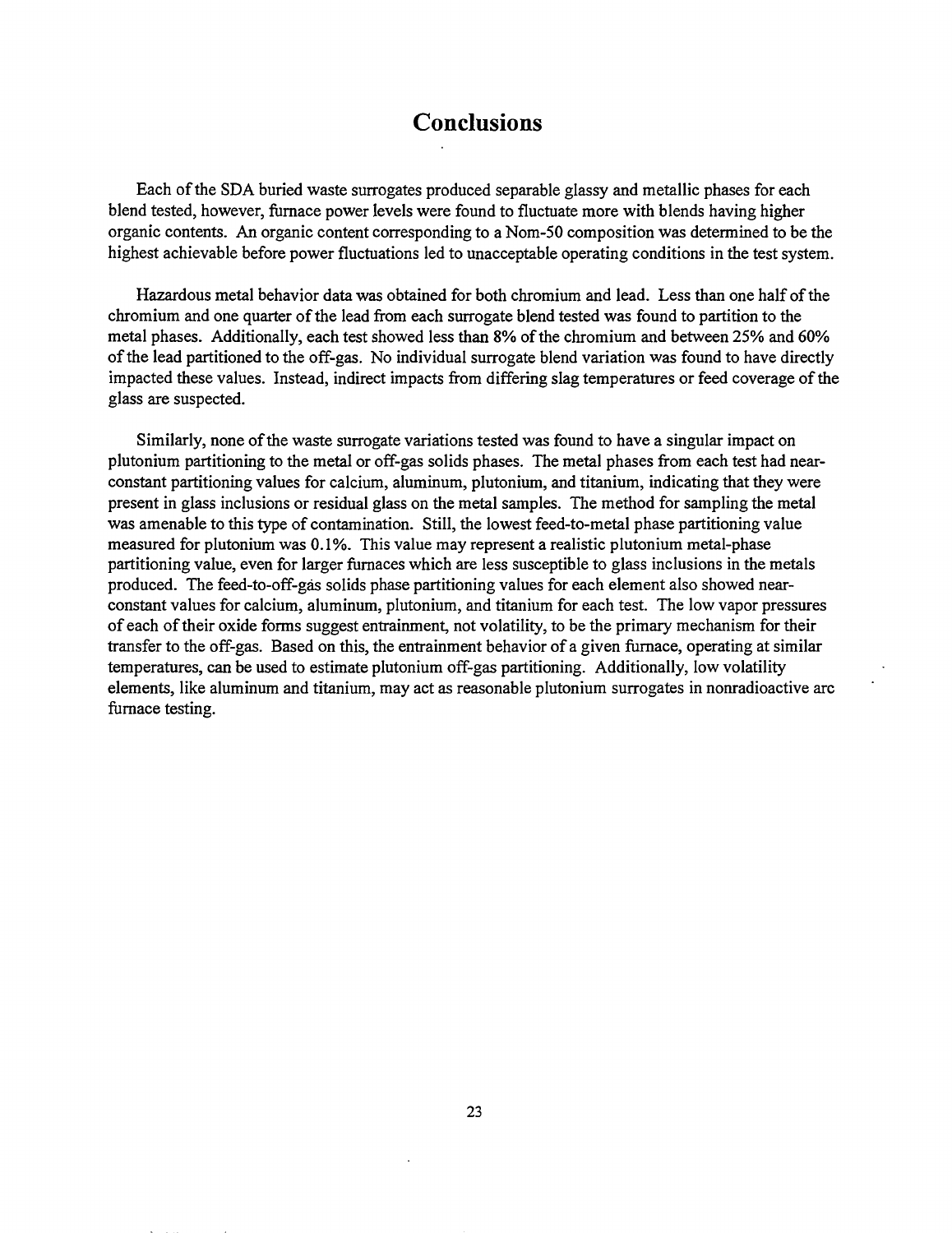$\label{eq:2.1} \frac{1}{\sqrt{2}}\int_{\mathbb{R}^3}\frac{1}{\sqrt{2}}\left(\frac{1}{\sqrt{2}}\right)^2\frac{1}{\sqrt{2}}\left(\frac{1}{\sqrt{2}}\right)^2\frac{1}{\sqrt{2}}\left(\frac{1}{\sqrt{2}}\right)^2\frac{1}{\sqrt{2}}\left(\frac{1}{\sqrt{2}}\right)^2.$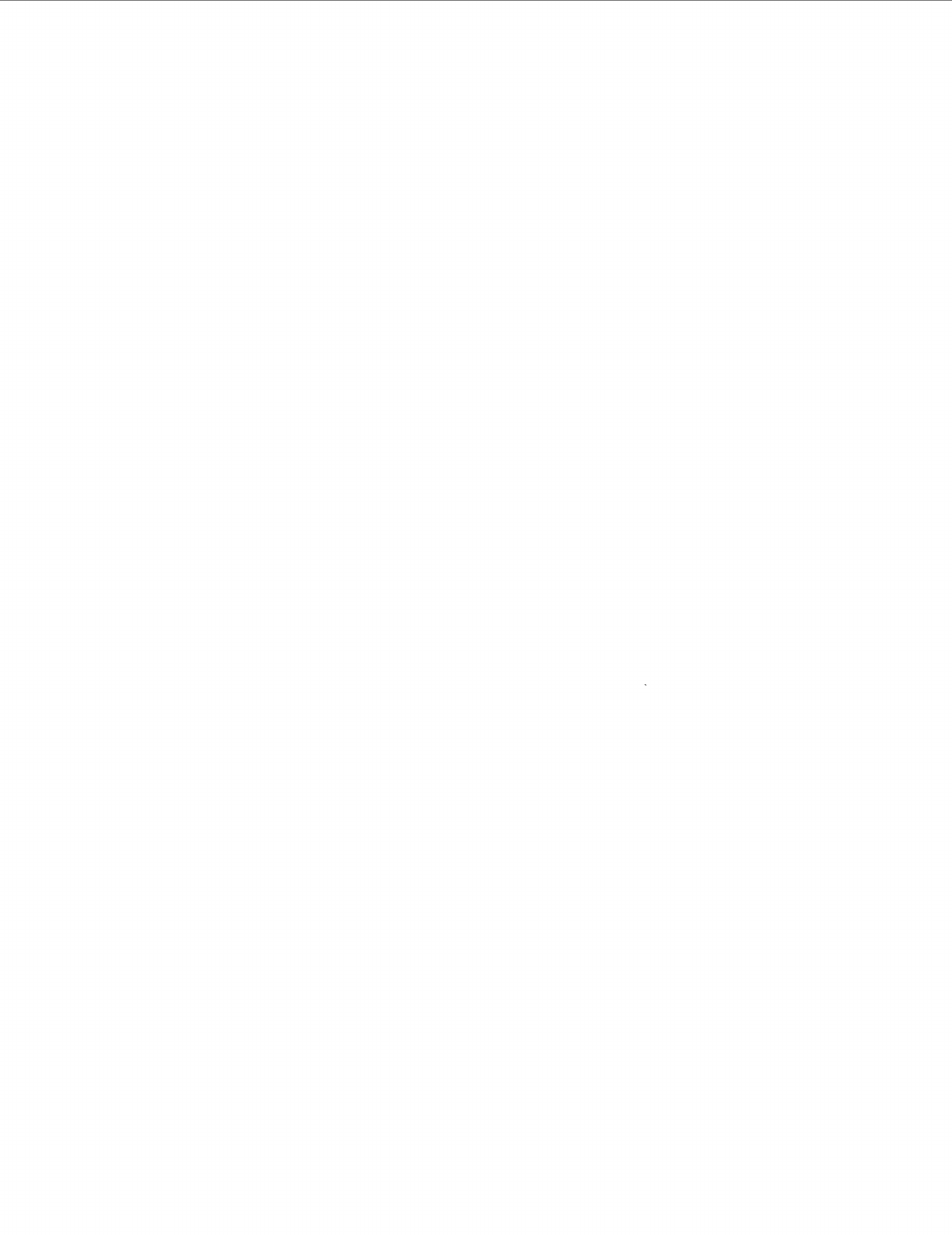### **References**

Bonnenberg RW, RE Heard, LM Milam, LR Watson. 1993. *Buried Waste Integrated Demonstration FY-93 Deployment Plan.* EGG-WTD-10539, EG&G Idaho, Inc., Idaho Falls, Idaho.

Geimer R, T Hertzler, R Gillins, GL Anderson. 1992. *Assessment of Incineration and Melting Technologies for RWMC Buried Waste.* EGG-WTD-10035, EG&G Idaho, Inc., Idaho Falls, Idaho.

Mayberry JL, WJ Quapp, F Feizollahi, JC DelSignore. 1991. *Preliminary Systems Design Study Assessment Report.* EGG-WTD-9594, EG&G Idaho, Inc., Idaho Falls, Idaho.

Nickelson DF, J Luey, RA Callow. 1992. *ISV Technology Development Plan for Buried Waste.* EGG-WTD-10325, EG&G Idaho, Inc., Idaho Falls, Idaho.

Soelberg NR, AG Chambers, GL Anderson, LL Oden, WK O'Conner, PC Turner. 1994. *Arc Melter Demonstration Baseline Test Results.* EGG-WTD-11138, EG&G Idaho, Inc., Idaho Falls, Idaho.

Thermophysical Properties Research Center (TPRC). 1967. *Thermophysical Properties of High Temperature Solid Materials. Vol. 4, Parts 1 and 2.* Purdue University, West Lafayette, Indiana.

Whyatt GA, JW Shade, GE Stegen. 1996. *Volatility and Entrainment of Feed Components and Product Glass Characteristics During Pilot-Scale Vitrification of Simulated Hanford Site Low-Level Waste.* WHC-SA-3093-FP, Westinghouse Hanford Company, Richland, Washington.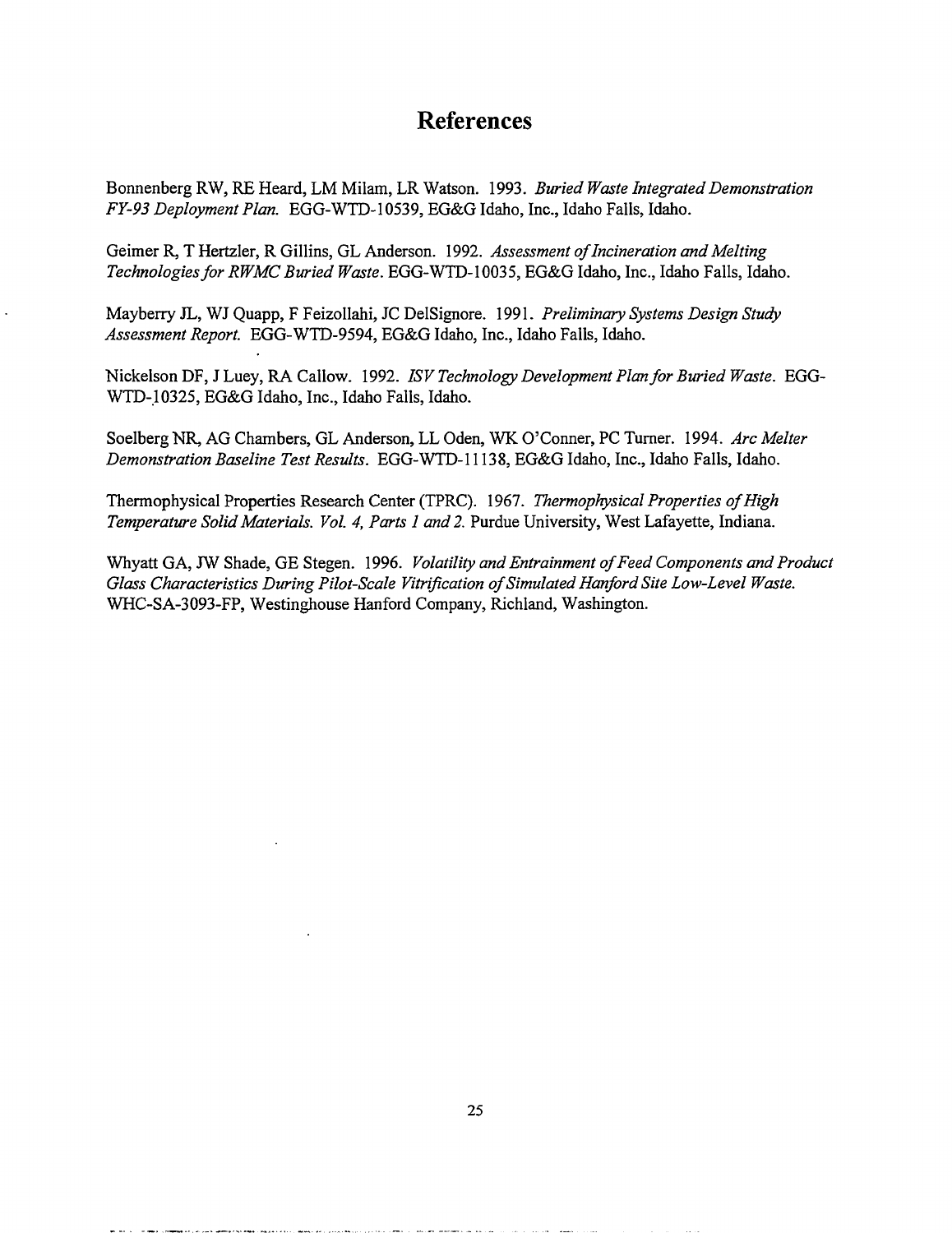**Appendix A**

 $\cdot$ 

 $\ddot{\phantom{0}}$ 

 $\overline{\phantom{a}}$ 

**Test Operating Data**

 $\mathbb{Z}$ 

 $\mathcal{L}$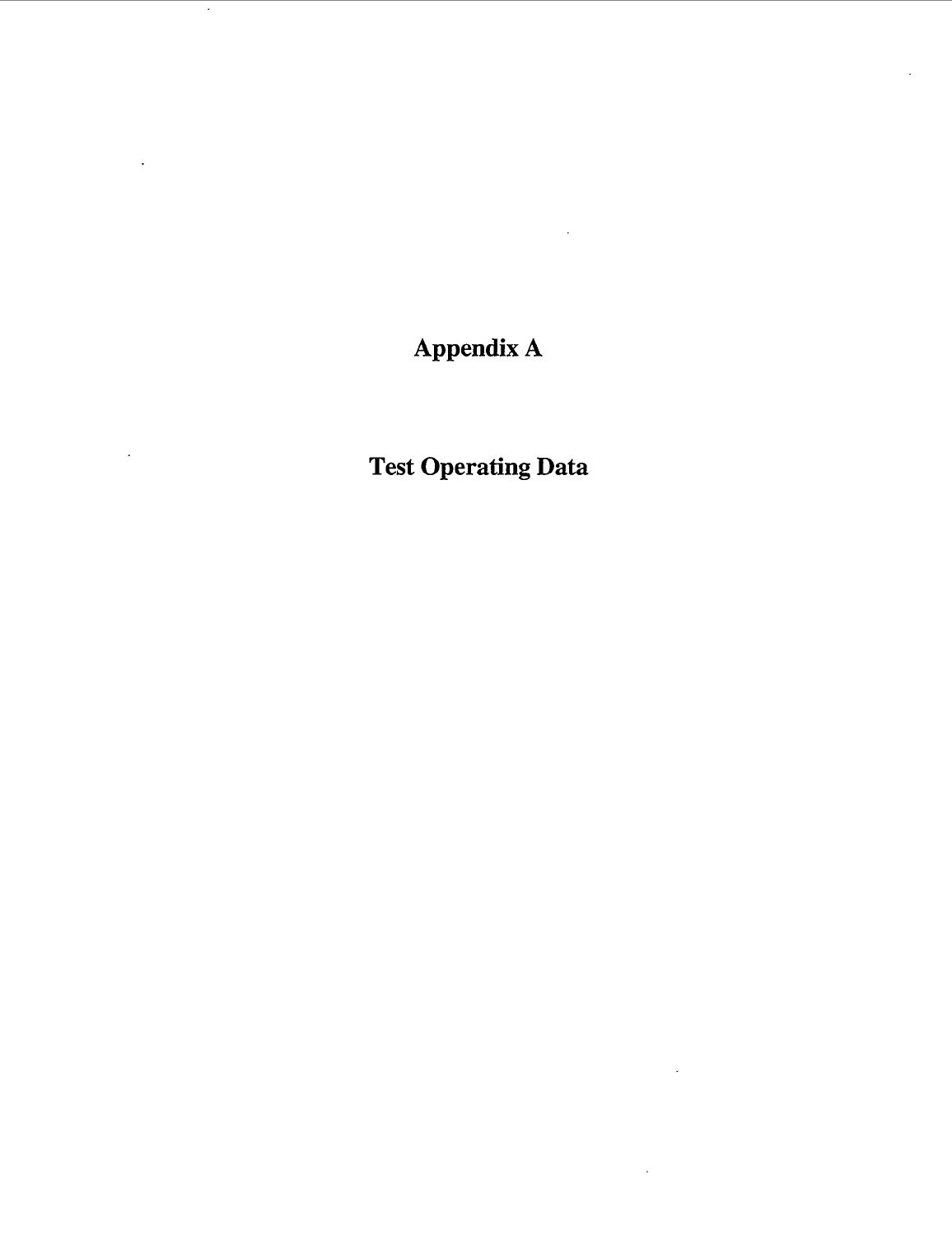

Figure A.I. Nom-30 Test Power and Temperature Data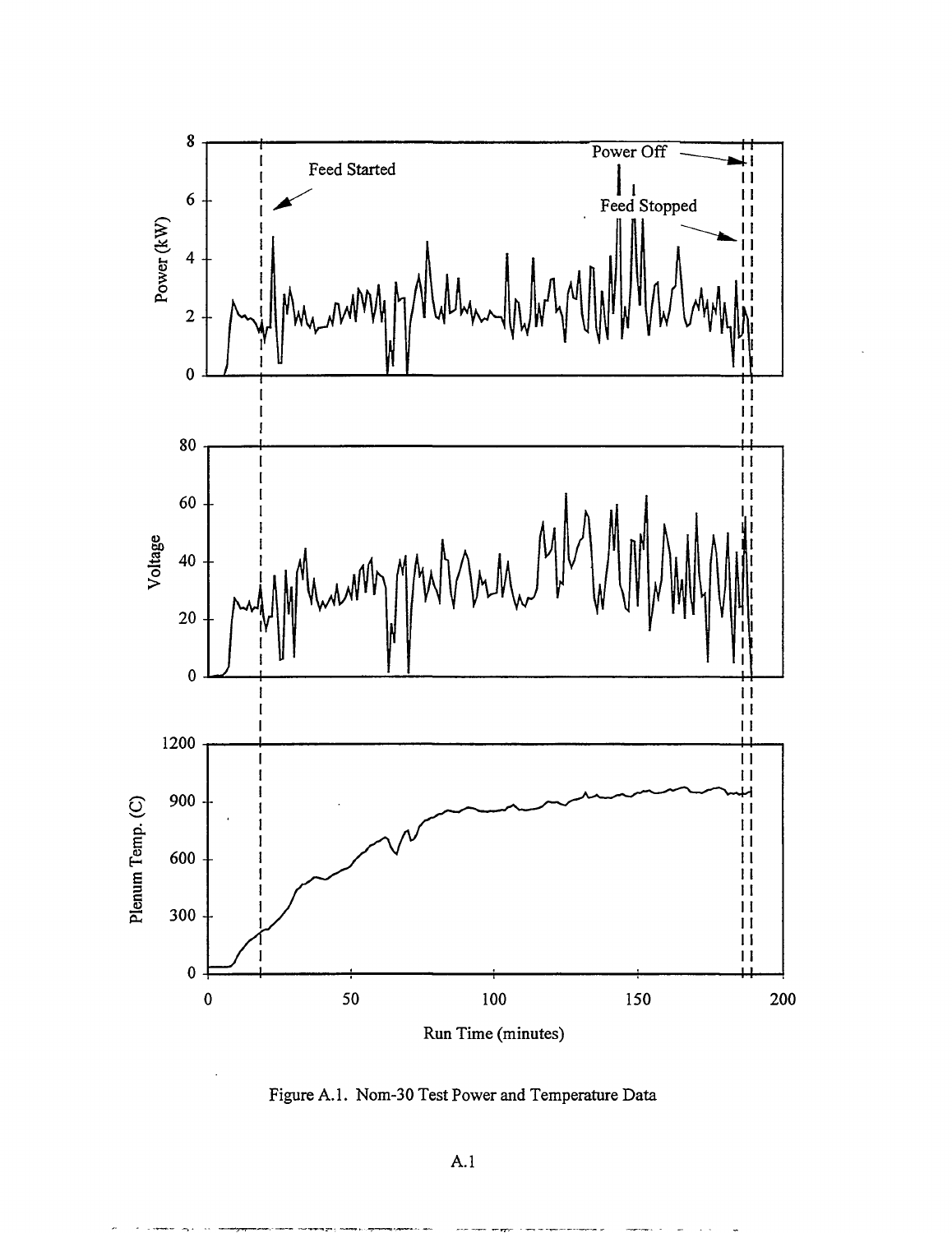

Figure A.2. Nom-40 Test Power and Temperature Data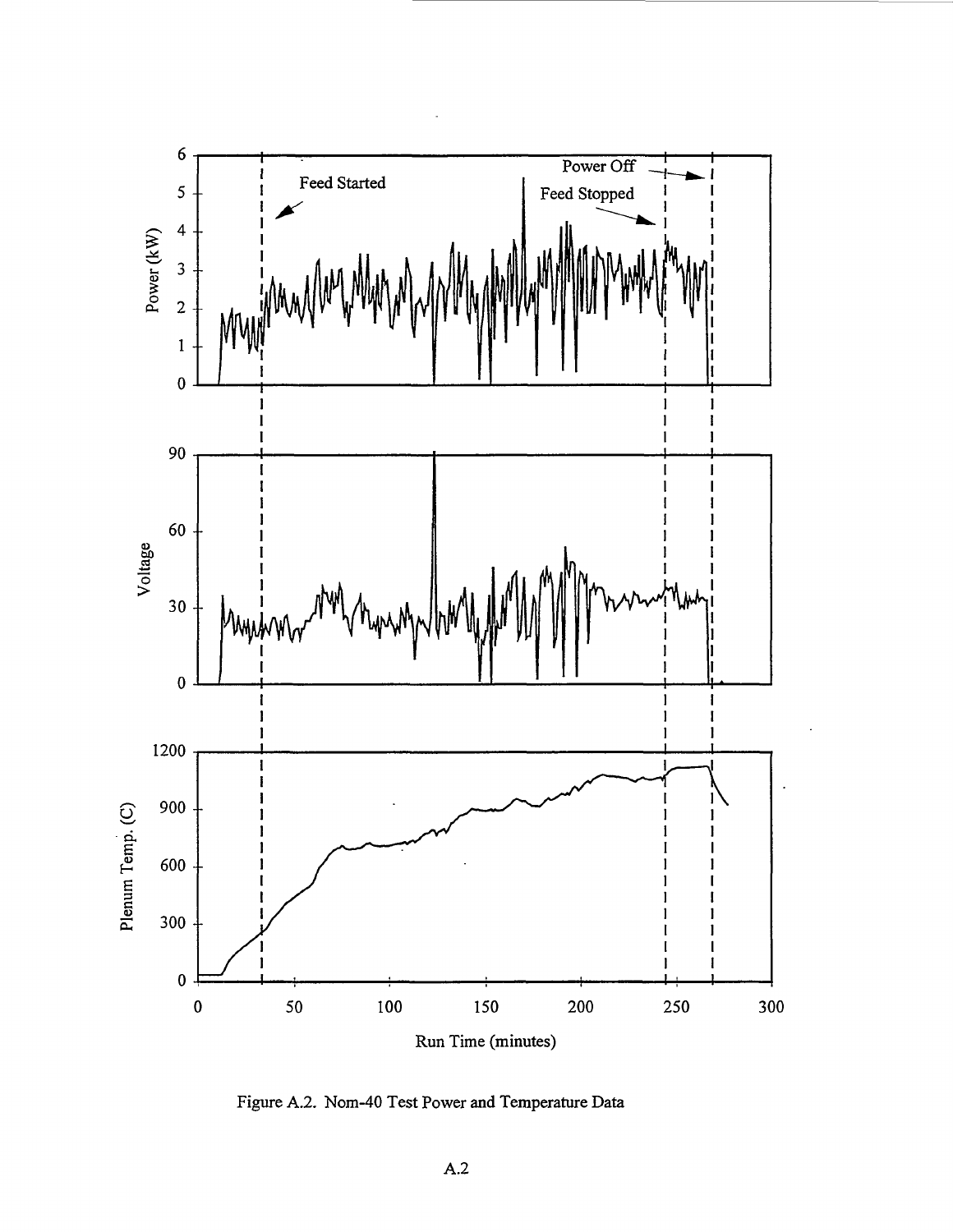

Figure A.3. Nom-45 Test Power and Temperature Data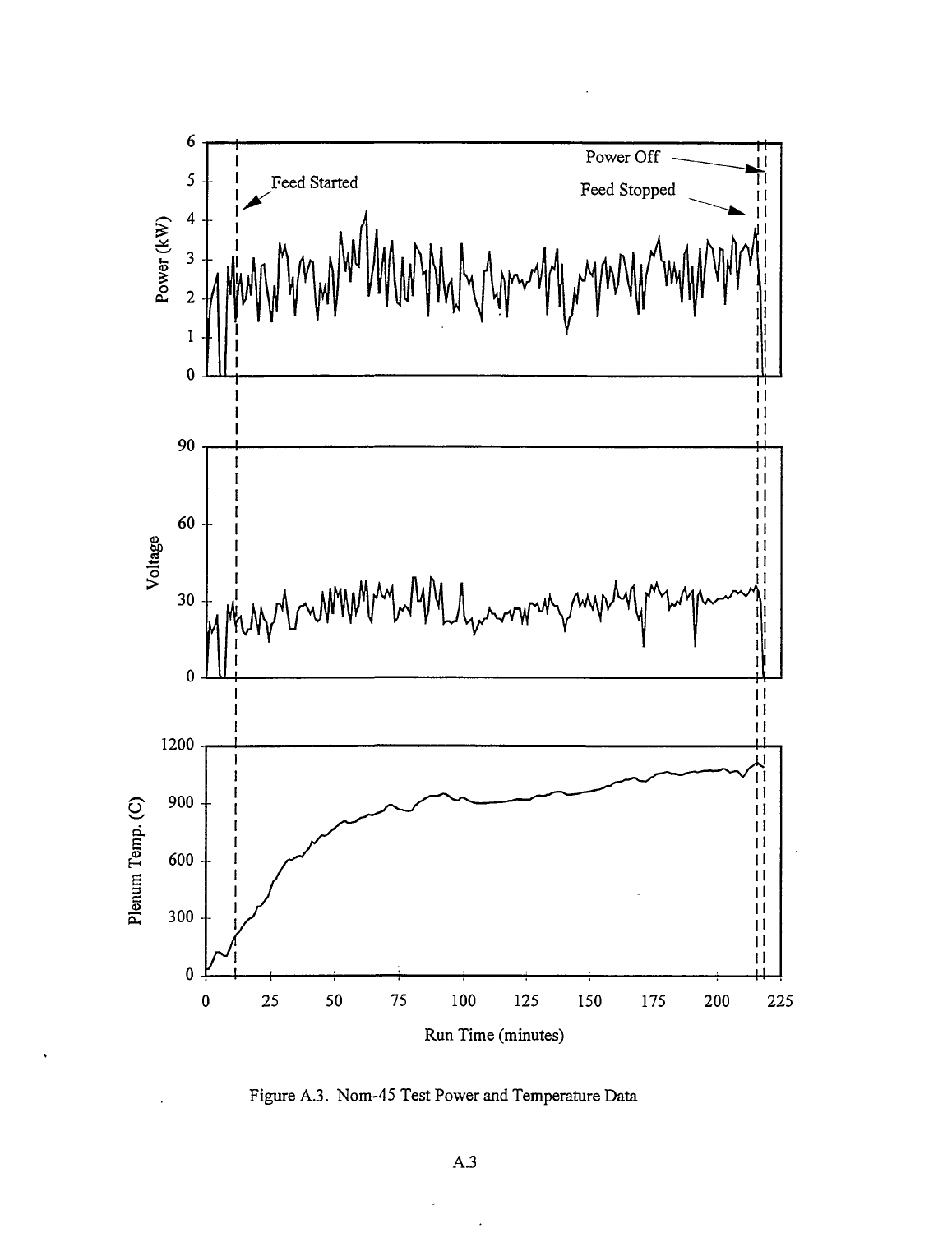

Figure A.4. Nom-50 Test Power and Temperature Data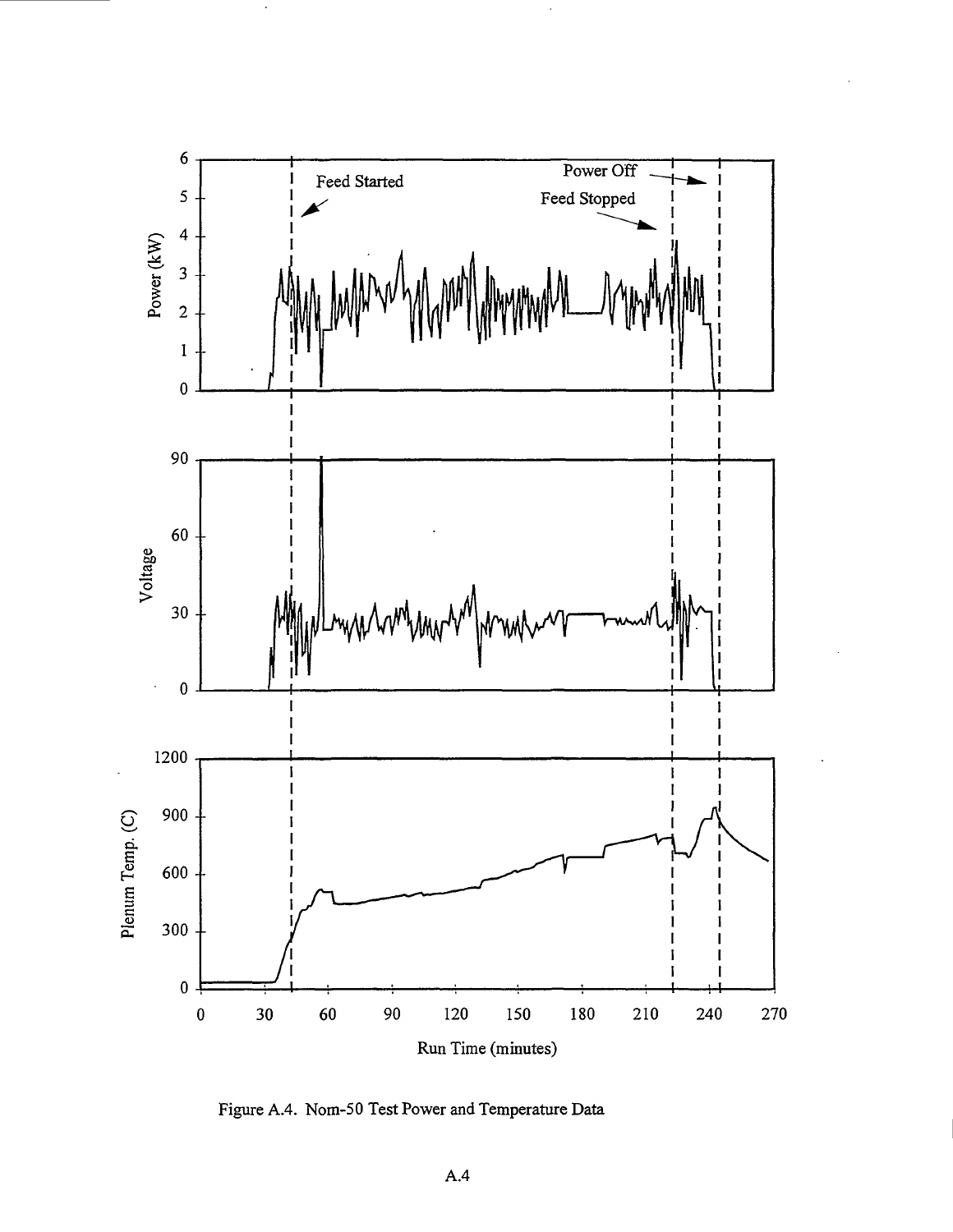

Figure A.5. Nom-50 (High Lead) Test Power and Temperature Data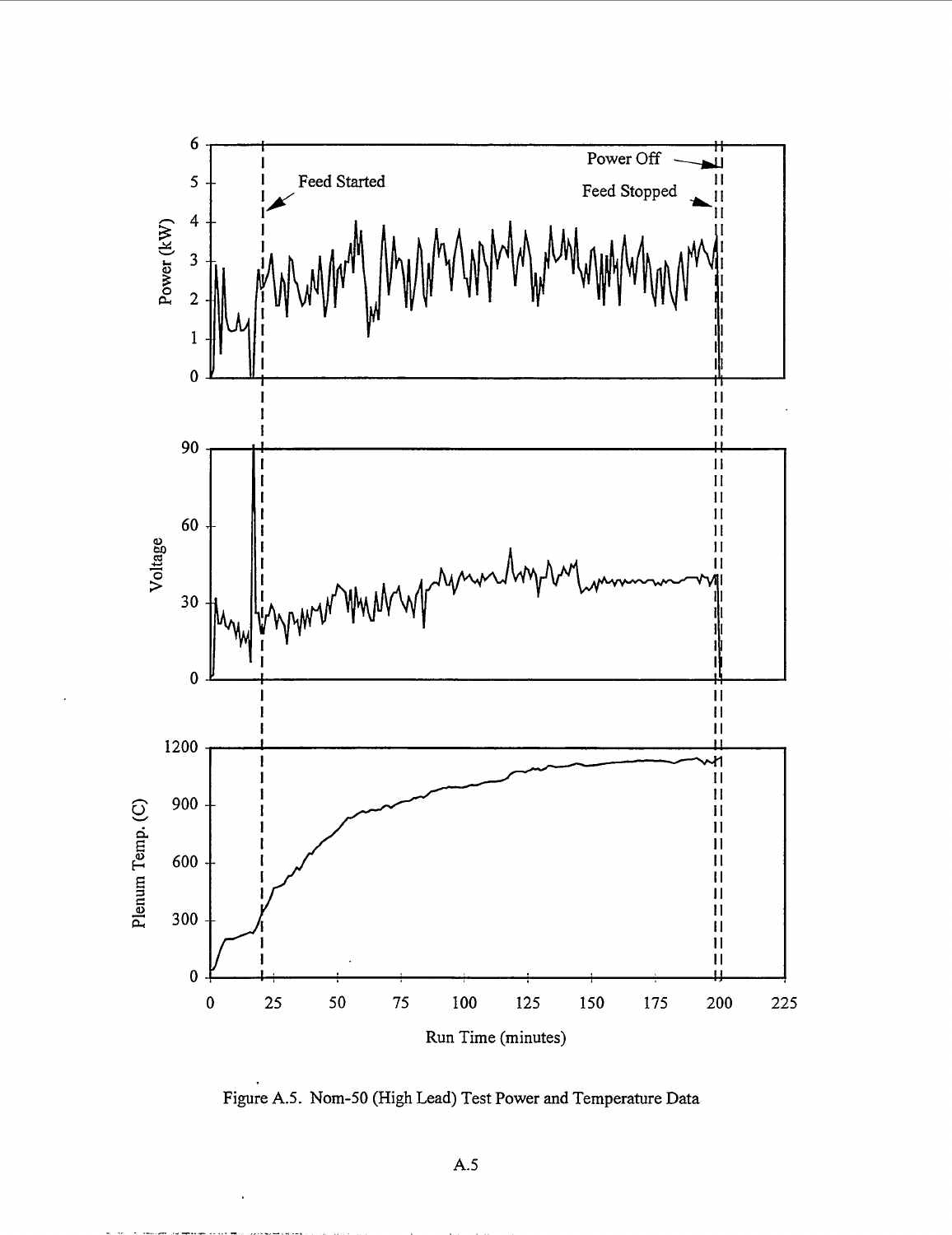

Figure A.6. Nom-50 (High Chloride) Test Power and Temperature Data